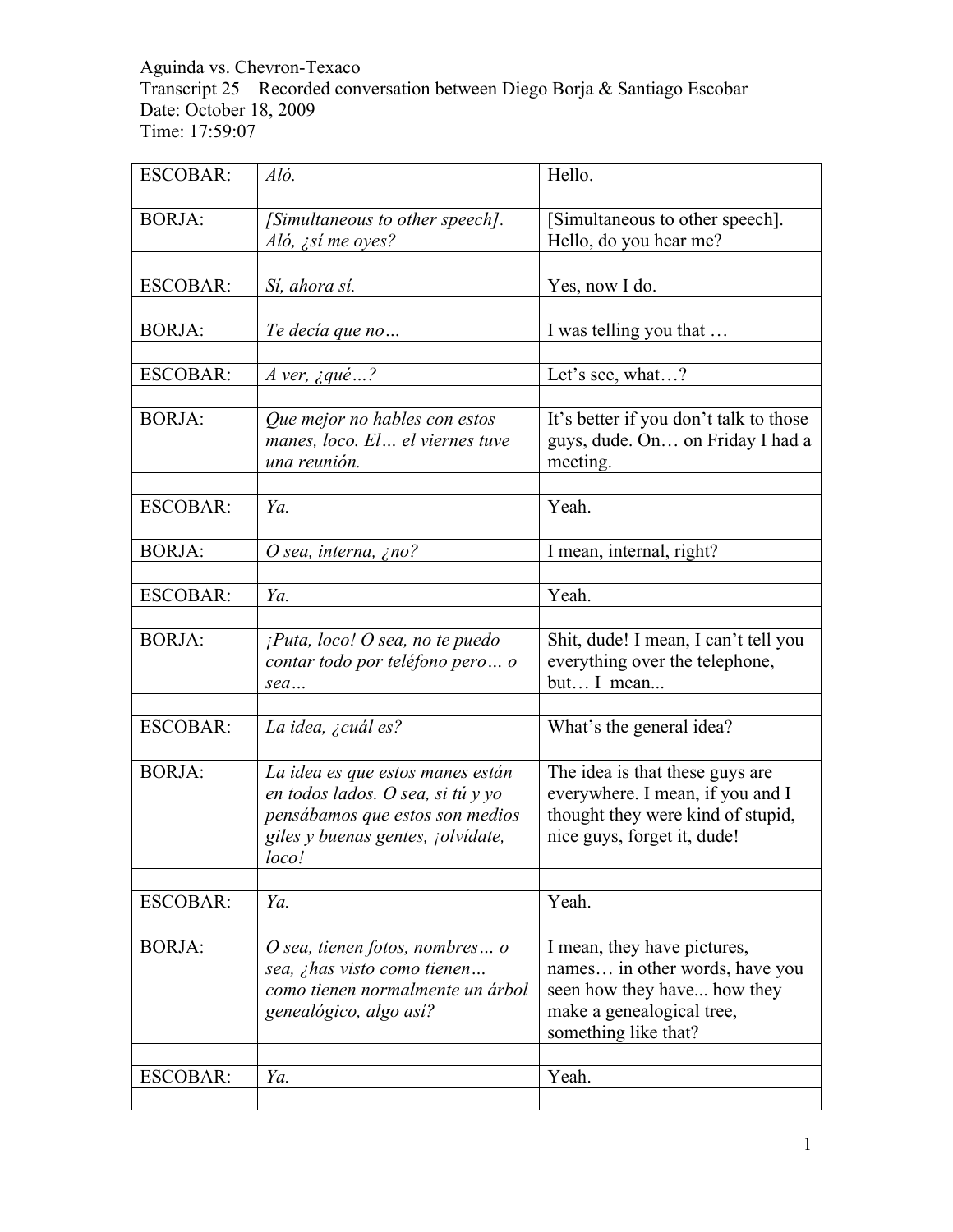Transcript 25 – Recorded conversation between Diego Borja & Santiago Escobar Date: October 18, 2009

| <b>BORJA:</b>   | Así tienen todito, brother.                                                                                                                                                                                                      | That's how they have everything,<br>brother.                                                                                                                                                                                                          |
|-----------------|----------------------------------------------------------------------------------------------------------------------------------------------------------------------------------------------------------------------------------|-------------------------------------------------------------------------------------------------------------------------------------------------------------------------------------------------------------------------------------------------------|
|                 |                                                                                                                                                                                                                                  |                                                                                                                                                                                                                                                       |
| <b>ESCOBAR:</b> | ¿Pero quién tiene esto? O sea, ¿a<br>quién te refieres?, ¿al estado o a la<br>Chevrón?                                                                                                                                           | But why do they have that? I<br>mean, who are you referring to? To<br>the government or to Chevron?                                                                                                                                                   |
| <b>BORJA:</b>   | No, a la compañía. Entonces jy<br>puta!, o a sea y como te dije la<br>otra vez, o sea, es cuestión de<br>tiempo lo que va a pasar entonces<br>mejor, ¡puta!, ni les digas nada,<br>loco; te vas a meter en problemas,<br>huevón. | No, the company. So then and<br>shit! I mean and like I told you<br>last time, I mean, what's going to<br>happen is a matter of time so it's<br>better, shit! Don't tell them<br>anything, dude; you're going to get<br>yourself into problems, dude. |
| <b>ESCOBAR:</b> | O sea, vos dices mejor evitar de<br>que estos manes puedan tomar<br>alguna retaliación por estar ahí<br>haciendo cualquier nota.                                                                                                 | So, you're saying it's better to<br>avoid these guys maybe taking<br>some kind of retaliation for doing<br>anything over there.                                                                                                                       |
| <b>BORJA:</b>   | Sí, sí, loco. O sea, es que ya no<br>podemos no hay como irse en<br>contra de  es demasiado<br>organizado y van años haciendo<br>esto y no es reciente, ¿cachas?                                                                 | Yes, yes, dude. I mean, because we<br>can no longer there's nothing<br>like going against it's too well<br>organized and they've been doing<br>this for years and it's not recent,<br>you get it?                                                     |
|                 |                                                                                                                                                                                                                                  |                                                                                                                                                                                                                                                       |
| <b>ESCOBAR:</b> | Ya.                                                                                                                                                                                                                              | Yeah.                                                                                                                                                                                                                                                 |
| <b>BORJA:</b>   | Entonces ahorita ahorita es es<br>una o sea, yo me quedé pero<br>[Simultaneous to other speech]                                                                                                                                  | So right now right now is is<br>a I mean, I was just<br>Simultaneous to other speech]                                                                                                                                                                 |
| <b>ESCOBAR:</b> | ¿Pero qué te dijeron?, ¿qué te<br>dijeron?                                                                                                                                                                                       | But what did they tell you? What<br>did they tell you?                                                                                                                                                                                                |
| <b>BORJA:</b>   | O sea, no  no me dijeron. Yo<br>estuve ahí viendo.                                                                                                                                                                               | In other words, no they didn't<br>tell me. I was there, I saw.                                                                                                                                                                                        |
| <b>ESCOBAR:</b> | $\angle Q$ ué viste?                                                                                                                                                                                                             | What did you see?                                                                                                                                                                                                                                     |
| <b>BORJA:</b>   | Lo que te $\ldots$ lo que te cuento.<br>Entonces tienen todo<br>reorganizado, saben exactamente                                                                                                                                  | What I what I'm telling you. So<br>they have everything super<br>organized; they know who is who,                                                                                                                                                     |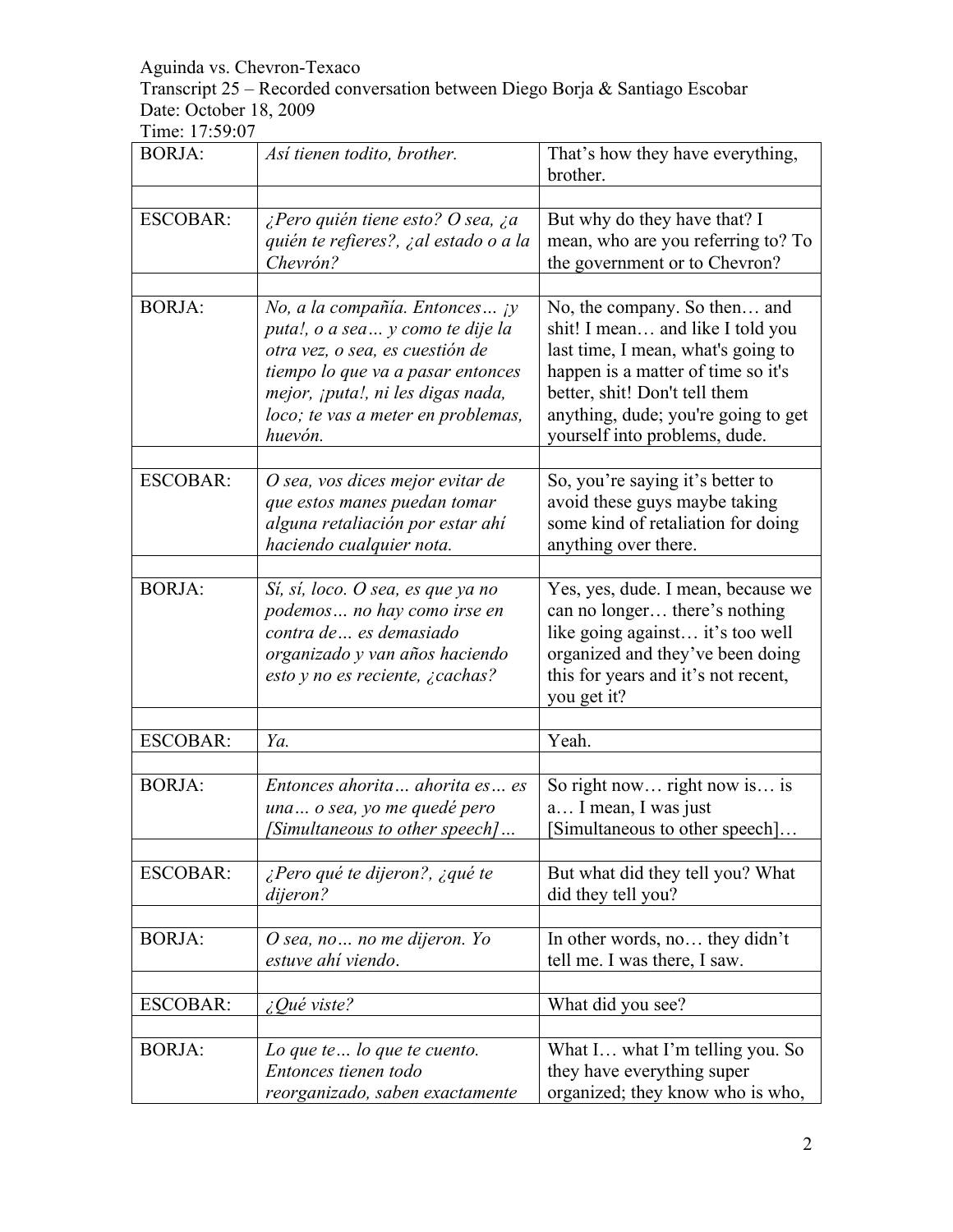Transcript 25 – Recorded conversation between Diego Borja & Santiago Escobar Date: October 18, 2009

|                 | quién es quién, quién no es quién,<br>y no vales que salga que salga<br>nada de  de tu foto o alguna cosa<br>así ahí, huevón. No vale para<br>nada. O sea, no tienes idea cuánta<br>gente tienen metida en esto,<br>huevón; o sea, en todo lado. | who isn't who, and it's not worth it<br>for anything to come out for<br>anything to come out your photo<br>or something like that over there,<br>dude. It's not worth it at all. I<br>mean, you have no idea how many<br>people they have involved in this,<br>dude; I mean, everywhere. |
|-----------------|--------------------------------------------------------------------------------------------------------------------------------------------------------------------------------------------------------------------------------------------------|------------------------------------------------------------------------------------------------------------------------------------------------------------------------------------------------------------------------------------------------------------------------------------------|
| <b>ESCOBAR:</b> | Ya, ya te cacho.                                                                                                                                                                                                                                 | Yeah, now I get you.                                                                                                                                                                                                                                                                     |
|                 |                                                                                                                                                                                                                                                  |                                                                                                                                                                                                                                                                                          |
| <b>BORJA:</b>   | $i$ Puta! O sea, no $i$ en todo lado,<br>brother! O sea, Europa, Asia                                                                                                                                                                            | Shit! In other words, no<br>everywhere, brother! I mean,<br>Europe, Asia                                                                                                                                                                                                                 |
| <b>ESCOBAR:</b> | Ya.                                                                                                                                                                                                                                              | Yeah.                                                                                                                                                                                                                                                                                    |
|                 |                                                                                                                                                                                                                                                  |                                                                                                                                                                                                                                                                                          |
| <b>BORJA:</b>   | $iiEn todo lado, huevón! O sea, yo$<br>me quedé [Unintelligible].<br>Obviamente no dije nada, ¿no?, yo<br>solo veía. Pero nunca pensé que<br>o sea, entiendo por qué son tan<br>tan tucos, huevón, ¿cachas?                                      | Everywhere, dude! I mean, I was<br>just [Unintelligible]. Obviously I<br>didn't say anything, right? I just<br>looked. But I never imagined<br>that I mean, I understand why<br>they're so so important, dude,<br>you get it?                                                            |
|                 |                                                                                                                                                                                                                                                  |                                                                                                                                                                                                                                                                                          |
| <b>ESCOBAR:</b> | O sea, vos dices más claro, no hay<br>que hacer nada ni a favor ni en<br>contra de estos manes                                                                                                                                                   | I mean, you're saying more<br>clearly, you shouldn't do anything<br>in favor of or against those guys.                                                                                                                                                                                   |
|                 |                                                                                                                                                                                                                                                  |                                                                                                                                                                                                                                                                                          |
| <b>BORJA:</b>   | $No$ .                                                                                                                                                                                                                                           | No.                                                                                                                                                                                                                                                                                      |
| <b>ESCOBAR:</b> | Porque si haces algo mal, te cagan<br>estos manes.                                                                                                                                                                                               | Because if you do something bad,<br>these guys will shit on you.                                                                                                                                                                                                                         |
| <b>BORJA:</b>   | Sí, loco. O sea, <i>jputa!</i> O sea, me<br>quedé foco, loco; foco, foco, foco.<br>Ojalá un día podamos sentarnos<br>y y ya que saques tus papeles<br>para venir acá.                                                                            | Yes, dude. I mean, shit! I mean, I<br>was shocked, dude, shocked,<br>shocked, shocked. I hope one day<br>we can sit down and and once<br>you get your papers, you come<br>over here.                                                                                                     |
| ESCOBAR:        | Ya.                                                                                                                                                                                                                                              | Okay.                                                                                                                                                                                                                                                                                    |
|                 |                                                                                                                                                                                                                                                  |                                                                                                                                                                                                                                                                                          |
| <b>BORJA:</b>   | Ahí [Simultaneous to other                                                                                                                                                                                                                       | There [Simultaneous to other                                                                                                                                                                                                                                                             |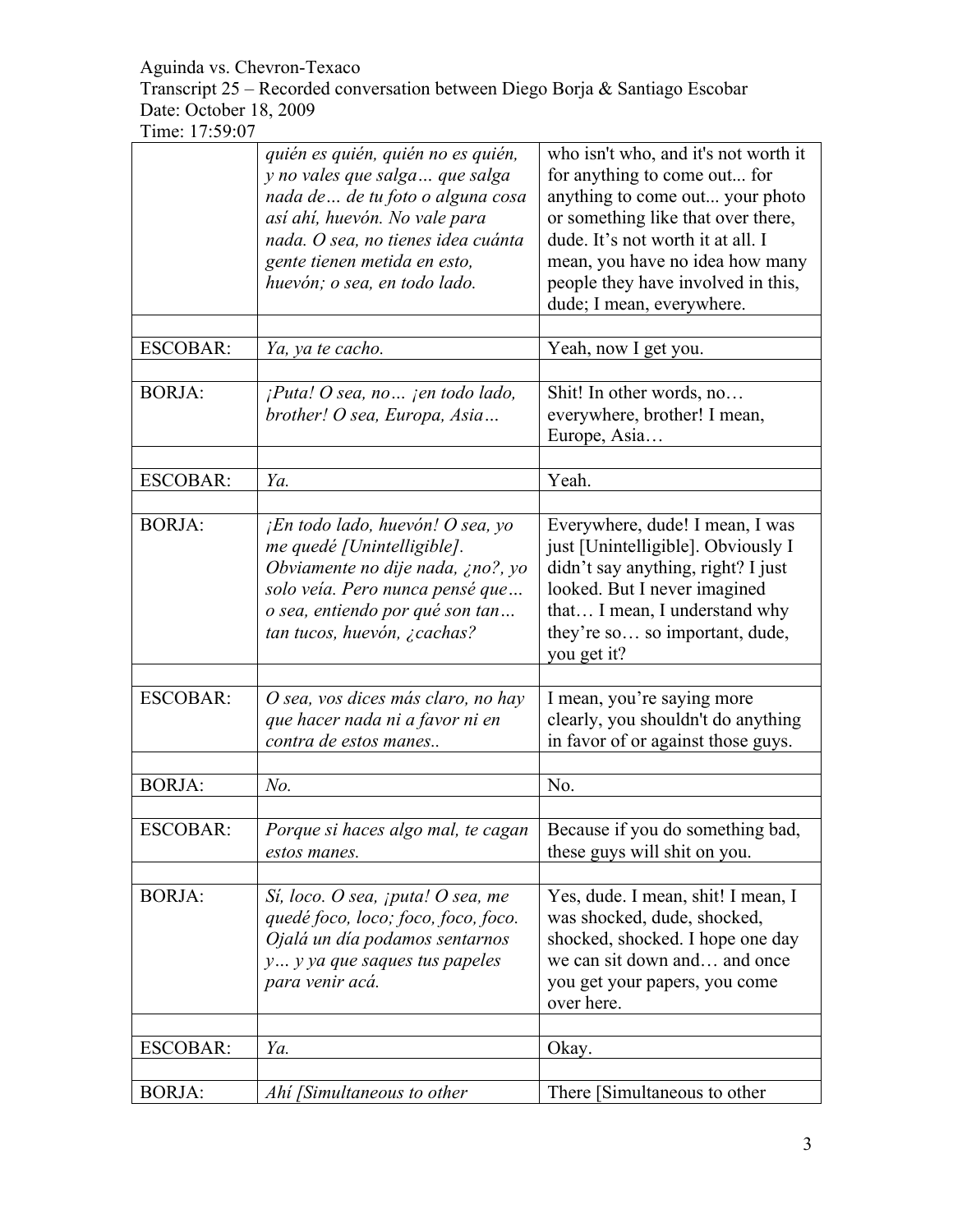Transcript 25 – Recorded conversation between Diego Borja & Santiago Escobar Date: October 18, 2009

|                 | speech].                                                                                                                                                                                                                       | speech].                                                                                                                                                                                                                                  |
|-----------------|--------------------------------------------------------------------------------------------------------------------------------------------------------------------------------------------------------------------------------|-------------------------------------------------------------------------------------------------------------------------------------------------------------------------------------------------------------------------------------------|
| <b>ESCOBAR:</b> | ¡Chucha, ya me da miedo! Ahora<br>no voy ni cagando, huevón.                                                                                                                                                                   | Damn, now I'm getting scared!<br>Now I'm not going, no way, dude.                                                                                                                                                                         |
| <b>BORJA:</b>   | No, <i>ini cagando</i> , <i>brother! O sea</i> ,<br>ini cagando! Yo te digo como<br>pana, hermano. ¡Ni cagando!, ¡ni<br>cagando!                                                                                               | No, no way, brother! I mean, no<br>way! I'm telling you as a friend,<br>brother. No way! No way!                                                                                                                                          |
| <b>ESCOBAR:</b> | Ya. Entonces mejor                                                                                                                                                                                                             | Okay. Then it's better                                                                                                                                                                                                                    |
| <b>BORJA:</b>   | [Simultaneous to other speech]                                                                                                                                                                                                 | Simultaneous to other speech]                                                                                                                                                                                                             |
| <b>ESCOBAR:</b> | Mejor abortamos abortamos las<br>misiones.                                                                                                                                                                                     | It's better we abort we abort the<br>missions.                                                                                                                                                                                            |
| <b>BORJA:</b>   | Totalmente, huevón. ¡Puta!<br>Después de lo que vi el viernes,<br>estamos en pañales nosotros,<br>huevón.                                                                                                                      | Totally, dude. Shit! After what I<br>saw on Friday, we are in diapers,<br>dude.                                                                                                                                                           |
| <b>ESCOBAR:</b> | ¿Pero qué chuchas viste, loco?                                                                                                                                                                                                 | But what the fuck did you see,<br>dude?                                                                                                                                                                                                   |
| <b>BORJA:</b>   | Ya te digo, o sea, pero no te puedo<br>contar todos los  con detalle,<br>pero pero básicamente, ¡puta!,<br>hasta  así como  como ves en<br>las películas, loco; así tienen todo<br>organizado de quién es quién.               | I'm telling you, in other words,<br>but I can't tell you all the in<br>detail, but but basically, shit!<br>Even like a like you see in the<br>movies, dude; they have<br>everything organized like that, who<br>is who.                   |
| <b>ESCOBAR:</b> | O sea, estos manes identifican a<br>todo el mundo y                                                                                                                                                                            | I mean, these guys identify<br>everyone and                                                                                                                                                                                               |
| <b>BORJA:</b>   | ¡Todo! Cacha que<br>[Unintelligible] te cuento en corto,<br>pero la  la Sara y yo tuvimos<br>tuvimos hace años, huevón, una<br>una una apelación de divorcio<br>porque la Sara iba a acolitar a un<br>man a hacerse brasilero. | Everything! Understand that<br>[Unintelligible] I'll tell you the<br>short version, but Sara and I<br>had years ago we had, dude, a<br>a an appeal for divorce, because<br>Sara was going to help a guy to<br>become a Brazilian citizen. |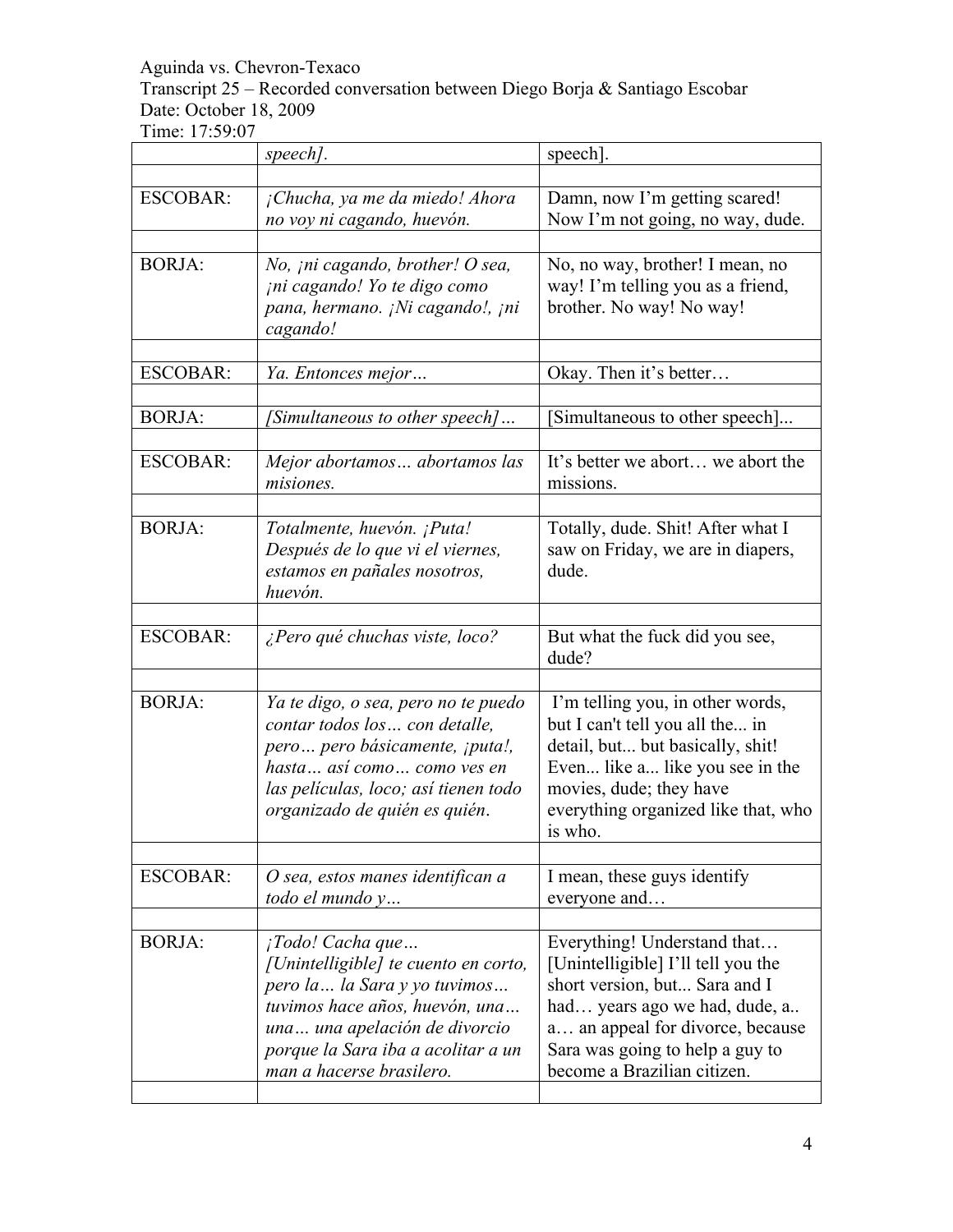Transcript 25 – Recorded conversation between Diego Borja & Santiago Escobar Date: October 18, 2009

| <b>ESCOBAR:</b> | Ya.                                                                                                                                                                                                                                                   | Okay.                                                                                                                                                                                                                                                                                           |
|-----------------|-------------------------------------------------------------------------------------------------------------------------------------------------------------------------------------------------------------------------------------------------------|-------------------------------------------------------------------------------------------------------------------------------------------------------------------------------------------------------------------------------------------------------------------------------------------------|
| <b>BORJA:</b>   | Pero nunca ni o sea, hicimos un<br>escrito, ¿cachas?, un escrito<br>nomás que nunca se  nunca lo<br>terminamos ni nada por el estilo.<br>E el viernes ahí la cosa, huevón.                                                                            | But never I mean, we wrote a<br>document, get it? Just a document<br>that was never we never finished<br>it or anything like that. O on<br>Friday, that thing there, dude.                                                                                                                      |
| <b>ESCOBAR:</b> | Oye, $\lambda$ y los manes pero te hicieron<br>esto más o menos para intimidarte,<br>para decirte?                                                                                                                                                    | Hey, and those guys, did they do<br>this more or less to intimidate you,<br>to tell you?                                                                                                                                                                                                        |
| <b>BORJA:</b>   | No, no, no, no; para nada. Porque<br>yo les dije como yo no pude<br>sacar mi récord policial y todo<br>eso, les dije: "Hagan lo que<br>necesiten porque yo no tengo nada<br>que esconder", ¿cachas?                                                   | No, no, no, no; not at all. Because I<br>told them since I couldn't get<br>my police record and all that, I told<br>them, "Do whatever you need to<br>do, because I don't have anything<br>to hide," you get it?                                                                                |
| <b>ESCOBAR:</b> | Ya.                                                                                                                                                                                                                                                   | Yeah.                                                                                                                                                                                                                                                                                           |
| <b>BORJA:</b>   | $i$ Puta!, $j$ me quedé foco! O sea,<br>cacha que ni ese papel ni yo tenía;<br>no sabía ni dónde estaba.                                                                                                                                              | Shit! I was shocked! I mean,<br>imagine that I didn't even have<br>that document; I didn't even know<br>where it was.                                                                                                                                                                           |
|                 |                                                                                                                                                                                                                                                       |                                                                                                                                                                                                                                                                                                 |
| <b>ESCOBAR:</b> | Ya.                                                                                                                                                                                                                                                   | Yeah.                                                                                                                                                                                                                                                                                           |
| <b>BORJA:</b>   | No sé cómo, brother; ¡pa!, en la<br>mesa ahí. "No, por eso no te<br>preocupes; eso no te afecta ni<br>nada". Porque además que no se<br>dio, ¿cachas?, no, nunca nunca<br>se terminó eso  ese asunto. O sea,<br>yo sigo casado igual,<br>normalmente. | I don't know how, brother; boom!<br>It's on the table there. "Don't<br>worry because of that; that doesn't<br>affect you or anything." Because,<br>also it didn't happen, you get it?<br>No, never that was never<br>finalized that issue. I mean, I'm<br>still married just the same, regular. |
| <b>ESCOBAR:</b> | Ya.                                                                                                                                                                                                                                                   | Yeah.                                                                                                                                                                                                                                                                                           |
|                 |                                                                                                                                                                                                                                                       |                                                                                                                                                                                                                                                                                                 |
| <b>BORJA:</b>   | Pero fue algo que fue hecho hace<br>más de once [Simultaneous to<br>other speech].                                                                                                                                                                    | But that's something we did more<br>than eleven [Simultaneous to other<br>speech.                                                                                                                                                                                                               |
| <b>ESCOBAR:</b> | Pero no no no cacho. O sea,                                                                                                                                                                                                                           | But no no I don't get it. I                                                                                                                                                                                                                                                                     |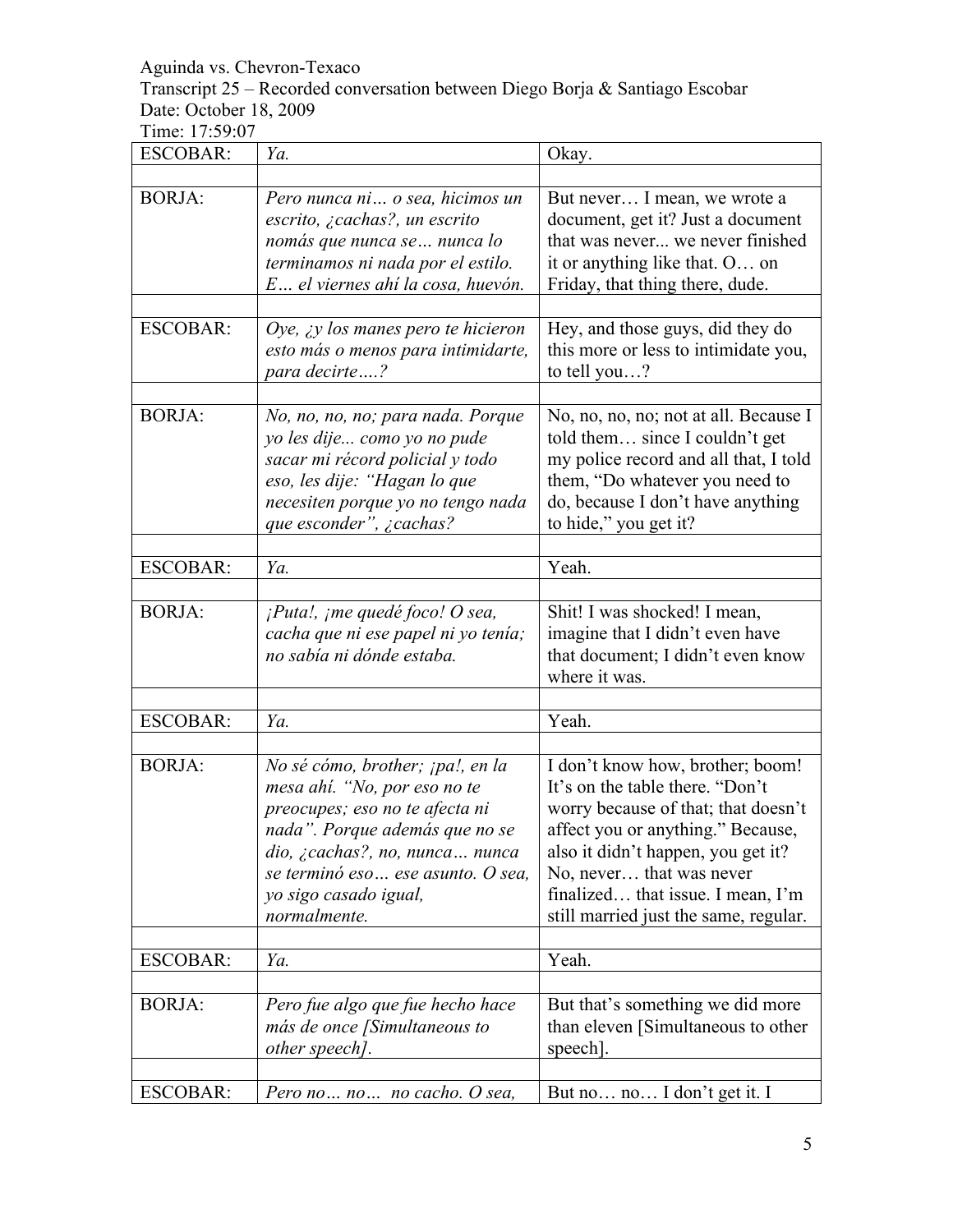Transcript 25 – Recorded conversation between Diego Borja & Santiago Escobar Date: October 18, 2009

|                 | ¿vos qué querías hacer? Te ibas a<br>divorciar y no te divorciaste.                                                                                                                                                                    | mean, what did you want to do?<br>You were going to get divorced<br>and you didn't get divorced.                                                                                                                                     |
|-----------------|----------------------------------------------------------------------------------------------------------------------------------------------------------------------------------------------------------------------------------------|--------------------------------------------------------------------------------------------------------------------------------------------------------------------------------------------------------------------------------------|
|                 |                                                                                                                                                                                                                                        |                                                                                                                                                                                                                                      |
| <b>BORJA:</b>   | Claro, pero solo quería. Hice un<br>escrito nomás.                                                                                                                                                                                     | Of course, but I just wanted I<br>just wrote a document.                                                                                                                                                                             |
| <b>ESCOBAR:</b> | Y los manes tenían eso.                                                                                                                                                                                                                | And those guys had that.                                                                                                                                                                                                             |
| <b>BORJA:</b>   | Ajá.                                                                                                                                                                                                                                   | Uh huh.                                                                                                                                                                                                                              |
| <b>ESCOBAR:</b> | O sea, que los manes te hicieron<br>una investigación de tu vida.                                                                                                                                                                      | So, those guys did an investigation<br>of your life.                                                                                                                                                                                 |
| <b>BORJA:</b>   | $iAh$ no! $iTotal$ , total!                                                                                                                                                                                                            | Oh no! Total, total!                                                                                                                                                                                                                 |
| <b>ESCOBAR:</b> | Ya.                                                                                                                                                                                                                                    | Yeah.                                                                                                                                                                                                                                |
| <b>BORJA:</b>   | Pero es que esa parte no es la que<br>me triquea porque no tengo nada<br>que esconder, como te digo, pero<br>lo que yo  o sea, mi parte era<br>¿qué será? Menos de uno por<br>ciento de todo lo que vi en la mesa,<br><i>i</i> cachas? | But it's that, that part does not<br>worry me because I have nothing<br>to hide, like I told you, but what<br>I I mean, my part was what<br>would that be? Less than one<br>percent of everything I saw on the<br>table, you get it? |
|                 |                                                                                                                                                                                                                                        |                                                                                                                                                                                                                                      |
| <b>ESCOBAR:</b> | Ya.                                                                                                                                                                                                                                    | Yeah.                                                                                                                                                                                                                                |
| <b>BORJA:</b>   | Entonces es cuando me di cuenta y<br>dije: " $Ve$ ".                                                                                                                                                                                   | Then that's when I realized it and<br>said, "See."                                                                                                                                                                                   |
| <b>ESCOBAR:</b> | $\lambda$ Y, y, y  y te dijeron algo de mí?                                                                                                                                                                                            | And, and, and and did they tell<br>you anything about me?                                                                                                                                                                            |
| <b>BORJA:</b>   | No, no, no; para nada.                                                                                                                                                                                                                 | No, no, no; not at all.                                                                                                                                                                                                              |
| <b>ESCOBAR:</b> | Ya. O sea, todavía no estoy en la<br>lista negra de los manes.                                                                                                                                                                         | Yeah. I mean, I'm still not on those<br>guys' black list.                                                                                                                                                                            |
| <b>BORJA:</b>   | No, no <i>[ambos rien]</i> . Por eso te<br>digo. O sea ahora por eso te<br>digo, o sea, tú hablas con estos<br>manes y ¡pa!, tarde o temprano,<br>cachas? O sea, hasta por                                                             | No, no [both laugh]. That's why<br>I'm telling you. I mean now<br>that's why I'm telling you, in other<br>words, you talk to those guys and<br>boom! Sooner or later, you get it? I                                                  |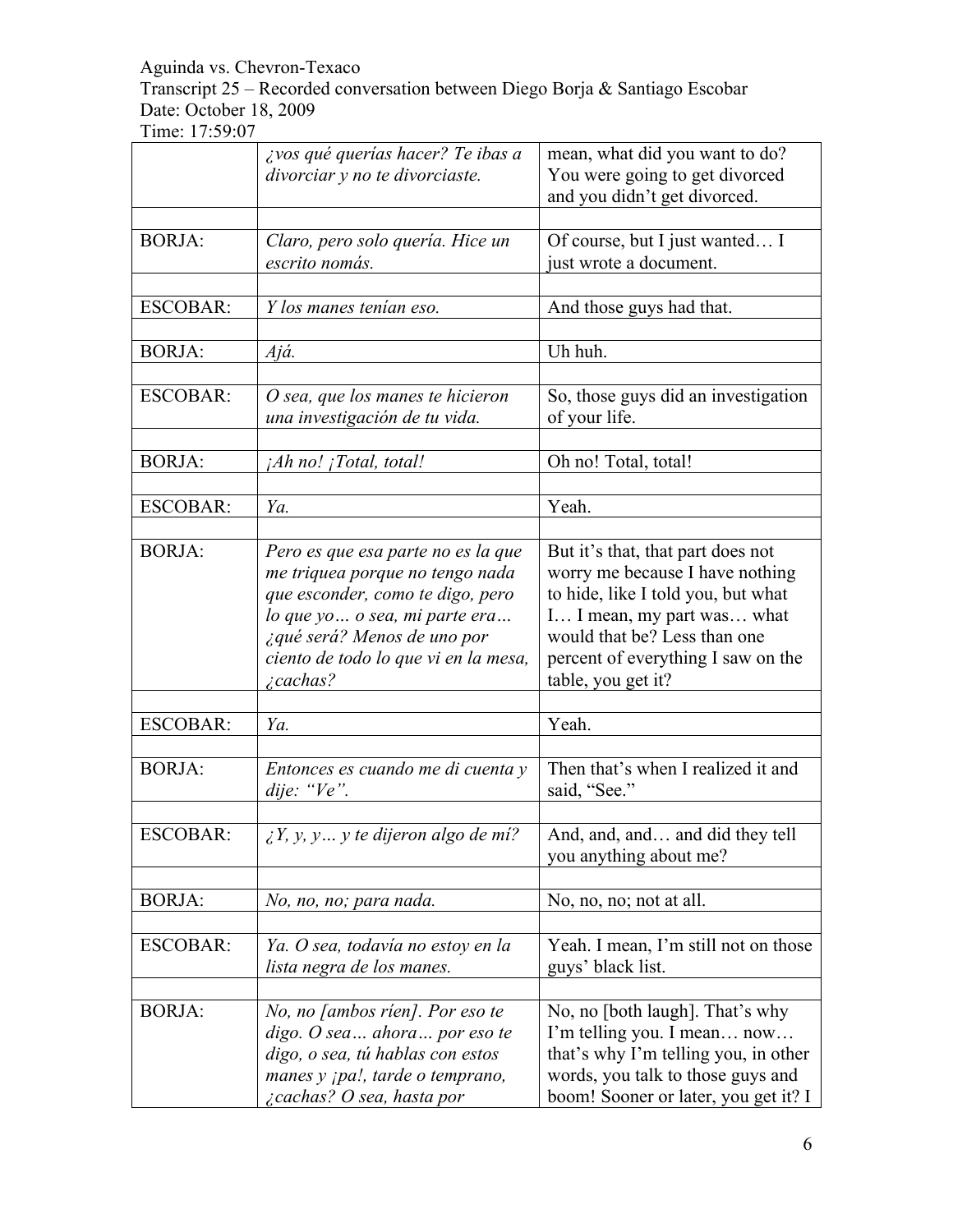Transcript 25 – Recorded conversation between Diego Borja & Santiago Escobar Date: October 18, 2009

|                 | teléfono, huevón. Ellos saben que<br>tú y yo somos panas no saben,<br>pero me imagino que si es que<br>pasa alguna cosa y saben que tú y<br>yo somos panas, bueno frescaso,<br>mi amigo del alma y yo estoy<br>conversando con él porque lo<br>extraño, pero no  no tendría<br>lógica que tú hables con otros, ¿sí<br>me entiendes? | mean, even by telephone, dude.<br>They know that you and I are<br>buddies they don't know, but I<br>imagine if something happens and<br>they know that you and I are<br>buddies, cool no worries, my dear<br>friend and I am talking to him<br>because I miss him, but no it<br>wouldn't be logical for you to be<br>talking to others, you understand<br>me? |
|-----------------|-------------------------------------------------------------------------------------------------------------------------------------------------------------------------------------------------------------------------------------------------------------------------------------------------------------------------------------|---------------------------------------------------------------------------------------------------------------------------------------------------------------------------------------------------------------------------------------------------------------------------------------------------------------------------------------------------------------|
| ESCOBAR:        | Ya.                                                                                                                                                                                                                                                                                                                                 | Yeah.                                                                                                                                                                                                                                                                                                                                                         |
| <b>BORJA:</b>   | Y no van a llegar por mí sino por<br>el otro lado.                                                                                                                                                                                                                                                                                  | And they are not going to go<br>through me, but through the other<br>side.                                                                                                                                                                                                                                                                                    |
| <b>ESCOBAR:</b> | Ya.                                                                                                                                                                                                                                                                                                                                 | Yeah.                                                                                                                                                                                                                                                                                                                                                         |
| <b>BORJA:</b>   | ¡Focote, brother! Tengo que<br>contarte en vivo y en directo, loco.                                                                                                                                                                                                                                                                 | It's a trip, brother! I have to tell<br>you live, and in person, dude.                                                                                                                                                                                                                                                                                        |
| <b>ESCOBAR:</b> | ¿Pero no habrán hecho esto para<br>intimidarte, Diego Boy?                                                                                                                                                                                                                                                                          | But couldn't they have done this to<br>intimidate you, Diego Boy?                                                                                                                                                                                                                                                                                             |
| <b>BORJA:</b>   | No, no, no. Eso fue totalmente ni<br>planeado ni por el estilo. O sea,<br>fue simplemente para para ver<br>cómo las cosas caminando.                                                                                                                                                                                                | No, no, no. That was totally<br>unplanned, nothing like that. I<br>mean, it was simply to to see<br>how things are advancing.                                                                                                                                                                                                                                 |
| <b>ESCOBAR:</b> | <i>¡Chucha!, ¿no será</i> ?                                                                                                                                                                                                                                                                                                         | Damn! Couldn't it be?                                                                                                                                                                                                                                                                                                                                         |
| <b>BORJA:</b>   | No, [Simultaneous to other<br>$speed$                                                                                                                                                                                                                                                                                               | No, [Simultaneous to other<br>speech]                                                                                                                                                                                                                                                                                                                         |
| <b>ESCOBAR:</b> | Ya me hiciste parir, loco. Estos<br>manes no están con huevadas.                                                                                                                                                                                                                                                                    | You made me shit myself, dude.<br>These guys aren't screwing<br>around.                                                                                                                                                                                                                                                                                       |
| <b>BORJA:</b>   | No, no; no están. ¡Para nada!                                                                                                                                                                                                                                                                                                       | No, no, they're not. Not at all.                                                                                                                                                                                                                                                                                                                              |
| <b>ESCOBAR:</b> | Ya.                                                                                                                                                                                                                                                                                                                                 | Yeah.                                                                                                                                                                                                                                                                                                                                                         |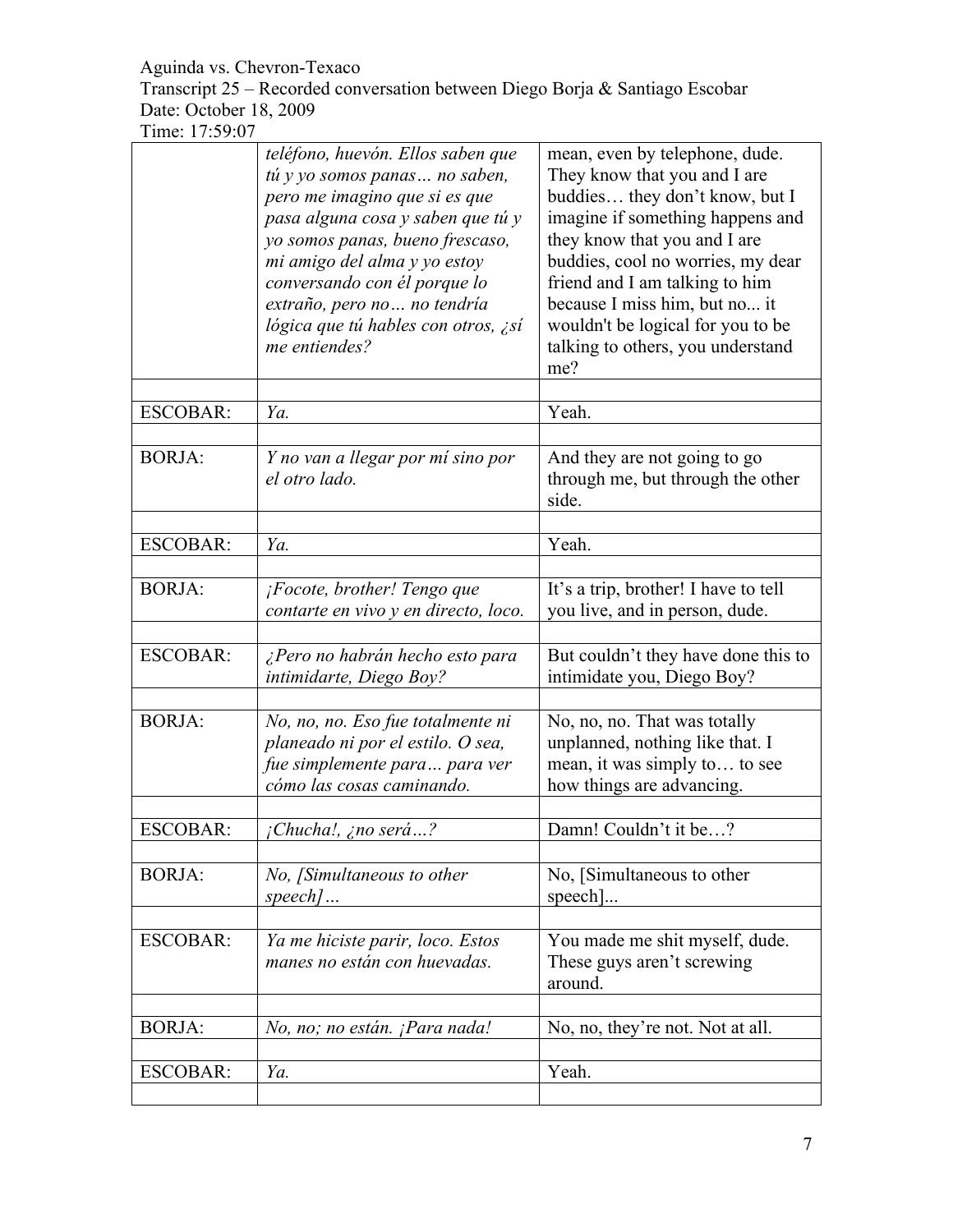# Transcript 25 – Recorded conversation between Diego Borja & Santiago Escobar Date: October 18, 2009

| <b>BORJA:</b>   | ¡Para nada, huevón!                                                                                                                                                                                                                                                                                                                     | Not at all, dude!                                                                                                                                                                                                                                                                                                                                                                  |
|-----------------|-----------------------------------------------------------------------------------------------------------------------------------------------------------------------------------------------------------------------------------------------------------------------------------------------------------------------------------------|------------------------------------------------------------------------------------------------------------------------------------------------------------------------------------------------------------------------------------------------------------------------------------------------------------------------------------------------------------------------------------|
| <b>ESCOBAR:</b> | Y ahora, y si me llaman, ¿qué<br>digo? Que no sé nada.                                                                                                                                                                                                                                                                                  | And now, and if they call me, what<br>do I say? That I don't know<br>anything.                                                                                                                                                                                                                                                                                                     |
| <b>BORJA:</b>   | Claro. Porque no  no vale. O sea,<br>no le veo por dónde. Y ponte a<br>pensar en las consecuencias,<br>porque ni siquiera sabemos qué va<br>a pasar. Yo te digo, o sea, por<br>algo imaginate estos manes<br>hacen más plata que todo el país,<br>digamos, y son sesenta mil<br>empleados nomás. Es como una<br>mini república, huevón. | Of course. Because no it's not<br>worth it. I mean, I don't see how.<br>And think about the consequences,<br>because we don't even know<br>what's going to happen. I'm telling<br>you, I mean, for some reason<br>imagine these guys make more<br>money than the entire country,<br>let's say, and they only have sixty<br>thousand employees. It's like a<br>mini republic, dude. |
| <b>ESCOBAR:</b> | Ya.                                                                                                                                                                                                                                                                                                                                     | Yeah.                                                                                                                                                                                                                                                                                                                                                                              |
| <b>BORJA:</b>   | Llena de gente repila, huevón.                                                                                                                                                                                                                                                                                                          | Full of super capable people, dude.                                                                                                                                                                                                                                                                                                                                                |
| <b>ESCOBAR:</b> | Claro, claro.                                                                                                                                                                                                                                                                                                                           | Of course, of course.                                                                                                                                                                                                                                                                                                                                                              |
| <b>BORJA:</b>   | Entonces $i$ Uff! No, no, no.<br>¡Puta!, cuando vi eso dije: "No,<br>tengo que llamar al Santiago". Te<br>iba a llamar ayer pero ya me<br>ocupé, pero dije: "No, tengo", te<br>voy a llamar porque [Simultaneous<br>to other speech].                                                                                                   | So uph! No, no, no. Shit! When<br>I saw that I said, "No, I have to call<br>Santiago." I was going to call you<br>yesterday, but I got busy, but I<br>said, "No, I have," I'm going to<br>call you because [Simultaneous to<br>other speech]                                                                                                                                       |
| <b>ESCOBAR:</b> | ¡Chucha! Pero parece que viste<br>algo  algo fuerte, ¿no?, algo<br>tenaz que                                                                                                                                                                                                                                                            | Damn! But it seems like you saw<br>something something intense,<br>no? Something complicated that                                                                                                                                                                                                                                                                                  |
| <b>BORJA:</b>   | Sí, [Unintelligible]  no puedo<br>contarte, pero de ley tengo que<br>contarte algún rato. Todo lo tengo<br>anotado así como diario.                                                                                                                                                                                                     | Yes, [Unintelligible] I can't tell<br>you, but for sure I have to tell you<br>at some point. I have everything<br>written down like in a diary.                                                                                                                                                                                                                                    |
| <b>ESCOBAR:</b> | ¡Chucha! Ya no voy a hablar con<br>vos, entonces [riendo].                                                                                                                                                                                                                                                                              | Damn! I'm not going to talk to you<br>anymore then [laughing].                                                                                                                                                                                                                                                                                                                     |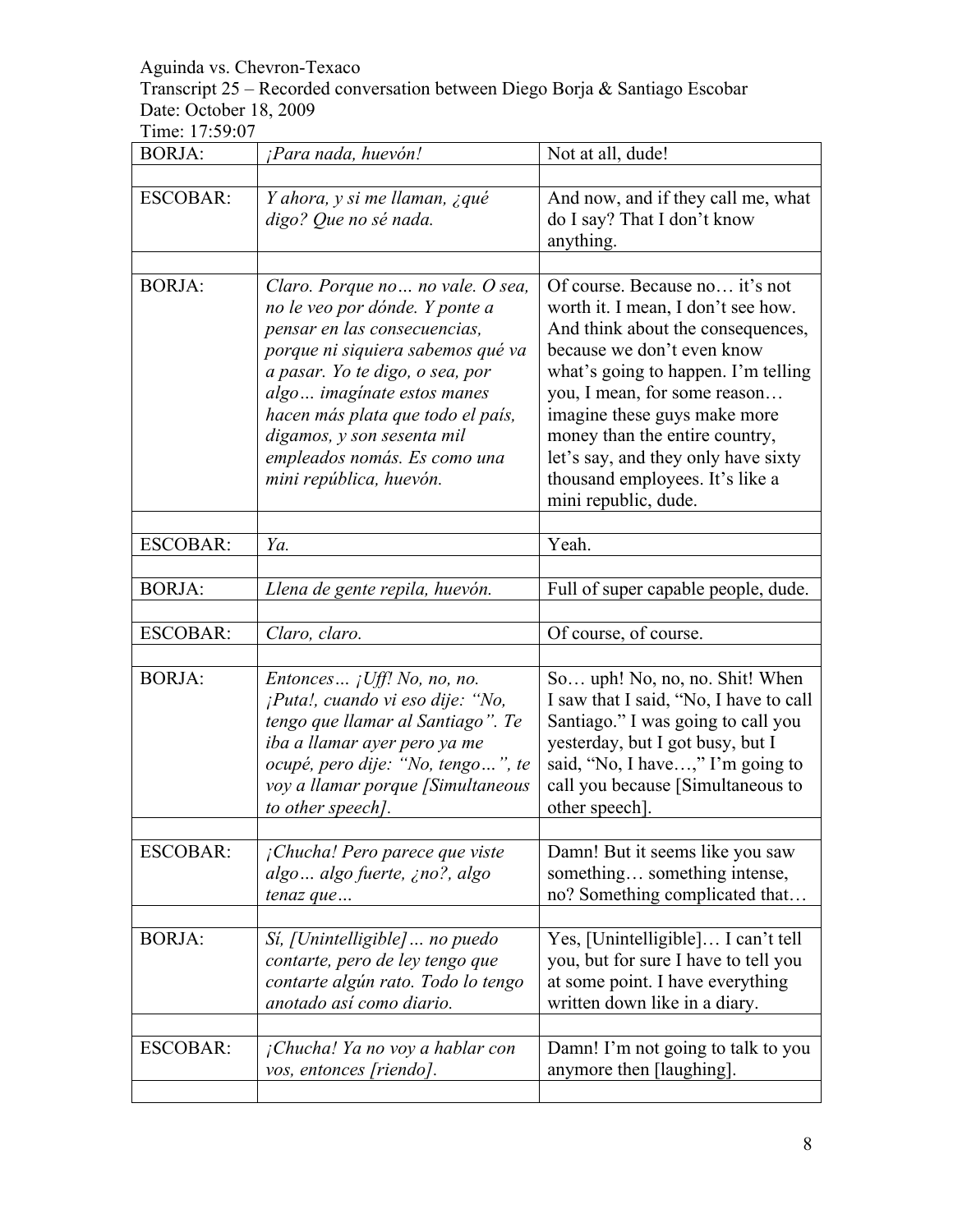Transcript 25 – Recorded conversation between Diego Borja & Santiago Escobar Date: October 18, 2009

| <b>BORJA:</b>   | No seas loco. No, eso no tiene<br>nada que ver. Nosotros hablamos<br>como panas.                                                                                                                  | Don't be crazy. No, that has<br>nothing to do with it. We talk as<br>friends.                                                                                                               |
|-----------------|---------------------------------------------------------------------------------------------------------------------------------------------------------------------------------------------------|---------------------------------------------------------------------------------------------------------------------------------------------------------------------------------------------|
| <b>ESCOBAR:</b> | Así, fresco nomás, entonces<br>nosotros.                                                                                                                                                          | Like that, so we're cool.                                                                                                                                                                   |
| <b>BORJA:</b>   | Claro, nosotros sí, pero                                                                                                                                                                          | Of course, yes we are, but                                                                                                                                                                  |
| <b>ESCOBAR:</b> | Entonces tienes que decirle<br>tienes que decirles a esos panas<br>que, ¡chucha!, que yo soy pana,<br>loco, que no me hagan nada,<br>huevón.                                                      | So then you have to tell them<br>you have to tell those friends that,<br>damn! That I'm your friend, dude;<br>so they won't do anything to me,<br>dude.                                     |
| <b>BORJA:</b>   | No, no; sí, yo sé. No, ellos<br>probablemente ya sepan que  que<br>tú eres mi pana y todo. Después de<br>lo que vi de lo del divorcio, deben<br>saber quién es quién es todo el<br>mundo, huevón. | No, no; yes, I know. No, they<br>probably already know that that<br>you're my buddy and all. After<br>what I saw about the divorce, they<br>must know who you are who<br>everyone is, dude. |
| <b>ESCOBAR:</b> | Oye, $\chi$ y y y saben y saben de<br>todas las fiestas locas y las cosas<br>underground?                                                                                                         | Hey, and and and they<br>know and they know about all<br>the crazy parties and the<br>underground things?                                                                                   |
| <b>BORJA:</b>   | No, no, no; para nada. Pero por<br>ejemplo, entre estas cosas te<br>cuento que, por ejemplo, tienen<br>fotos del de la Santa, por<br>ejemplo.                                                     | No, no, no; not at all. For example,<br>among those things I'll tell you<br>that, for example, they have photos<br>of of Santa, for example.                                                |
| <b>ESCOBAR:</b> | $i$ De quién?                                                                                                                                                                                     | Of who?                                                                                                                                                                                     |
| <b>BORJA:</b>   | De la Santa, del lugar donde<br>alquilaba el Juan Pablo.                                                                                                                                          | Of Santa, the place that Juan Pablo<br>rented.                                                                                                                                              |
| <b>ESCOBAR:</b> | $\angle$ Cuál?                                                                                                                                                                                    | Which one?                                                                                                                                                                                  |
| <b>BORJA:</b>   | Del Pedrito y Juan Pablo.                                                                                                                                                                         | Pedrito and Juan Pablo's.                                                                                                                                                                   |
| <b>ESCOBAR:</b> | Del Juan Pablo, ¿cuál Juan<br>Pablo?                                                                                                                                                              | Juan Pablo's, which Juan Pablo?                                                                                                                                                             |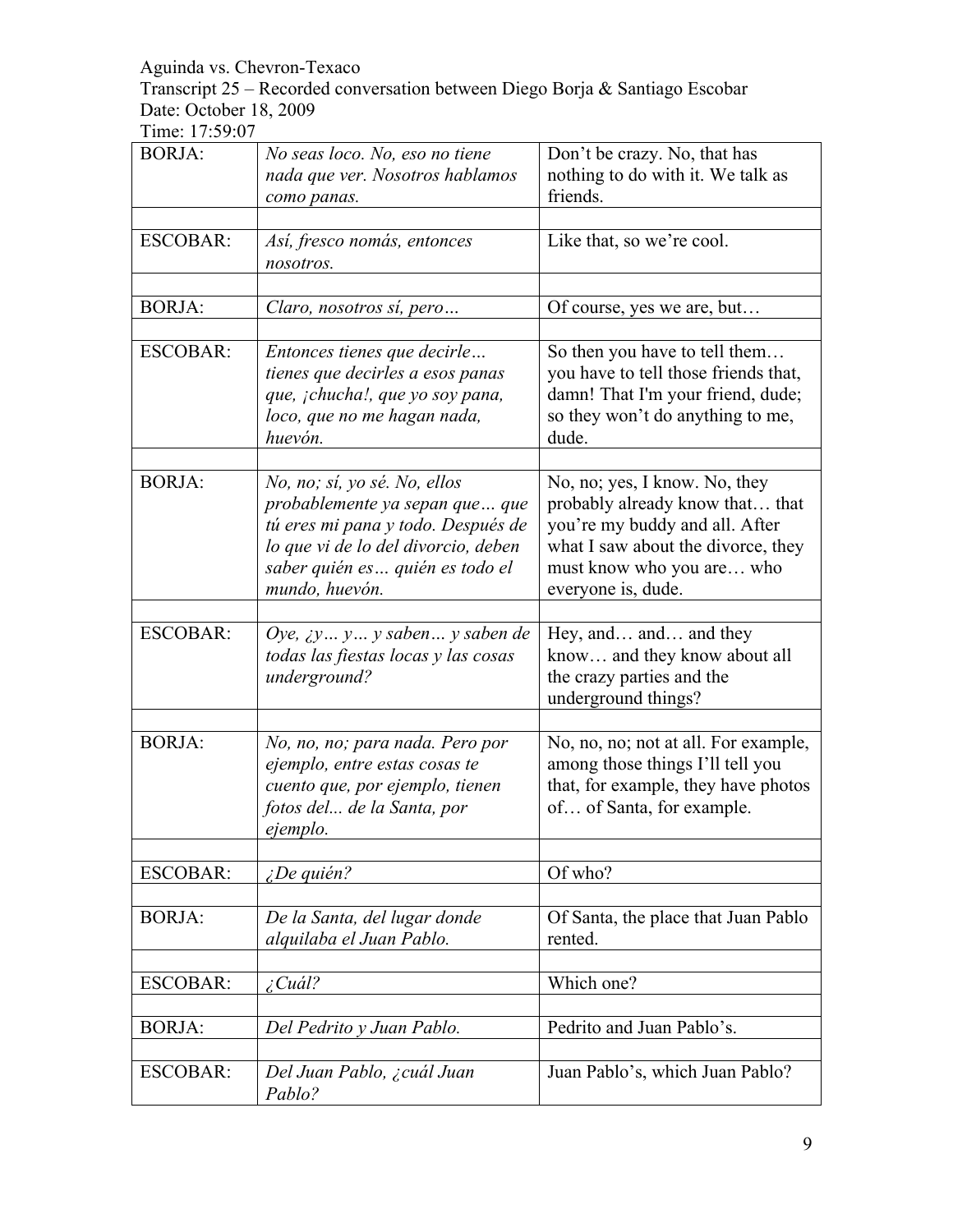Transcript 25 – Recorded conversation between Diego Borja & Santiago Escobar Date: October 18, 2009 

| 1110. <i>11.07.</i> 0 |                                                                                    |                                                                                         |
|-----------------------|------------------------------------------------------------------------------------|-----------------------------------------------------------------------------------------|
| <b>BORJA:</b>         | De Juan Pablo que sale en los<br>videos.                                           | Juan Pablo's, the one who's in the<br>videos.                                           |
| <b>ESCOBAR:</b>       | $jAh!$ , ese man. Yo nunca le conocí<br>a ese man. El Novoa, dices vos.            | Oh! That guy. I never met that guy.<br>Novoa, you're saying.                            |
| <b>BORJA:</b>         | Sí, claro, claro.                                                                  | Yes, of course, of course.                                                              |
| <b>ESCOBAR:</b>       | Yo me Yo me ya, bueno; ese<br>man de ese man La Santa, la<br>discoteca, dices vos. | I I yeah, okay; that guy of<br>that guy Santa, the discotheque,<br>you're saying.       |
| <b>BORJA:</b>         | Claro.                                                                             | Of course.                                                                              |
| <b>ESCOBAR:</b>       | $\lambda$ Y qué tienen?, $\lambda$ videos de eso?                                  | And what do they have? Videos of<br>that?                                               |
| <b>BORJA:</b>         | Fotos todo, todo, todo. O sea, no<br>tienes idea, huevón.                          | Photos everything, everything,<br>everything. I mean, you have no<br>idea, dude.        |
| <b>ESCOBAR:</b>       | O sea, estos manes tienen una<br>central de inteligencia y espionaje.              | I mean, these guys have a center<br>for intelligence and espionage.                     |
| <b>BORJA:</b>         | No sé si llamarle así pero<br>[Simultaneous to other speech]                       | I don't know if I would call it that,<br>but [Simultaneous to other<br>$\text{speed}$ ] |
| <b>ESCOBAR:</b>       | O son la CIA [riendo].                                                             | Or they are the CIA [laughing].                                                         |
| <b>BORJA:</b>         | ¿Qué tal, ¿no?!                                                                    | How's that, right?                                                                      |
| <b>ESCOBAR:</b>       | Creo que estuviste en la CIA; ya te<br>caché lo que me querías decir.              | I think you were at the CIA; now I<br>understand what you wanted to tell<br>me.         |
| <b>BORJA:</b>         | [Riendo] Entonces eso, huevón.                                                     | [Laughing] so that, dude.                                                               |
| <b>ESCOBAR:</b>       | Ya te cacho.                                                                       | Now I get it.                                                                           |
| <b>BORJA:</b>         | $jMás vale prevenir que lamentar,$<br>mi hermano!                                  | It's better to be safe than sorry, my<br>brother!                                       |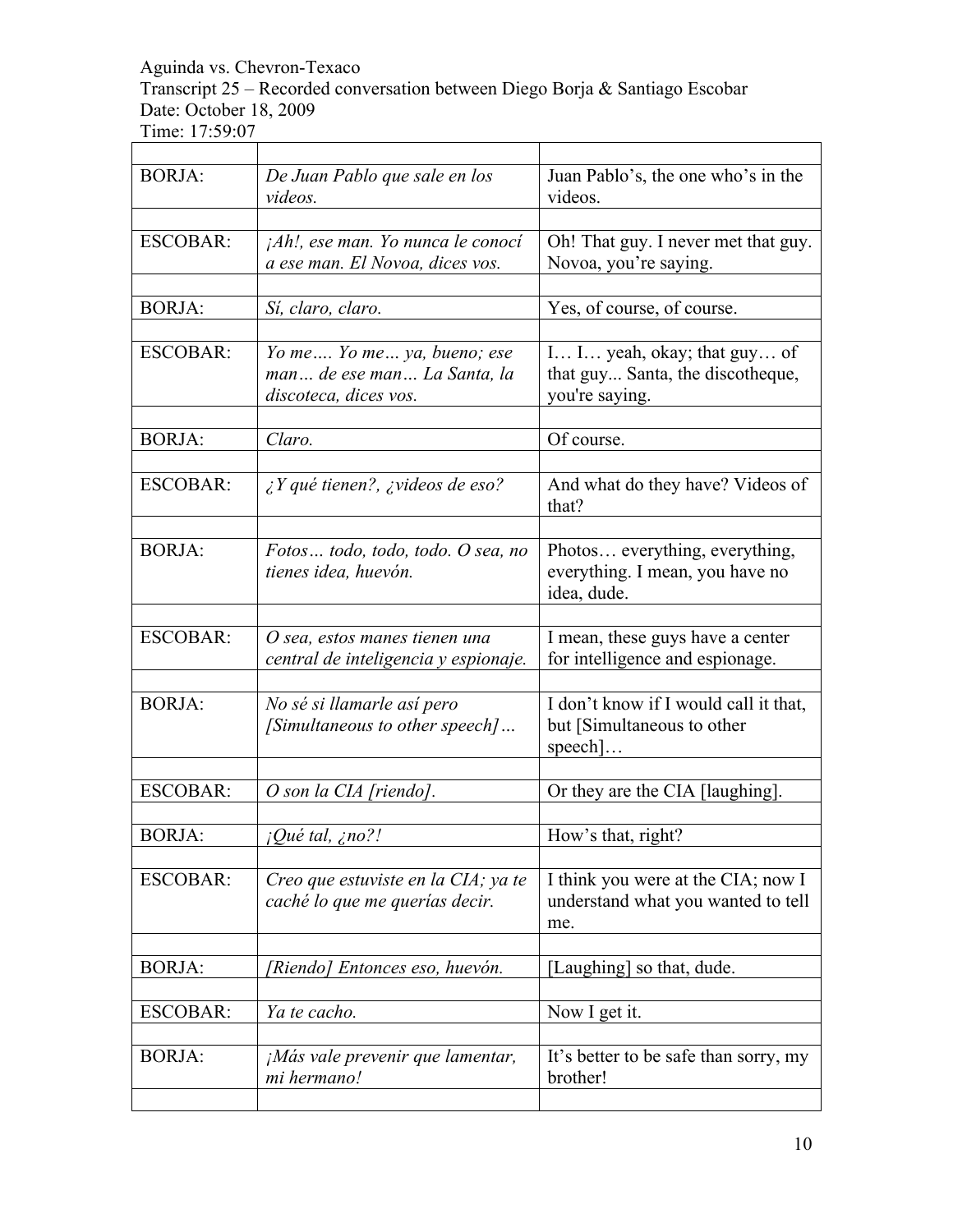Transcript 25 – Recorded conversation between Diego Borja & Santiago Escobar Date: October 18, 2009

| <b>ESCOBAR:</b> | Claro. Lo que es bueno para la<br>Texaco es bueno para la CIA, y lo<br>que es bueno para la CIA es bueno                                                                     | Of course. What's good for Texaco<br>is good for the CIA, and what's<br>good for the CIA is good for                                                                                                |
|-----------------|------------------------------------------------------------------------------------------------------------------------------------------------------------------------------|-----------------------------------------------------------------------------------------------------------------------------------------------------------------------------------------------------|
|                 | para Texaco.                                                                                                                                                                 | Texaco.                                                                                                                                                                                             |
| <b>BORJA:</b>   |                                                                                                                                                                              |                                                                                                                                                                                                     |
|                 | [Riendo] ¡Qué mierda!                                                                                                                                                        | [Laughing] What shit!                                                                                                                                                                               |
| <b>ESCOBAR:</b> | Así es, ¿no es cierto?                                                                                                                                                       | That's how it is, isn't that right?                                                                                                                                                                 |
| <b>BORJA:</b>   | Debe ser, huevón. Eso sí, no tengo<br>idea si están metidos ahí; no sé.<br>Ya  ya no  ahora te juro que yo<br>he llegado a un nivel, como no<br>estoy en mi en mi territorio | It must be, dude. That's true, I<br>have no idea if they are involved<br>there; I don't know. Now now<br>no I swear to you now that I've<br>reached a level, since I'm not in<br>my in my territory |
| <b>ESCOBAR:</b> | Ya.                                                                                                                                                                          | Yeah.                                                                                                                                                                                               |
|                 |                                                                                                                                                                              |                                                                                                                                                                                                     |
| <b>BORJA:</b>   | Yo allá sé hasta dónde pueden<br>llegar las cosas, pero aquí es otro<br>mundo, huevón.                                                                                       | I know how far things can go<br>there, but here it's another world,<br>dude.                                                                                                                        |
| <b>ESCOBAR:</b> | Oye, pero vos fresco. O sea, sí<br>estás bien. O sea, eso es lo que<br>meme                                                                                                  | Hey, but you're cool. I mean, you<br>are fine. In other words, that's<br>what $I I$                                                                                                                 |
|                 |                                                                                                                                                                              |                                                                                                                                                                                                     |
| <b>BORJA:</b>   | Sí, sí estoy bien.                                                                                                                                                           | Yes, yes, I'm fine.                                                                                                                                                                                 |
| <b>ESCOBAR:</b> | Ahorita me acabas de<br>preocuparme, loco. O sea, me<br>parece que te intimidaron, loco.                                                                                     | Just now you worried me, dude. I<br>mean, it seems to me that they<br>intimidated you, dude.                                                                                                        |
| <b>BORJA:</b>   | No, para nada porque yo estoy en<br>la parte de confianza, ¿cachas?                                                                                                          | No, not at all because I'm in the<br>trusted part, you get it?                                                                                                                                      |
| <b>ESCOBAR:</b> | Ya.                                                                                                                                                                          | Yeah.                                                                                                                                                                                               |
|                 |                                                                                                                                                                              |                                                                                                                                                                                                     |
| <b>BORJA:</b>   | Por eso estoy viendo, si no ni<br>viera, huevón.                                                                                                                             | That's why I'm seeing, if not I<br>wouldn't even see, dude.                                                                                                                                         |
| <b>ESCOBAR:</b> | O sea, tú estás seguro de que no<br>fue con dedicatoria a vos.                                                                                                               | I mean, you're sure it wasn't<br>dedicated to you.                                                                                                                                                  |
| <b>BORJA:</b>   | No, para nada, para nada. No, si                                                                                                                                             | No, not at all, not at all. No, I also                                                                                                                                                              |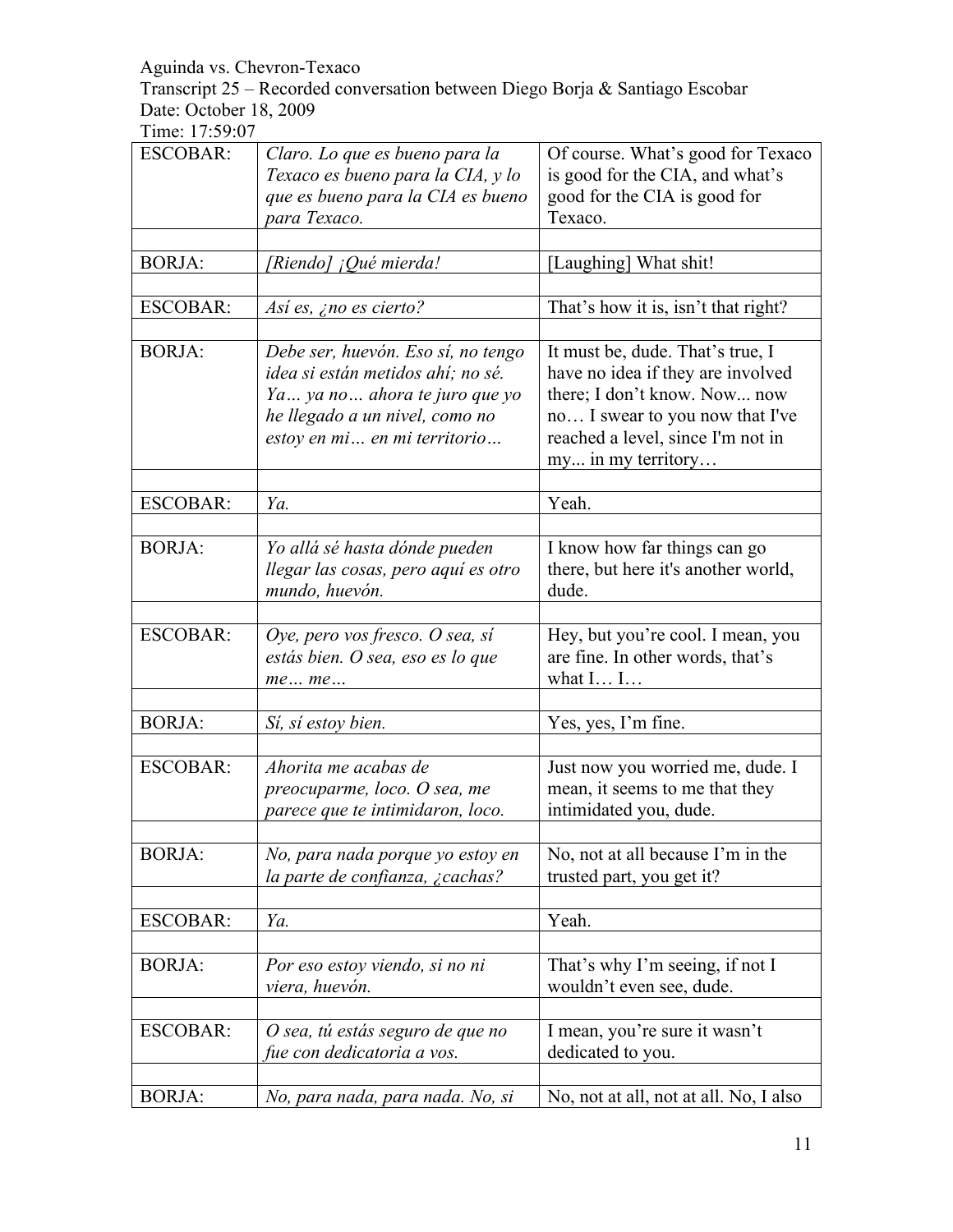Transcript 25 – Recorded conversation between Diego Borja & Santiago Escobar Date: October 18, 2009

|                 | yo también pensé eso, pero nada<br>que ver, nada que ver.                                                                                                                       | thought that, but not at all, not at<br>all.                                                                                                                                                        |
|-----------------|---------------------------------------------------------------------------------------------------------------------------------------------------------------------------------|-----------------------------------------------------------------------------------------------------------------------------------------------------------------------------------------------------|
|                 |                                                                                                                                                                                 |                                                                                                                                                                                                     |
| <b>ESCOBAR:</b> | ¿Pero qué te dijeron?, ¿ "Oye, ven<br>por acá. Te queremos enseñar<br>algo" o qué?                                                                                              | But what did they tell you? "Hey,<br>come over here. We want to show<br>you something" or what?                                                                                                     |
|                 |                                                                                                                                                                                 |                                                                                                                                                                                                     |
| <b>BORJA:</b>   | Me fui porque teníamos que hacer<br>unas unos escritos de<br>revisar ¿no ves que cada cosa<br>que sale de la prensa, yo colaboro<br>con y revisándoles?, porque<br>yo soy allá. | I went because we had to make<br>some some documents about<br>review Don't you see that<br>everything coming out of the press,<br>I cooperate with and reviewing<br>them? Because I'm part of that. |
|                 |                                                                                                                                                                                 |                                                                                                                                                                                                     |
| <b>ESCOBAR:</b> | Ya.                                                                                                                                                                             | Yeah.                                                                                                                                                                                               |
| <b>BORJA:</b>   | Entonces, es un montón de gente<br>dedicada a montones de cosas. Ahí<br>tienen un departamento sóolo<br>que revisan las noticias y cosas<br>así, ¿sí me entiendes?              | So, it's a lot of people doing a lot<br>of things. They have a department<br>just for that just reviews the<br>news and things like that, you<br>understand me?                                     |
|                 |                                                                                                                                                                                 |                                                                                                                                                                                                     |
| <b>ESCOBAR:</b> | Para la propaganda.                                                                                                                                                             | For publicity <sup>1</sup> .                                                                                                                                                                        |
|                 |                                                                                                                                                                                 |                                                                                                                                                                                                     |
| <b>BORJA:</b>   | [Simultaneous to other speech]<br>normales $\zeta$ cómo?                                                                                                                        | [Simultaneous to other speech]<br>normal what?                                                                                                                                                      |
|                 |                                                                                                                                                                                 |                                                                                                                                                                                                     |
| <b>ESCOBAR:</b> | Para la propaganda; tienen un<br>departamento de propaganda.                                                                                                                    | For publicity; they have a<br>department for publicity.                                                                                                                                             |
|                 |                                                                                                                                                                                 |                                                                                                                                                                                                     |
| <b>BORJA:</b>   | O sea, es marketing y todo eso,<br>pero estaban trabajando normal<br>normalmente, ¿no?, y ahí es<br>cuando va el <i>jlunk!</i>                                                  | I mean, it's marketing and all that,<br>but they were working normal<br>normally, right? And that's when I<br>saw the lunk!                                                                         |
|                 |                                                                                                                                                                                 |                                                                                                                                                                                                     |
| <b>ESCOBAR:</b> | Te dijeron: "Ve esto".                                                                                                                                                          | They told you, "Look at this."                                                                                                                                                                      |
|                 |                                                                                                                                                                                 |                                                                                                                                                                                                     |
| <b>BORJA:</b>   | Claro. O sea, "mira todo", ¿no?,<br>ellos son dije: "¡Ah ya; bacán!<br>Sí, sí". Ni siquiera me piden<br>explicaciones ni nada por el estilo.                                    | Of course. I mean, "look at<br>everything," right? They are I<br>said, "Oh yeah; cool! Yes, yes."<br>They didn't even ask me for an<br>explanation or anything like that.                           |

 $\frac{1}{1}$  Translator's note: Propaganda tends to have a negative connotation in English, but not so in Spanish. In Spanish propaganda is used to mean public information or advertising.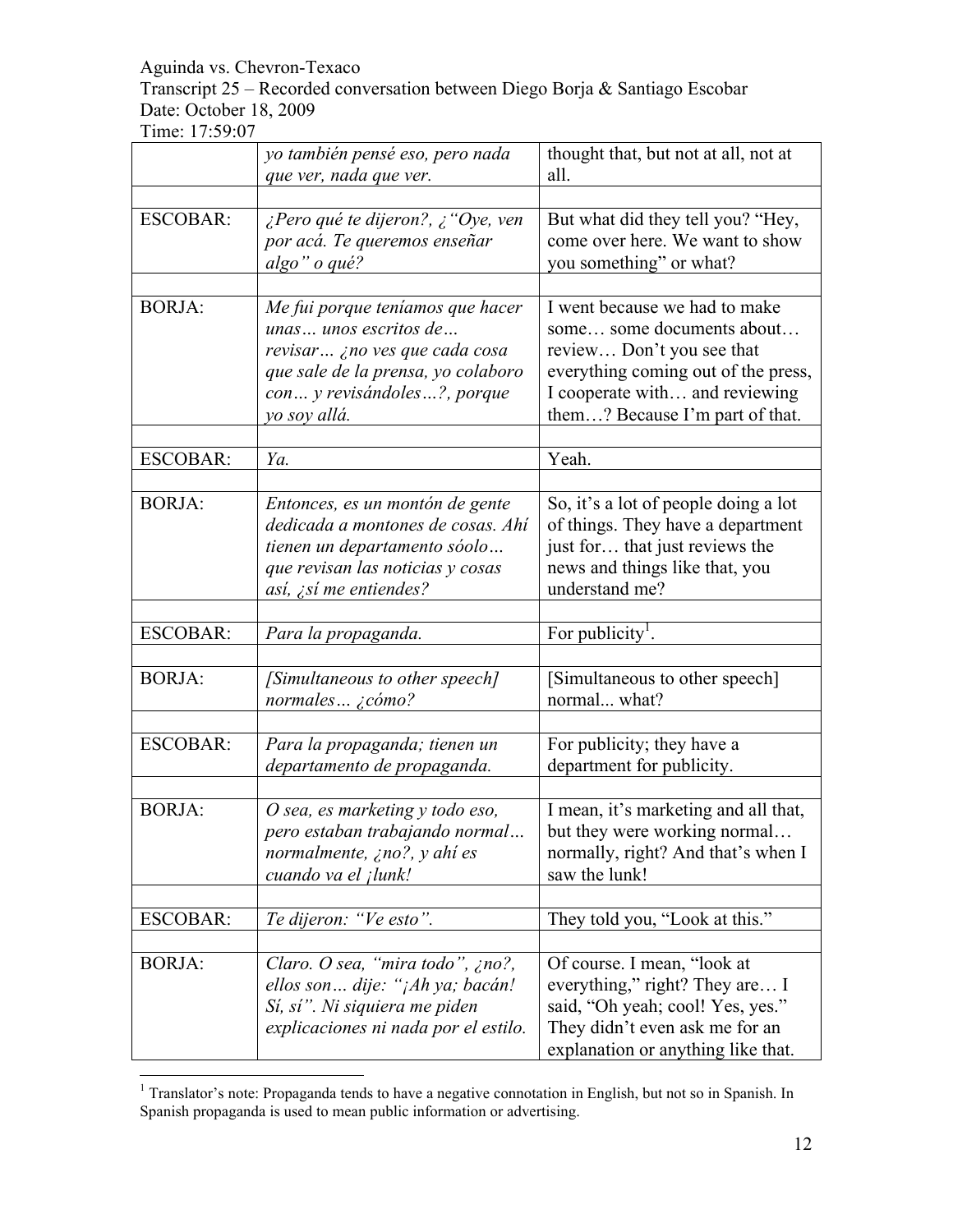Transcript 25 – Recorded conversation between Diego Borja & Santiago Escobar Date: October 18, 2009

| <b>ESCOBAR:</b> | ¡Chucha! Ojalá, brother. Ponte<br>pilas; ya me dejaste preocupado.                                                                                                                                                                        | Damn! Hopefully, brother. Be<br>aware; you've worried me now.                                                                                                                                                                                                            |
|-----------------|-------------------------------------------------------------------------------------------------------------------------------------------------------------------------------------------------------------------------------------------|--------------------------------------------------------------------------------------------------------------------------------------------------------------------------------------------------------------------------------------------------------------------------|
|                 |                                                                                                                                                                                                                                           |                                                                                                                                                                                                                                                                          |
| <b>BORJA:</b>   | No, si.                                                                                                                                                                                                                                   | No, yes.                                                                                                                                                                                                                                                                 |
| <b>ESCOBAR:</b> | O sea, me preocupa que los manes<br>puedan pensar huevadas de<br>jchucha!, y hagan huevadas a<br>gente que no tiene nada que ver,<br>$\zeta$ cachas?                                                                                      | I mean, I'm worried that those<br>guys can think shit about damn!<br>And do shit to people who have<br>nothing to do with it, you get it?                                                                                                                                |
| <b>BORJA:</b>   | Claro. No, no tienen por ese<br>lado está o sea, por mi lado no<br>hay nadie, ¿cachas? Simplemente<br>los que estaban involucrados en el<br>video. [Simultaneous to other<br>$speed$                                                      | Of course. No, they don't have<br>on that side I mean, on my side<br>there's nobody, you get it? Only<br>the ones who were involved in the<br>video. [Simultaneous to other<br>speed1                                                                                    |
| <b>ESCOBAR:</b> | $ii$ Y esos manes dónde andan, por<br>cierto?                                                                                                                                                                                             | And where are those guys by the<br>way?                                                                                                                                                                                                                                  |
| <b>BORJA:</b>   | ¡Puta! Bue, ni idea. Los manes tal<br>vez estarán yo sé que están en<br>Quito igual.                                                                                                                                                      | Shit! Well, no idea. Those guys<br>perhaps are I know they're in<br>Quito still.                                                                                                                                                                                         |
| <b>ESCOBAR:</b> |                                                                                                                                                                                                                                           |                                                                                                                                                                                                                                                                          |
|                 | Pero fugados.                                                                                                                                                                                                                             | But fugitives.                                                                                                                                                                                                                                                           |
| <b>BORJA:</b>   | No, escondidos ahí por Quito,<br>huevón.                                                                                                                                                                                                  | No, hiding somewhere in Quito,<br>dude.                                                                                                                                                                                                                                  |
|                 |                                                                                                                                                                                                                                           |                                                                                                                                                                                                                                                                          |
| <b>ESCOBAR:</b> | $i$ Pero qué ? Los                                                                                                                                                                                                                        | But what? The                                                                                                                                                                                                                                                            |
| <b>BORJA:</b>   | Ellos como están en su tierra o<br>sea, por ejemplo, el  uno, el de<br>Alianza y este man ha salido  o<br>sea, está fresco en la televisión y<br>sale en las radios hablando con<br>el con el ¿cómo se llama este<br>de la radio La Luna? | Since they are in their own<br>country I mean, for example,<br>the one, the guy from Alianza<br>and this guy have been on I<br>mean, he's cool on the television<br>and he's on the radio talking with<br>with what's his name, the guy on<br>the radio station La Luna? |
| <b>ESCOBAR:</b> | Paco Velazco.                                                                                                                                                                                                                             | Paco Velazco.                                                                                                                                                                                                                                                            |
|                 |                                                                                                                                                                                                                                           |                                                                                                                                                                                                                                                                          |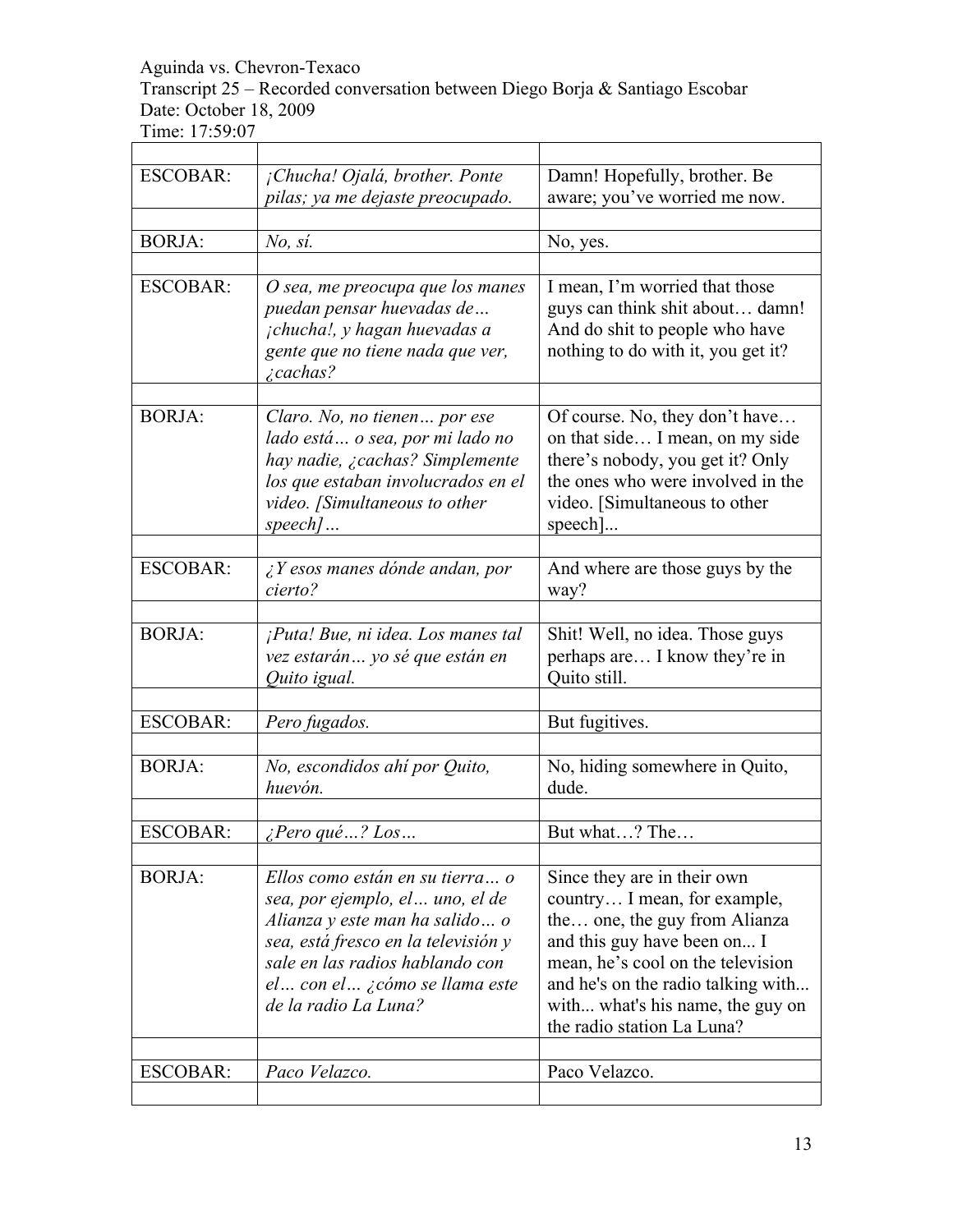Transcript 25 – Recorded conversation between Diego Borja & Santiago Escobar Date: October 18, 2009

| <b>BORJA:</b>   | Con el Paco Velazco y todo.<br>[Unintelligible] están en su tierra;                                                | With Paco Velazco and all.<br>[Unintelligible] they're in their                                                                     |
|-----------------|--------------------------------------------------------------------------------------------------------------------|-------------------------------------------------------------------------------------------------------------------------------------|
|                 | no se  les vale.                                                                                                   | own country; they don't they<br>don't care.                                                                                         |
|                 |                                                                                                                    |                                                                                                                                     |
| <b>ESCOBAR:</b> | Ya.                                                                                                                | Yeah.                                                                                                                               |
|                 |                                                                                                                    |                                                                                                                                     |
| <b>BORJA:</b>   | Entonces les veo frescos.                                                                                          | So I see that they're cool.                                                                                                         |
|                 |                                                                                                                    |                                                                                                                                     |
| <b>ESCOBAR:</b> | Ya te cacho. Estuve leyendo un<br>artículo que salió ayer en El<br>Universo. Te quería que leas. ¿Sí<br>revisaste? | Now I get it. I was reading an<br>article that came out yesterday in<br>El Universo. I wanted you to read<br>it. Did you review it? |
|                 |                                                                                                                    |                                                                                                                                     |
| <b>BORJA:</b>   | ¡Puta!, ¿cuál será? No, no me<br>acuerdo.                                                                          | Shit! Which one? No, I don't<br>remember.                                                                                           |
|                 |                                                                                                                    |                                                                                                                                     |
| <b>ESCOBAR:</b> | Bueno, ayer en el                                                                                                  | Well, yesterday on the                                                                                                              |
|                 |                                                                                                                    |                                                                                                                                     |
| <b>BORJA:</b>   | [Simultaneous to other speech].                                                                                    | [Simultaneous to other speech].                                                                                                     |
| <b>ESCOBAR:</b> | Ayer en El Universo salió un                                                                                       | Yesterday there was an article on                                                                                                   |
|                 | artículo [Unintelligible].                                                                                         | El Universo [Unintelligible].                                                                                                       |
|                 |                                                                                                                    |                                                                                                                                     |
| <b>BORJA:</b>   | Ya. De ¿cuál es el título?                                                                                         | Yeah. About what's the title?                                                                                                       |
|                 |                                                                                                                    |                                                                                                                                     |
| <b>ESCOBAR:</b> | Déjame ver dame un rato. A ver,                                                                                    | Let me see give me a minute.                                                                                                        |
|                 | El Universo de ayer. Estaba en                                                                                     | Let's see, El Universo, yesterday.                                                                                                  |
|                 | primera plana, loco, en Internet.                                                                                  | It was on the front page, dude, on                                                                                                  |
|                 | Decía: "Acusaciones rondan a                                                                                       | the Internet. It said, "Accusations                                                                                                 |
|                 | jueces que conocen el caso                                                                                         | hanging over judges on the Texaco                                                                                                   |
|                 | Texaco".                                                                                                           | case."                                                                                                                              |
|                 |                                                                                                                    |                                                                                                                                     |
| <b>BORJA:</b>   | $iAh!$ No, no he visto.                                                                                            | Oh! No, I haven't seen.                                                                                                             |
|                 |                                                                                                                    |                                                                                                                                     |
| <b>ESCOBAR:</b> | Que este man, el actual juez que                                                                                   | That this guy, the current judge on                                                                                                 |
|                 | está llevando la causa de Texaco                                                                                   | the Texaco case                                                                                                                     |
|                 |                                                                                                                    |                                                                                                                                     |
| <b>BORJA:</b>   | Ya.                                                                                                                | Yeah.                                                                                                                               |
|                 |                                                                                                                    |                                                                                                                                     |
| <b>ESCOBAR:</b> | Es un man que ya tenía o sea,                                                                                      | Is a guy who already had I                                                                                                          |
|                 | que le han se han quejado de                                                                                       | mean, who was they've                                                                                                               |
|                 | que no es un juez probo y                                                                                          | complained that he's not an honest                                                                                                  |
|                 | huevadas.                                                                                                          | judge and shit.                                                                                                                     |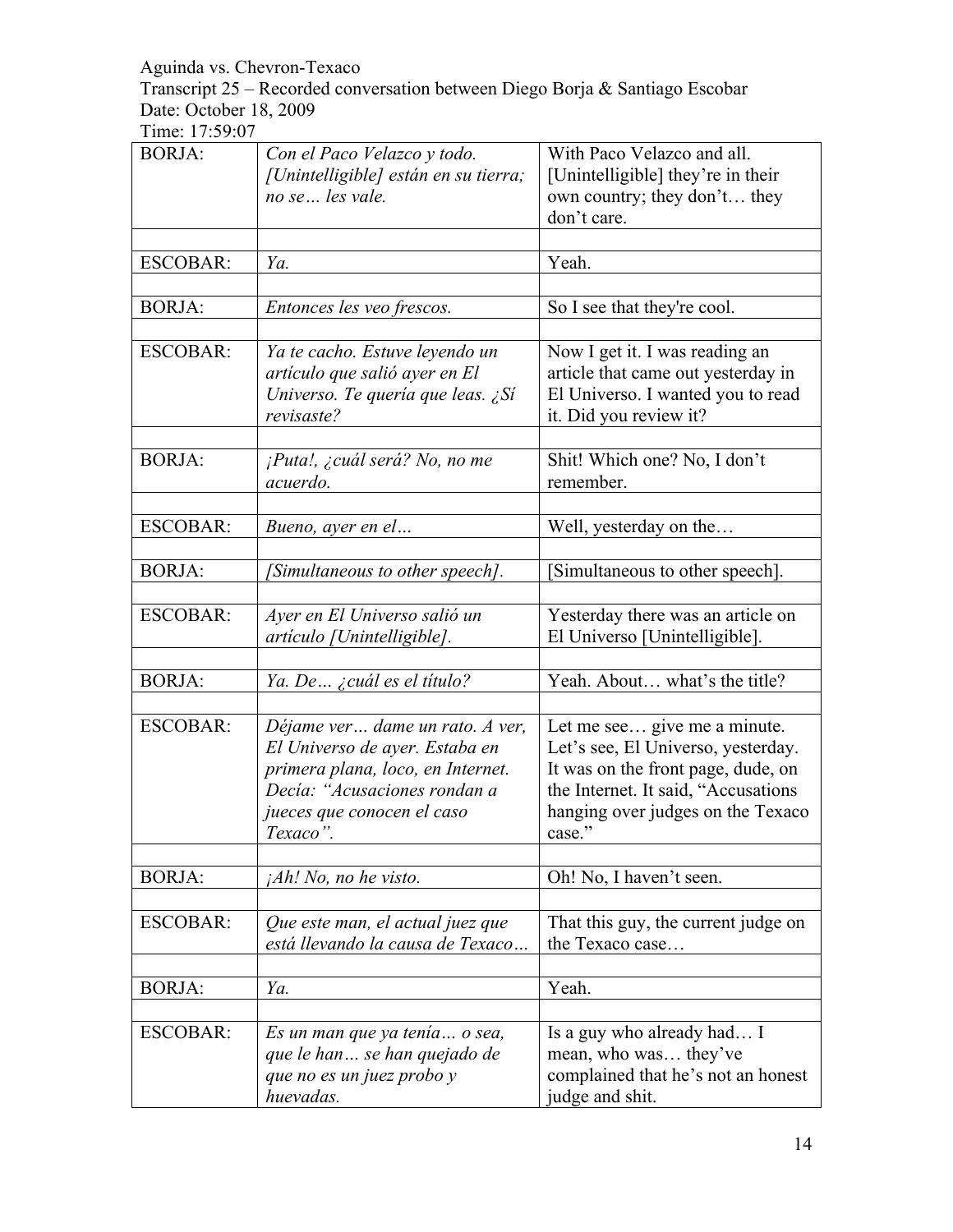Transcript 25 – Recorded conversation between Diego Borja & Santiago Escobar Date: October 18, 2009

Time: 17:59:07

| <b>BORJA:</b>   | Claro, todo es un amarre, pero<br>bueno.                                                                                                                                                                                                            | Of course, everything's a big knot,<br>but, oh well.                                                                                                                                                                                           |
|-----------------|-----------------------------------------------------------------------------------------------------------------------------------------------------------------------------------------------------------------------------------------------------|------------------------------------------------------------------------------------------------------------------------------------------------------------------------------------------------------------------------------------------------|
| <b>ESCOBAR:</b> | O sea, pero yo me imaginé que<br>esto había de ley que que estos<br>manes tienen ahí gente que les<br>presiona los medios o tienen<br>alianzas con los medios para<br>sacar No sé a quién favorece<br>esto, loco; si a lo  al un lado o al<br>otro. | I mean, but I imagined that this<br>had for sure that that these<br>guys have people there who<br>pressure the media or have<br>alliances with the media to<br>publish I don't know who this<br>favors, dude; if the one side or<br>the other. |
| <b>BORJA:</b>   | Claro. Lo que pasa es una noticia<br>así bueno, no sé; ahora ya no sé<br>qué pensar.                                                                                                                                                                | Of course. What happens is news<br>like that well, I don't know; now<br>I don't know what to think.                                                                                                                                            |
| <b>ESCOBAR:</b> | $\lambda$ Y qué más te dicen los manes?<br>"Ustedes manténganse al margen,<br>hágase el loco, no hable con<br>nadie".                                                                                                                               | And what else are those guys<br>telling you? "You guys stay on the<br>sidelines, play dumb, don't talk to<br>anyone."                                                                                                                          |
| <b>BORJA:</b>   | O sea, no me dan órdenes,<br><i>i</i> cachas?, pero <i>jpara el buen</i><br>entendedor!                                                                                                                                                             | In other words, they don't give me<br>orders, you get it? But, a word to<br>the wise!                                                                                                                                                          |
| <b>ESCOBAR:</b> | Ten dan a entender te hacen<br>entender nomás.                                                                                                                                                                                                      | They let you know they just<br>make you understand.                                                                                                                                                                                            |
| <b>BORJA:</b>   | Claro. O sea, es cuestión de ver<br>nomás.                                                                                                                                                                                                          | Of course. I mean, it's just a matter<br>of seeing.                                                                                                                                                                                            |
| <b>ESCOBAR:</b> | Ya te cacho. Yo creo que te<br>metieron presión, loco, y te<br>dijeron: "Brother, por si acaso,<br>piense. No digo que vaya usted a<br>hacer; solo que piense".                                                                                     | Now I get you. I think they<br>pressured you, dude, and they told<br>you, "Brother, just in case, think<br>about it. I'm not saying that you're<br>going to do; just that you think."                                                          |
| <b>BORJA:</b>   | [Riendo] Que pie Ya que tiene<br>esa mente toda vivaz.                                                                                                                                                                                              | [Laughing] just thi Since you<br>have such an active mind.                                                                                                                                                                                     |
| <b>ESCOBAR:</b> | De ley. "Para que no esté<br>pensando huevadas", te dijeron<br>eso.                                                                                                                                                                                 | For sure. "So you aren't thinking<br>about bullshit," they told you that.                                                                                                                                                                      |

٦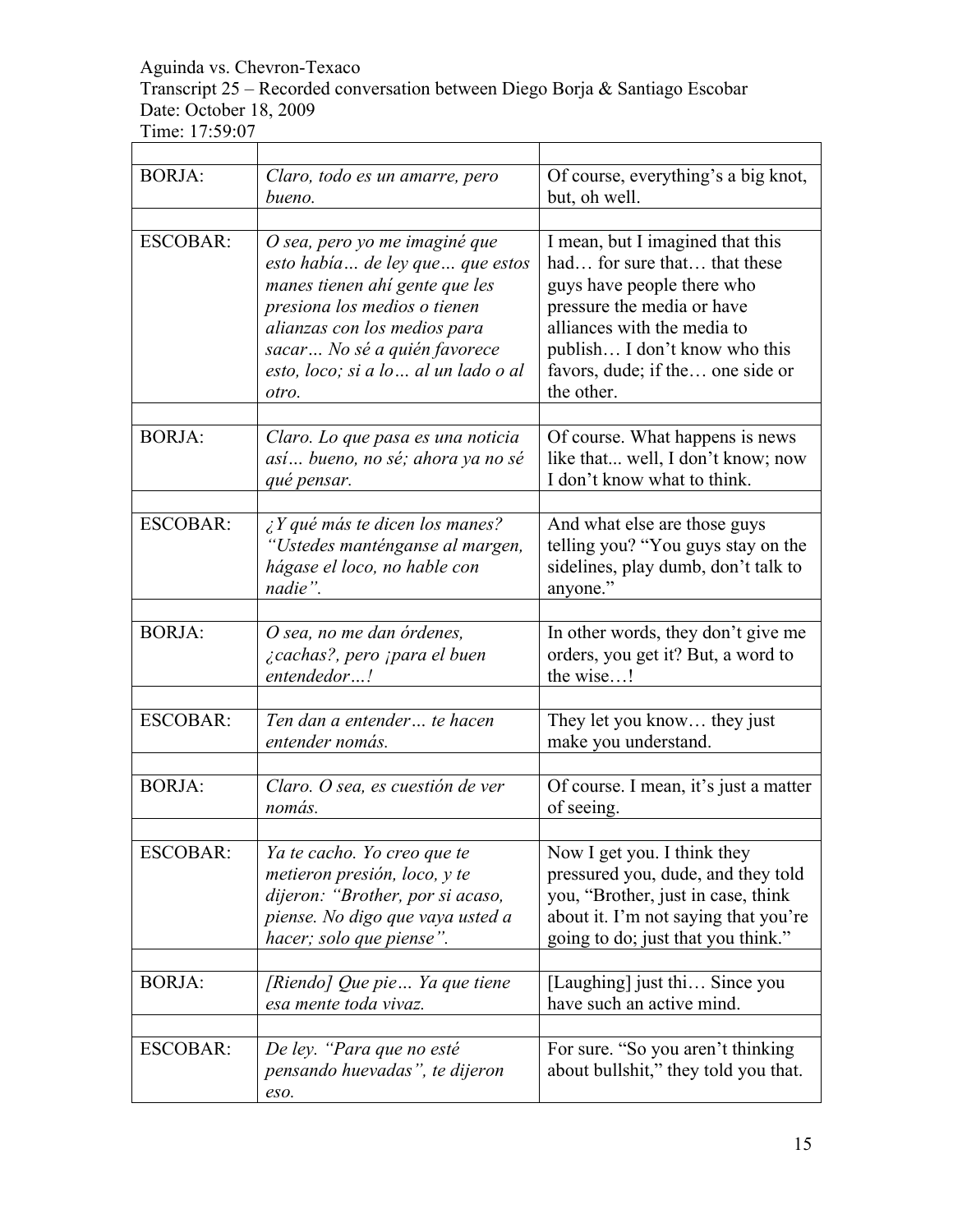Transcript 25 – Recorded conversation between Diego Borja & Santiago Escobar Date: October 18, 2009

| <b>BORJA:</b>   | [Riendo fuerte] Cierto.           | [Laughing hard] for sure.            |
|-----------------|-----------------------------------|--------------------------------------|
|                 |                                   |                                      |
| <b>ESCOBAR:</b> | Estoy seguro de eso, loco.        | I'm sure of that, dude.              |
|                 |                                   | It could be that there was some of   |
| <b>BORJA:</b>   | Puede ser que haya habido algo de | that, but I didn't feel it that way. |
|                 | eso, pero no le sentí así.        |                                      |
| <b>ESCOBAR:</b> | Ya.                               | Okay.                                |
|                 |                                   |                                      |
| <b>BORJA:</b>   | ¡Focote, mi perno!, ¡focote!      | What a trip, my brother! What a      |
|                 |                                   | trip!                                |
|                 |                                   |                                      |
| <b>ESCOBAR:</b> | $\lambda$ Y qué más de novedades? | And what else is new?                |
|                 |                                   |                                      |
| <b>BORJA:</b>   | Yo hablé con el Napal, hablé eso. | I spoke to Napal, I talked about     |
|                 |                                   | that.                                |
|                 |                                   |                                      |
| <b>ESCOBAR:</b> | $i$ Qué dice?                     | What does he say?                    |
|                 |                                   |                                      |
| <b>BORJA:</b>   | Que ya parece que para noviembre  | That is seems like around            |
|                 | se pone ya el  se llama La        | November they'll open the it's       |
|                 | Tertulia.                         | called La Tertulia <sup>2</sup> .    |
| <b>ESCOBAR:</b> |                                   |                                      |
|                 | La Tertulia de Napal.             | Napal's Tertulia.                    |
| <b>BORJA:</b>   | La Tertulia de Napal [riendo].    | Napal's Tertulia [laughing].         |
|                 |                                   |                                      |
| <b>ESCOBAR:</b> | Ya y a la entrada va a estar el   | Yeah and Teo will be at the          |
|                 | Teo.                              | entrance.                            |
|                 |                                   |                                      |
| <b>BORJA:</b>   | [Riendo fuerte] La Tertulia de    | [Laughing hard] Napal's Tertulia     |
|                 | Napal y va a ser una galería de   | and it's going to be an art gallery  |
|                 | arte con música con música y      | with music with music and slow       |
|                 | slow food. O sea, comida así      | food. I mean, like organic food,     |
|                 | orgánica, fusión, mientras ves el | fusion, while you look at the art    |
|                 | arte y vas comprando, y esa       | and you buy it, and that nice        |
|                 | musiquita                         | music                                |
|                 |                                   |                                      |
| <b>ESCOBAR:</b> | $\angle$ Y en dónde es eso?       | And where is that?                   |
|                 |                                   |                                      |

 $\frac{1}{2}$ <sup>2</sup> Translator's note: Tertulia is a discussion group. Formerly, groups of men who met in cafes to discuss current affairs, sports, literature, etc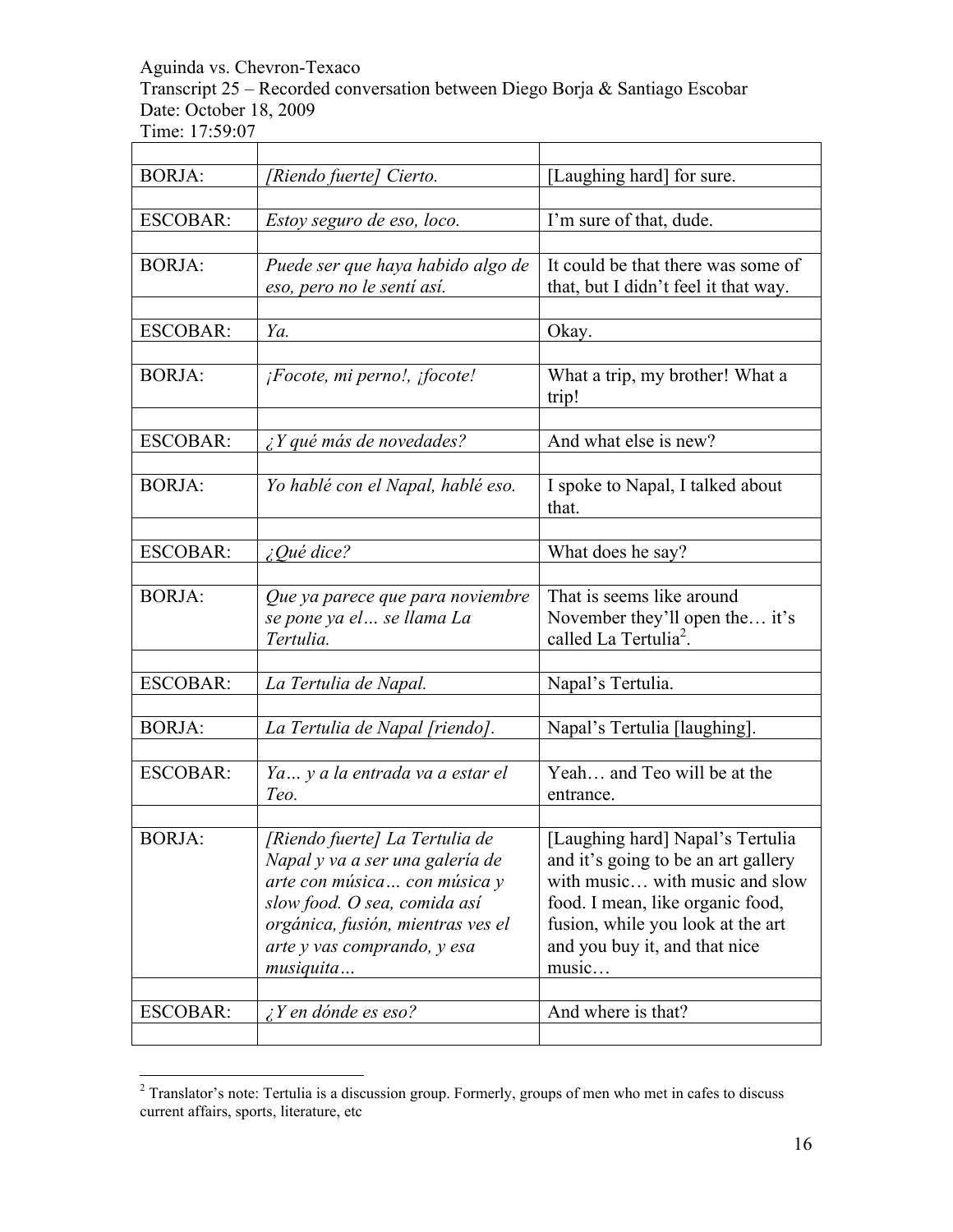Transcript 25 – Recorded conversation between Diego Borja & Santiago Escobar Date: October 18, 2009

| <b>BORJA:</b>   | [Unintelligible]. ¡Chévere                                                                      | [Unintelligible]. Cool concept!                                                                   |
|-----------------|-------------------------------------------------------------------------------------------------|---------------------------------------------------------------------------------------------------|
|                 | concepto! Plastiquito.                                                                          | Very yuppie.                                                                                      |
| <b>ESCOBAR:</b> | $\lambda$ Y vos cuándo vas a Quito?                                                             | And when are you going to Quito?                                                                  |
| <b>BORJA:</b>   | ¡Chuta, hermano! A este paso<br><i>i</i> cuándo será?                                           | Damn, brother! At this rate<br>when would it be?                                                  |
| <b>ESCOBAR:</b> | A este paso.                                                                                    | At this rate.                                                                                     |
| <b>BORJA:</b>   | A este paso, desde lejos. Veo los<br>toros de lejos.                                            | At this rate, it's far off. I watch the<br>bulls from far away.                                   |
| <b>ESCOBAR:</b> | Ya me vi Crude, ve.                                                                             | I already saw Crude, you see.                                                                     |
| <b>BORJA:</b>   | [Riendo] Ya te viste yo<br>también yo tenía antes de que<br>salga, ¿cachas?                     | [Laughing] Did you see  I did<br>too I had it before it was out,<br>you get it?                   |
| <b>ESCOBAR:</b> | $No$ .                                                                                          | No.                                                                                               |
| <b>BORJA:</b>   | Sí.                                                                                             | Yes.                                                                                              |
| <b>ESCOBAR:</b> | O sea, los manes están<br>infiltradazos.                                                        | I mean, those guys are super<br>infiltrated.                                                      |
| <b>BORJA:</b>   | Eso es otra de las no te cont<br>que yo, antes de que salga aquí el<br>estreno, ya te tenía ya. | That's another one of the I<br>didn't tel that I, before the<br>premiere here, I already had you. |
| <b>ESCOBAR:</b> | Ya. O sea, que estos manes de<br>Chevrón fueron al preestreno<br>[Riendo los dos].              | Yes. I mean, these guys from<br>Chevron went to the pre-premiere<br>[both laughing].              |
| <b>BORJA:</b>   | La editaron. No, ¡focote! ¿Y qué te<br>pareció?                                                 | They edited it. No, what a trip!<br>And what did you think?                                       |
| <b>ESCOBAR:</b> | O sea, ¡focasa! O sea, Texaco<br>queda como                                                     | I mean, incredible! I mean, Texaco<br>ends up like                                                |
| <b>BORJA:</b>   | [Simultaneous to other speech].                                                                 | [Simultaneous to other speech].                                                                   |
| <b>ESCOBAR:</b> | Lo más asqueroso del mundo.                                                                     | The most disgusting thing in the<br>world.                                                        |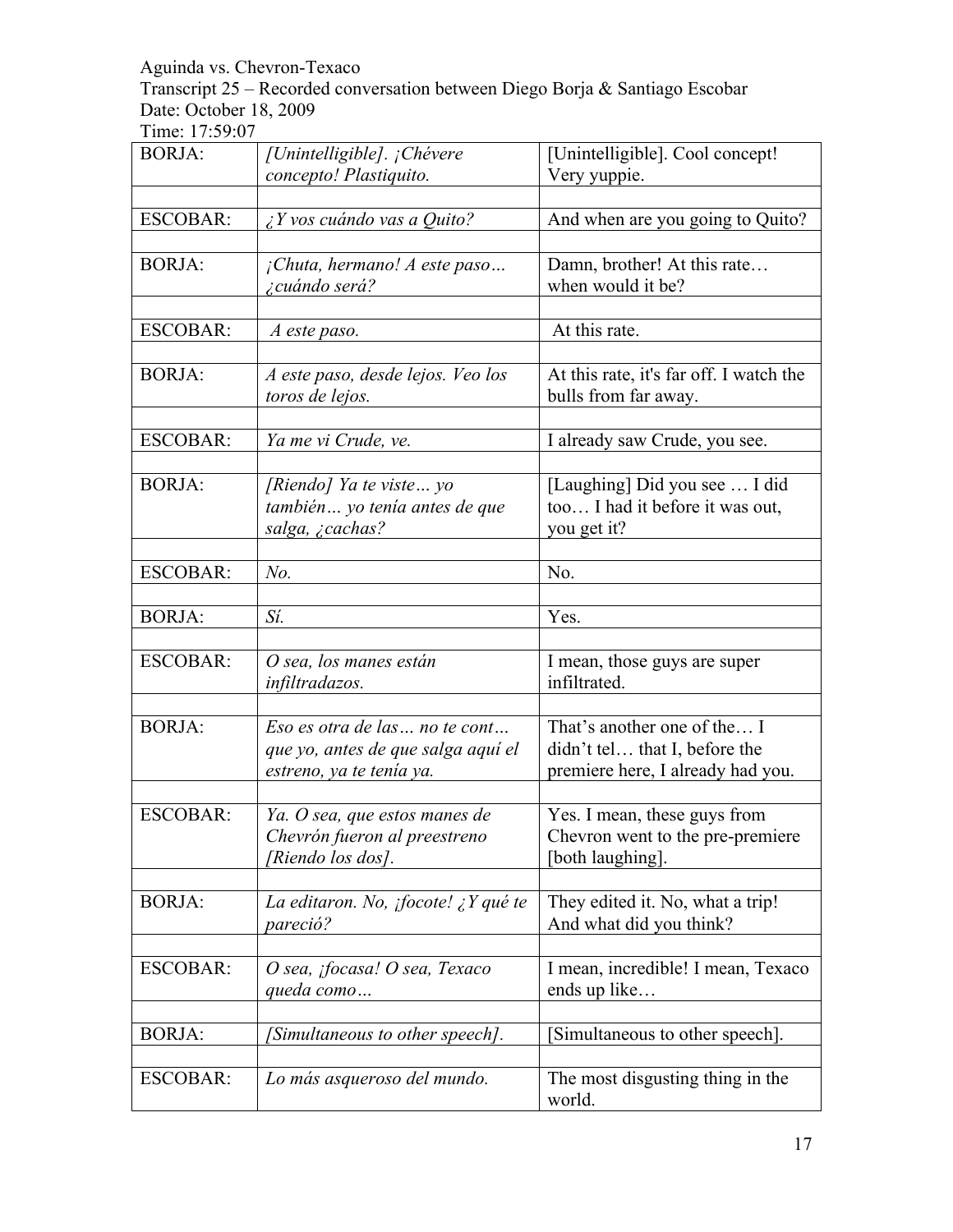Transcript 25 – Recorded conversation between Diego Borja & Santiago Escobar Date: October 18, 2009

 $\overline{\phantom{a}}$ 

Time: 17:59:07

| <b>BORJA:</b>   | Sí.                                                                                                                                       | Yes.                                                                                                                                     |
|-----------------|-------------------------------------------------------------------------------------------------------------------------------------------|------------------------------------------------------------------------------------------------------------------------------------------|
| <b>ESCOBAR:</b> | Y y hacen un recuento. Yo no<br>sabía bien cómo era la nota.                                                                              | And and do they do a review. I<br>didn't really know how things<br>were.                                                                 |
| <b>BORJA:</b>   | Eso no  eso no  eso no está<br>bien, por si acaso.                                                                                        | That's not that's not that's not<br>right, just in case.                                                                                 |
| <b>ESCOBAR:</b> | $\angle$ Cómo?                                                                                                                            | What?                                                                                                                                    |
| <b>BORJA:</b>   | Eso no está bien, digo. O sea, la<br>película no es un documental que<br>diga que esa es la realidad. Es<br>una es una campaña mediática. | That's not right, I'm saying. I<br>mean, the movie isn't a<br>documentary which says that's<br>reality. It's a it's a media<br>campaign. |
| <b>ESCOBAR:</b> | Ya.                                                                                                                                       | Okay.                                                                                                                                    |
|                 |                                                                                                                                           |                                                                                                                                          |
| <b>BORJA:</b>   | Pero no ¡puta!, a esa película le<br>falta. Se hiciera otra, en cambio.                                                                   | But no shit! That movie has<br>gaps. They should make another<br>one, instead.                                                           |
| <b>ESCOBAR:</b> | Si vos hicieras otra <i>[ambos</i><br>riendo]. De ley, vos tienes que<br>hacer "Crude Dos".                                               | If you made another one [both<br>laughing]. For sure, you have to<br>make "Crude II."                                                    |
| <b>BORJA:</b>   | [Riendo] Crude Dos.                                                                                                                       | [Laughing] Crude II.                                                                                                                     |
| <b>ESCOBAR:</b> | Le tienes que poner: The Real<br>Crude.                                                                                                   | You have to call it: The Real<br>Crude.                                                                                                  |
| <b>BORJA:</b>   | [Riendo] [Simultaneous to other<br>speech]                                                                                                | [Laughing] [Simultaneous to other<br>$\left\lceil \frac{1}{2} \right\rceil$                                                              |
| <b>ESCOBAR:</b> | Ya te doy ya te doy el tema de la<br>próxima película: Crude Dos by<br>Diego Borja [la última con<br>pronunciación inglesa].              | I'll give you I'll give you the<br>topic of the next movie: Crude II<br>by Diego Borja [with English<br>pronunciation].                  |
| <b>BORJA:</b>   | [Riendo, eco].                                                                                                                            | [Laughing, echo].                                                                                                                        |
| <b>ESCOBAR:</b> | The Crude Revolution Inside,                                                                                                              | The Crude Revolution Inside, you                                                                                                         |

٦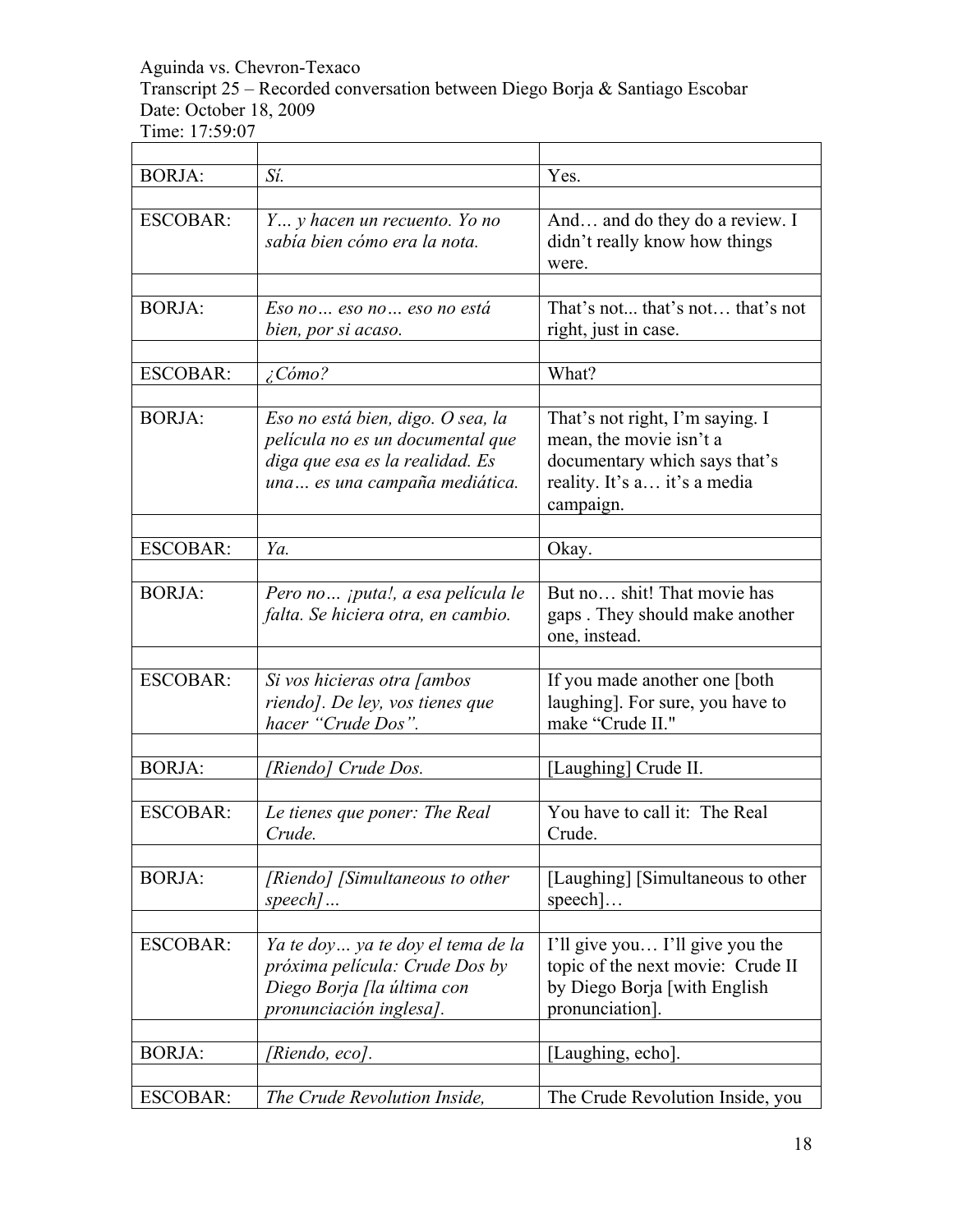Transcript 25 – Recorded conversation between Diego Borja & Santiago Escobar Date: October 18, 2009

|                 | ¿cachas?, entonces ahí ahí<br>haces tus tus ¿cómo se<br>llaman?, tus pones así: el Top<br>Ten de los secretos prohibidos y | get it? Then there there you<br>makeyour what's that called?<br>Your you put it like this: The<br>Top Ten Prohibited and Censored |
|-----------------|----------------------------------------------------------------------------------------------------------------------------|-----------------------------------------------------------------------------------------------------------------------------------|
|                 | censurados contra Diego Borja,<br>entonce sacas ahí los  las<br>censuras, ¿cachas?                                         | Secrets Against Diego Borja, then<br>you can bring out the the<br>censored information, you get it?                               |
| <b>BORJA:</b>   | [Riendo] ¡Qué foco! Y vos,<br><i>i</i> cuándo te vas a Quito, ve?                                                          | [Laughing] What a trip! And you,<br>when are you going to Quito, see?                                                             |
| <b>ESCOBAR:</b> | Ni idea, huevón.                                                                                                           | No idea, dude.                                                                                                                    |
| <b>BORJA:</b>   | $i$ No tienes planes?                                                                                                      | You don't have plans?                                                                                                             |
| <b>ESCOBAR:</b> | No no tengo.                                                                                                               | No I don't.                                                                                                                       |
| <b>BORJA:</b>   | ¡Chuta, qué suerte!<br>[Unintelligible] puedes irte<br>cuando quieras.                                                     | Damn! How lucky!<br>[Unintelligible] you can go<br>anytime you want to.                                                           |
| <b>ESCOBAR:</b> | Claro, ve. Bueno, eso sí es lo<br>bueno, que yo sí estoy libre como<br>un pajarito.                                        | Of course, you see. Well, that's<br>good, that I'm free like a little bird.                                                       |
| <b>BORJA:</b>   | [Riendo fuerte] ¡Como un<br>cuervecito!                                                                                    | [Laughing hard] Like a crow!                                                                                                      |
| <b>ESCOBAR:</b> | Como un cuervecito [riendo<br>ambos]. Tú estás tú estás como<br>gallinazo en jaula.                                        | Like a crow [both laughing]. You<br>are you are like a vulture in a<br>cage.                                                      |
| <b>BORJA:</b>   | Sí, yo sí. No, pero  o sea, yo<br>puedo regresar ahorita; no tengo<br>nada en contra, ¿cachas?                             | Yes, I am. No, but I mean, I can<br>go back right now; I have nothing<br>against me, you get it?                                  |
| <b>ESCOBAR:</b> | Pero es que sí, a vos nunca te<br>han te han llamado ni siquiera a<br>declarar ni nada, ¿no?                               | But yes, to you they've never<br>they haven't even summoned you<br>to testify or anything, right?                                 |
| <b>BORJA:</b>   | No, ya me llamaron. Ya me<br>llamaron, ya me mandaron unas<br>cartitas ahí.                                                | No, they summoned me already.<br>They summoned me; they already<br>sent me some letters there.                                    |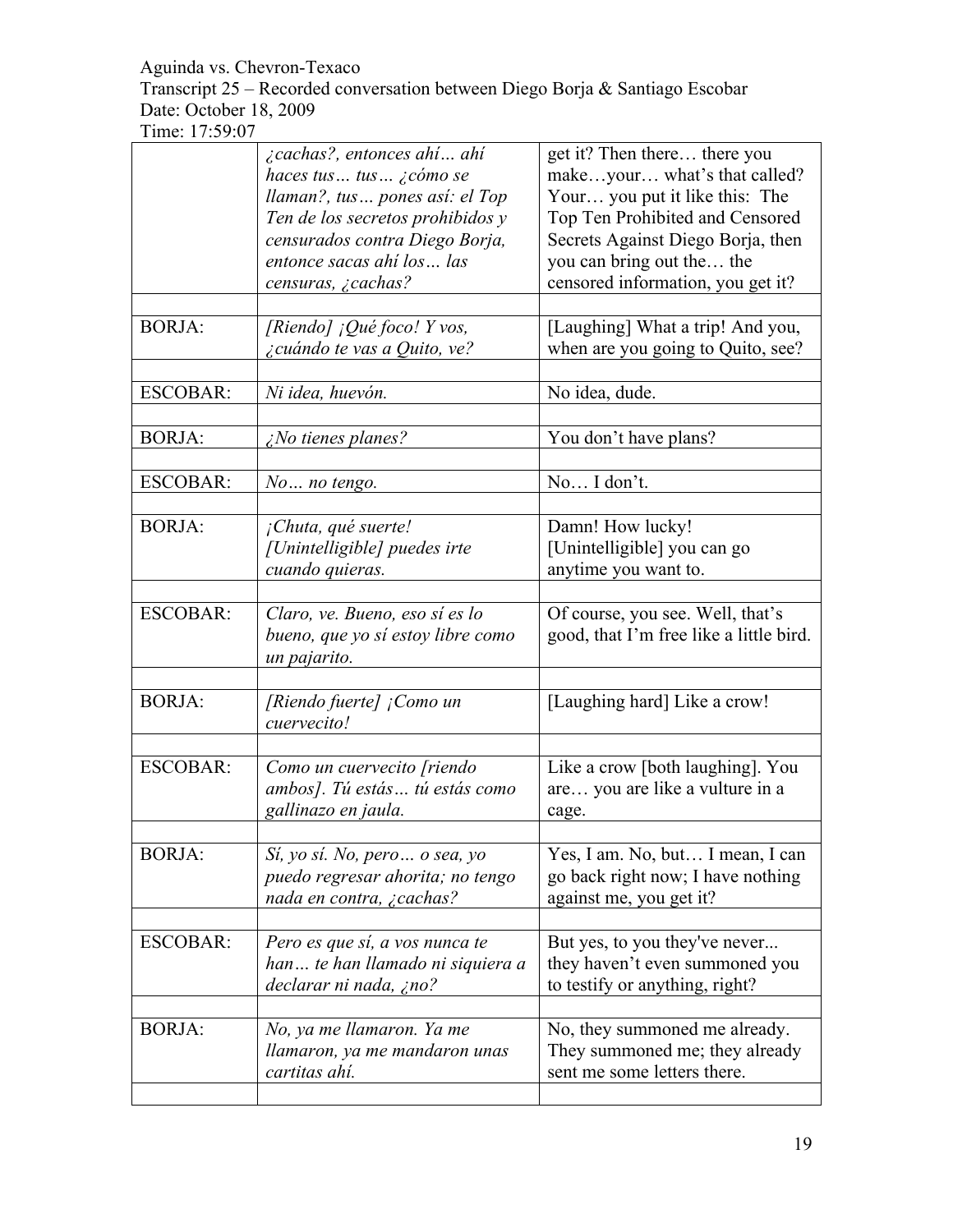Transcript 25 – Recorded conversation between Diego Borja & Santiago Escobar Date: October 18, 2009

Time: 17:59:07

| <b>ESCOBAR:</b> | A ver, cuenta eso; yo no he leído<br>en la prensa.                                                                                                                                                     | Let's see, tell me about that; I<br>haven't read anything in the news.                                                                                                                                                          |
|-----------------|--------------------------------------------------------------------------------------------------------------------------------------------------------------------------------------------------------|---------------------------------------------------------------------------------------------------------------------------------------------------------------------------------------------------------------------------------|
|                 |                                                                                                                                                                                                        |                                                                                                                                                                                                                                 |
| <b>BORJA:</b>   | No está en la prensa. Me llamaron,<br>¿cuándo fue? La semana pasada<br>me mandaron una carta de la<br>del Washington.                                                                                  | It's not in the news. They<br>summoned me, when was that?<br>Last week they sent me a letter<br>from from Washington <sup>3</sup> .                                                                                             |
| <b>ESCOBAR:</b> | Ajá, el Washington. ¿Y qué te dice<br>el Washington? El Washo tienes<br>que decir.                                                                                                                     | Uh huh, Washington. And what<br>does Washington say? You have to<br>say, Washo.                                                                                                                                                 |
| <b>BORJA:</b>   | El Washo. El Washo me dice:<br>"Preséntese el 15". Me llega la<br>carta, ¿cuándo fue que me llegó?,<br>el 13, creo. "Preséntese el 15 a<br>las 9:30". ¡Ya Simón! [en falsete y<br>tono de burla]. Pero | Washo. Washo tells me, "Show up<br>on the $15^{\text{th}}$ ." I got the letter, when<br>was it I got that? The $13^{th}$ , I<br>think. "Show up on the $15th$ at<br>9:30." Sure, yes sir! [in falsetto<br>and joking tone]. But |
| <b>ESCOBAR:</b> | $\lambda$ Y qué?, $\lambda$ y qué?, $\lambda$ y qué dices<br>vos de la  ¿cómo se llama?, del<br>llamado que hace Washo,<br>Washington Pesantes a tu<br>persona?                                        | And what? And what? And<br>what do you say about the<br>what's it called? The summons<br>from Washo, Washington Pesantes<br>directly to you?                                                                                    |
| <b>BORJA:</b>   | O sea, primero, que llegó la carta<br>dos días antes y sabiendo que<br>estoy lejos y no puedo llegar.                                                                                                  | I mean, first, the letter arrived two<br>days before, knowing that I'm far<br>away and that I can't come.                                                                                                                       |
| <b>ESCOBAR:</b> | Ya.                                                                                                                                                                                                    | Yeah.                                                                                                                                                                                                                           |
|                 |                                                                                                                                                                                                        |                                                                                                                                                                                                                                 |
| <b>BORJA:</b>   | Y segundo, que no es de él. Me<br>dice que no es bajo juramento, que<br>no es oficial, que ni sé cómo.                                                                                                 | And second, it's not his. He says<br>it's not under oath, it's not official,<br>that I don't even know how.                                                                                                                     |
| <b>ESCOBAR:</b> | Ya.                                                                                                                                                                                                    | Yeah.                                                                                                                                                                                                                           |
|                 |                                                                                                                                                                                                        |                                                                                                                                                                                                                                 |
| <b>BORJA:</b>   | Solo quieren saber mi parte, mi<br>versión.                                                                                                                                                            | They just want to know my side,<br>my version.                                                                                                                                                                                  |
|                 |                                                                                                                                                                                                        |                                                                                                                                                                                                                                 |
| <b>ESCOBAR:</b> | $\angle Y$ vos vas a ir?                                                                                                                                                                               | And are you going to go?                                                                                                                                                                                                        |

<sup>&</sup>lt;sup>3</sup> <sup>3</sup> Translator's note: It seems that Washington here is the name of the person who sent the summons.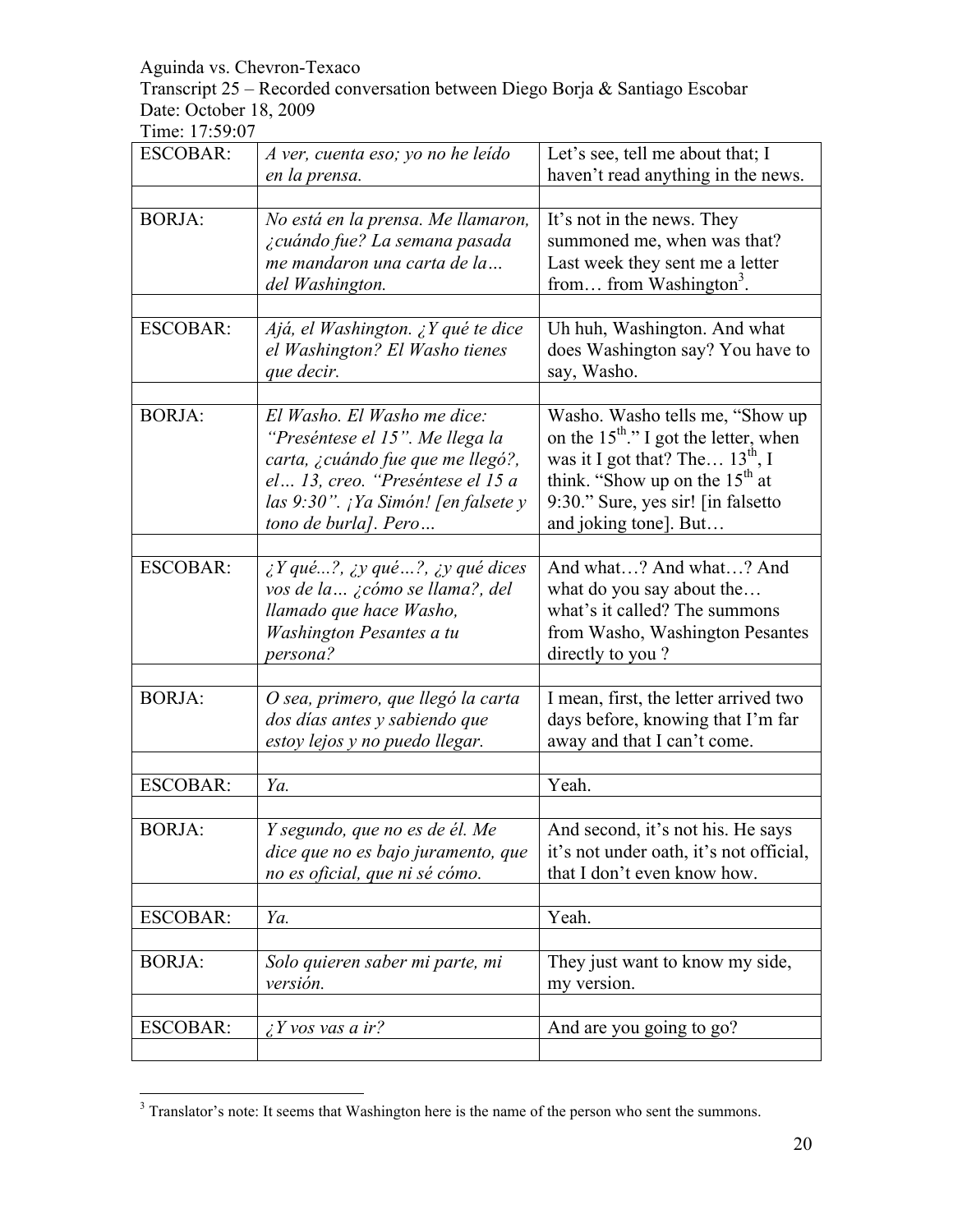Transcript 25 – Recorded conversation between Diego Borja & Santiago Escobar Date: October 18, 2009

| <b>BORJA:</b>   | No.                                                                                                                            | No.                                                                                                                  |
|-----------------|--------------------------------------------------------------------------------------------------------------------------------|----------------------------------------------------------------------------------------------------------------------|
|                 |                                                                                                                                |                                                                                                                      |
| <b>ESCOBAR:</b> | <i>iPor qué no vas?</i>                                                                                                        | Why don't you go?                                                                                                    |
| <b>BORJA:</b>   | Cuando sea oficial. No me vengan<br>con huevadas.                                                                              | When it's official. They shouldn't<br>come at me with bullshit.                                                      |
| <b>ESCOBAR:</b> | Porque vos me dijiste que sí ibas a<br>ir.                                                                                     | Because you told me that you were<br>going to go.                                                                    |
| <b>BORJA:</b>   | $No$ , voy $a$ voy $a$ voy a sacar<br>una, huevón.                                                                             | No, I'm going to I'm going to<br>I'm going to get one, dude.                                                         |
| <b>ESCOBAR:</b> | $\angle$ Cómo?                                                                                                                 | What?                                                                                                                |
|                 |                                                                                                                                |                                                                                                                      |
| <b>BORJA:</b>   | Voy a sacar esa que  esa que te<br>conté que iba a hacer; esa voy a<br>sacar.                                                  | I'm going to get that thing that<br>that thing I told you about that I<br>was going to do; I'm going to get<br>that. |
| <b>ESCOBAR:</b> | El manifiesto.                                                                                                                 | The manifest.                                                                                                        |
|                 |                                                                                                                                |                                                                                                                      |
| <b>BORJA:</b>   | [Simultaneous to other speech]<br>una página y media<br>[Unintelligible], a grandes rasgos<br>lo que pasó.                     | [Simultaneous to other speech] a<br>page and a half [Unintelligible],<br>what happened in broad brush<br>strokes.    |
|                 |                                                                                                                                |                                                                                                                      |
| <b>ESCOBAR:</b> | Ya.                                                                                                                            | Yeah.                                                                                                                |
| <b>BORJA:</b>   | Obviamente, después de eso se<br>levantarán tantas preguntas que,<br>¡puta!, ahí sí va comenzar otra vez<br>la locura, huevón. | Obviously, after that there will be<br>so many questions that, shit! The<br>craziness will begin again, dude.        |
| <b>ESCOBAR:</b> | Vas a alborotar el gallinero otra<br>vez.                                                                                      | You're going to stir up the chicken<br>coop again.                                                                   |
|                 |                                                                                                                                |                                                                                                                      |
| <b>BORJA:</b>   | Un poquito [riendo].                                                                                                           | A little bit [laughing].                                                                                             |
| <b>ESCOBAR:</b> | Te gusta a vos hacer bochinche,<br>$\zeta$ no?                                                                                 | You like to raise a ruckus, right?                                                                                   |
| <b>BORJA:</b>   | [Riendo] ¡Qué cague, Santi Boy!                                                                                                | [Laughing] What shit, Santi Boy!                                                                                     |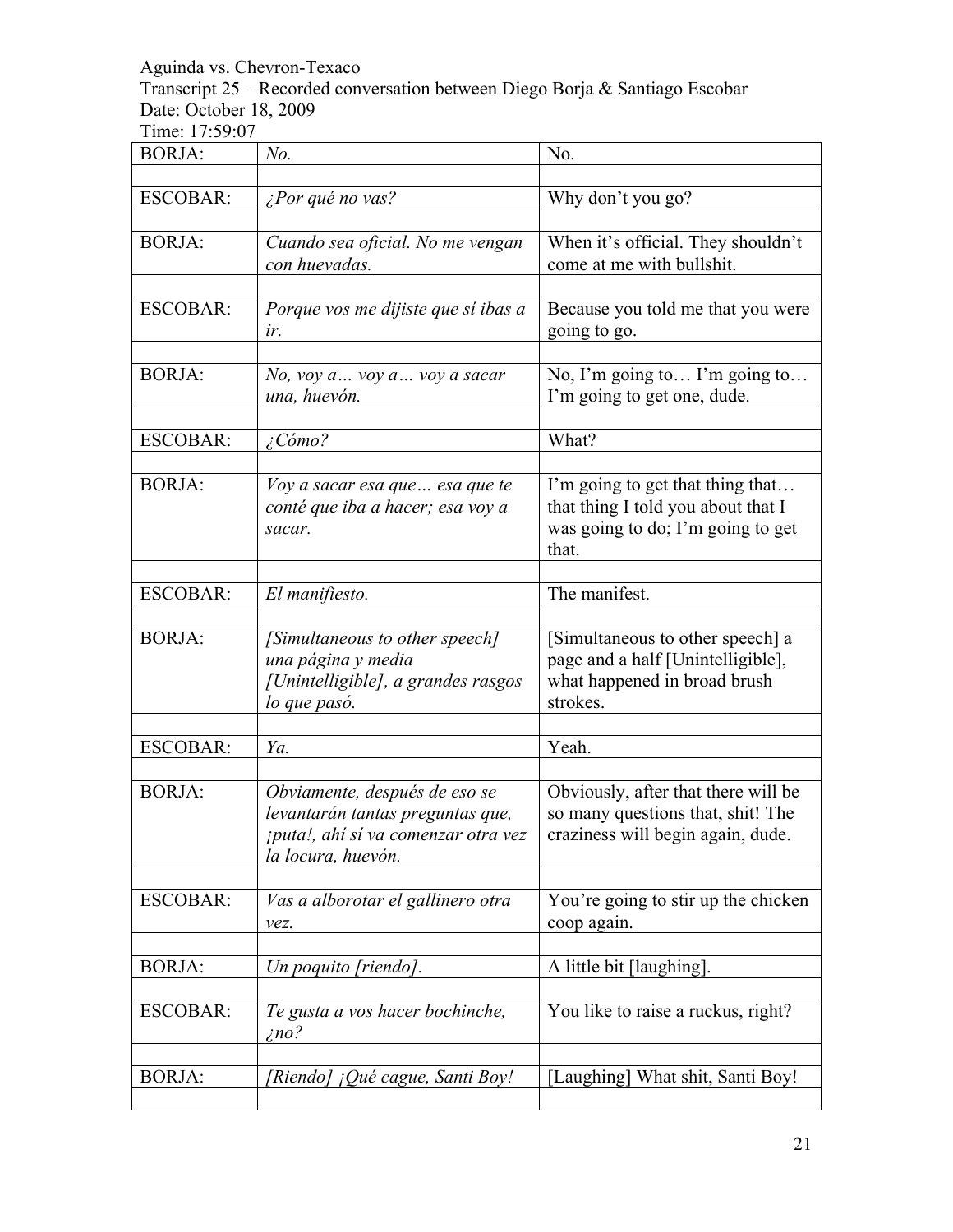Transcript 25 – Recorded conversation between Diego Borja & Santiago Escobar Date: October 18, 2009

| <b>ESCOBAR:</b> | A vos te voy a poner El<br>Bochinchero.                                                                                                                                                                                                                                            | I'm going to nickname you the<br>Ruckus Man.                                                                                                                                                                                                                                         |
|-----------------|------------------------------------------------------------------------------------------------------------------------------------------------------------------------------------------------------------------------------------------------------------------------------------|--------------------------------------------------------------------------------------------------------------------------------------------------------------------------------------------------------------------------------------------------------------------------------------|
|                 |                                                                                                                                                                                                                                                                                    |                                                                                                                                                                                                                                                                                      |
| <b>BORJA:</b>   | El Bochinchero. ¡Qué cague,<br>huevón!                                                                                                                                                                                                                                             | The Ruckus Man. What shit, dude!                                                                                                                                                                                                                                                     |
| <b>ESCOBAR:</b> | Oye                                                                                                                                                                                                                                                                                | Hey                                                                                                                                                                                                                                                                                  |
| <b>BORJA:</b>   | [Simultaneous to other speech] mi<br>perno.                                                                                                                                                                                                                                        | [Simultaneous to other speech] my<br>brother.                                                                                                                                                                                                                                        |
| <b>ESCOBAR:</b> | Entonces ya  ya no te vas a ir ni<br>a dar la  la, ¿cómo se llama?,<br>la la declaración.                                                                                                                                                                                          | So now now you're not going to<br>go and give the the, what's it<br>called? The the statement.                                                                                                                                                                                       |
| <b>BORJA:</b>   | No sé todavía, porque todavía no<br>es, como te digo, no hay  o sea,<br>no hay una o sea, no es que me<br>dicen verás, hay dos figuras,<br>ino?; una que es la de ser un ser<br>testigo y otra cosa es ser un target.                                                              | I don't know yet, because it's still<br>not, like I told you, there's no I<br>mean, there's not a I mean, it's<br>not like they're telling me you<br>see, there's two aspects, right? One<br>is being a being a witness and the<br>other is being a target.                          |
| <b>ESCOBAR:</b> | Un objetivo.                                                                                                                                                                                                                                                                       | An objective.                                                                                                                                                                                                                                                                        |
|                 |                                                                                                                                                                                                                                                                                    |                                                                                                                                                                                                                                                                                      |
| <b>BORJA:</b>   | Claro, entonces todavía no soy<br>soy yo soy soy un testigo. Si es<br>que ya soy un target, ahí sí tal vez<br>ya paso a defenderme. Pero en<br>este caso, simplemente no es no<br>es no no ya hablé con la<br>gente de allá, los abogados y todo;<br>no tiene ninguna implicación. | Of course, so I'm still not I'm<br>I am I'm a witness. If I'm<br>already a target, then I might have<br>to begin defending myself. But in<br>that case, it's not simply it's<br>not not not I already spoke<br>with the people there, the lawyers<br>and all; it has no implication. |
| <b>ESCOBAR:</b> | $\lambda$ Y cómo te citan los manes?, $\lambda$ van<br>y te dejan en tu casa?                                                                                                                                                                                                      | And how do those guys summon<br>you? Do they go and leave it at<br>your house?                                                                                                                                                                                                       |
| <b>BORJA:</b>   | Por medio de los abogados.                                                                                                                                                                                                                                                         | Through the lawyers.                                                                                                                                                                                                                                                                 |
| <b>ESCOBAR:</b> | A tus o sea, ellos ellos ya<br>saben, ya dijeron: "El abogado del<br>señor Borja es tal persona" y<br>"cualquier cosa, con mi                                                                                                                                                      | Your In other words, they<br>they already know, they already<br>said, "Mr. Borja's lawyer is so-n-<br>so" and "everything goes through                                                                                                                                               |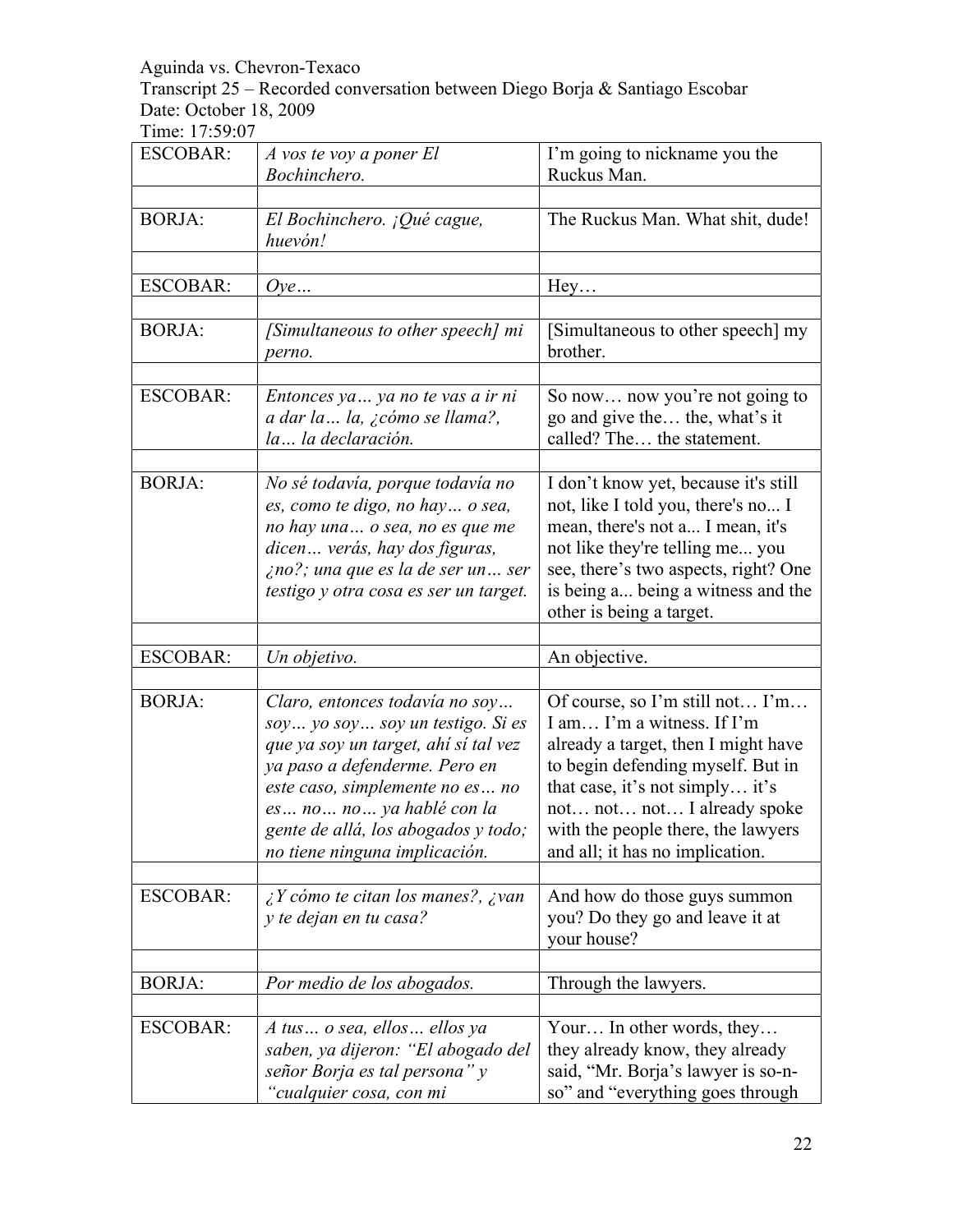Transcript 25 – Recorded conversation between Diego Borja & Santiago Escobar Date: October 18, 2009

|                 | abogado".                                                                                                                                                                                                      | my lawyer."                                                                                                                                                                                                                   |
|-----------------|----------------------------------------------------------------------------------------------------------------------------------------------------------------------------------------------------------------|-------------------------------------------------------------------------------------------------------------------------------------------------------------------------------------------------------------------------------|
| <b>BORJA:</b>   | Correcto.                                                                                                                                                                                                      | Correct.                                                                                                                                                                                                                      |
| <b>ESCOBAR:</b> | Ya. O sea, vos dicen como en las                                                                                                                                                                               |                                                                                                                                                                                                                               |
|                 | películas: "Cualquier cosa, con mi<br>abogado".                                                                                                                                                                | Yeah. So, you can say to them like<br>in the movies, "Everything goes<br>through my lawyer."                                                                                                                                  |
| <b>BORJA:</b>   | [Riendo] "No quiere pagar la<br>cuenta, pague  el que paga es mi<br>abogado".                                                                                                                                  | [Laughing] "You don't want to pay<br>the bill, pay the one that pays is<br>my lawyer."                                                                                                                                        |
| <b>ESCOBAR:</b> | Ya. "Cualquier cosa, habla con mi<br>abogado".                                                                                                                                                                 | Yeah. "Anything, talk to my<br>lawyer."                                                                                                                                                                                       |
| <b>BORJA:</b>   | Entonces, hablé con el ¿qué te<br>iba a decir? Algo más te iba a<br>contar, huevón, que me pareció<br>interesantísimo.                                                                                         | So, I talked to him what was I<br>going to tell you? I was going to<br>tell you something else, dude,<br>which seemed really interesting to<br>me.                                                                            |
| <b>ESCOBAR:</b> | Cuenta, cuenta.                                                                                                                                                                                                | Tell, tell.                                                                                                                                                                                                                   |
| <b>BORJA:</b>   | $\Omega$ <i>Qué era lo que te iba a contar?</i><br>¡Puta!, se me fue. Por dos cosas te<br>llamé, pero creo que la  no me<br>acuerdo, huevón. Bueno, esta era<br>la más tuca, la más que yo quería<br>contarte. | What was it I was going to tell<br>you? Shit! I lost it. I called you for<br>two reasons, but I think that the<br>I don't remember, dude. Well, this<br>was the most important, the one I<br>really wanted to tell you about. |
| <b>ESCOBAR:</b> | $\zeta$ Qué viste?, $\zeta$ qué viste?, $\zeta$ le<br>viste viste ahí al Napal así todas<br>laslas?                                                                                                            | What did you see? What did you<br>see? Did you see him did you<br>see Napal there like all the<br>the?                                                                                                                        |
| <b>BORJA:</b>   | [Riendo] No. [Simultaneous to<br>other speech].                                                                                                                                                                | [Laughing] no. [Simultaneous to<br>other speech]                                                                                                                                                                              |
| <b>ESCOBAR:</b> | Napal vestido de Drag Queen, así,<br><i>i</i> cachas?                                                                                                                                                          | Napal dressed like a Drag Queen,<br>like that, you get it?                                                                                                                                                                    |
| <b>BORJA:</b>   | [Riendo] De Drag Queen. De mi<br>lado no, de mi lado todo bien.<br>$i$ Qué va! [Simultaneous to other                                                                                                          | [Laughing] like a Drag Queen.<br>From where I am, no, from where I<br>am, everything's fine. No way!                                                                                                                          |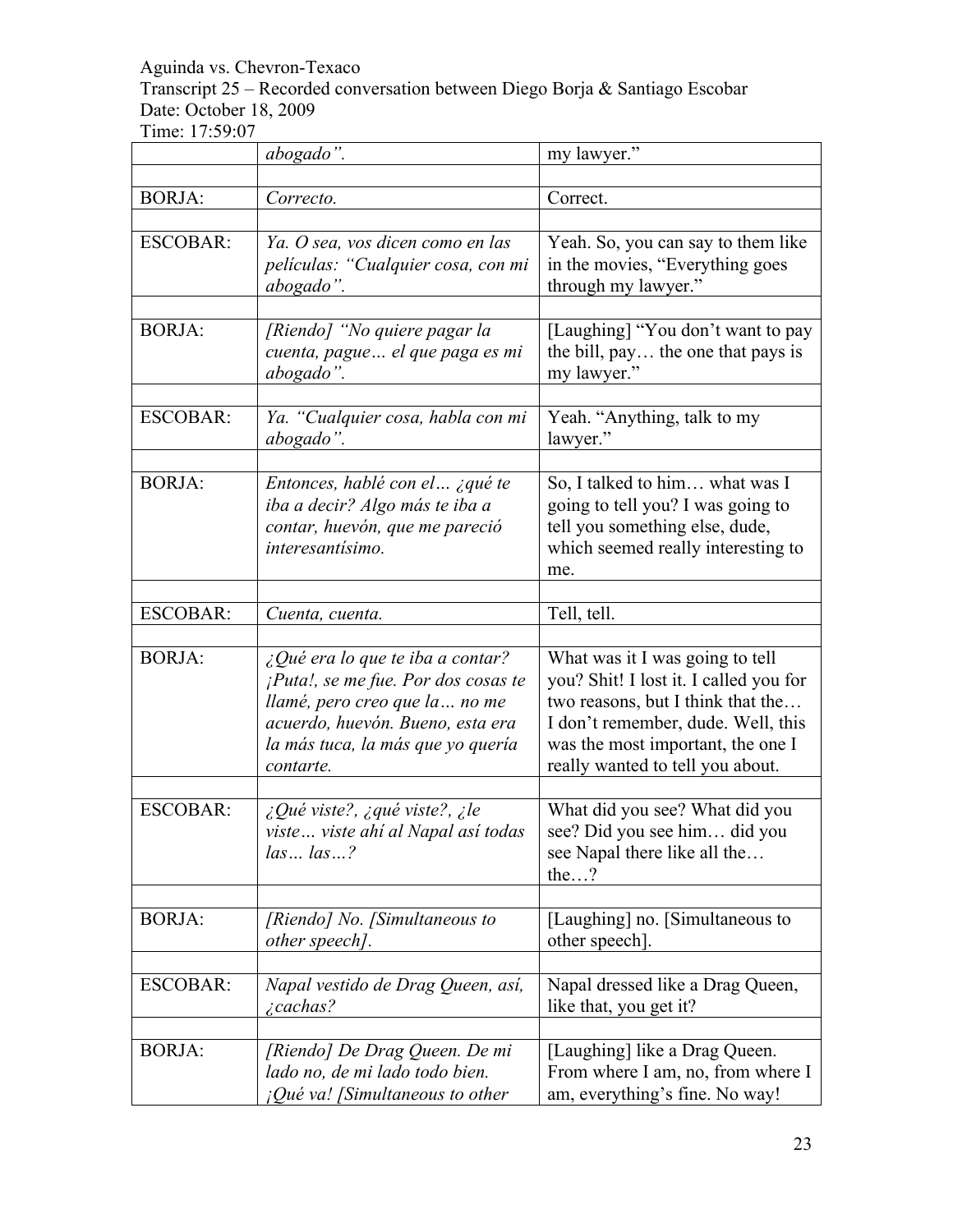Transcript 25 – Recorded conversation between Diego Borja & Santiago Escobar Date: October 18, 2009

|                 | speech].                                                                                                                                                                   | Simultaneous to other speech].                                                                                                                                   |
|-----------------|----------------------------------------------------------------------------------------------------------------------------------------------------------------------------|------------------------------------------------------------------------------------------------------------------------------------------------------------------|
| <b>ESCOBAR:</b> | Y cogido de la mano con el<br>Harmut.                                                                                                                                      | And holding hands with Harmut.                                                                                                                                   |
| <b>BORJA:</b>   | [Riendo] Y la otra mano así<br>escondidita pellizcándole al<br>Pablito.                                                                                                    | [Laughing] And with the other<br>hand hidden, he's pinching Pablito.                                                                                             |
| <b>ESCOBAR:</b> | [Riendo] Y luego me dices:<br>"¡Chucha!, vi unas cosas<br>foquísimas".                                                                                                     | [Laughing] and then you tell me,<br>"Damn! I saw some really<br>incredible things."                                                                              |
| <b>BORJA:</b>   | [Riendo ambos] $i$ Qué cague! Es<br>que si [Unintelligible] nosotros<br>hemos tenido una vida medio<br>desquiciada, huevón.                                                | [Both laughing] Hilarious! It's<br>because if [Unintelligible] we've<br>had a kind of crazy life, dude.                                                          |
| <b>ESCOBAR:</b> | $\angle$ Cómo?                                                                                                                                                             | What?                                                                                                                                                            |
| <b>BORJA:</b>   | Hemos tenido una vida medio<br>desquiciada, huevón.                                                                                                                        | We've had kind of a crazy life,<br>dude.                                                                                                                         |
| <b>ESCOBAR:</b> | Y los manes saben todo.                                                                                                                                                    | And those guys know it all.                                                                                                                                      |
| <b>BORJA:</b>   | No. No, no, no. Solo lo que les<br>interesa. Eso  eso no  eso les<br>vale.                                                                                                 | No. No, no, no. Only what<br>interests them. That not that<br>they don't care about that.                                                                        |
| <b>ESCOBAR:</b> | Ya.                                                                                                                                                                        | Yeah.                                                                                                                                                            |
| <b>BORJA:</b>   | Aquí cada uno aquí<br>[Unintelligible] cuántos locos<br>habrá, huevón.                                                                                                     | Here everyone<br>here<br>[Unintelligible] there must be a lot<br>of crazies, dude.                                                                               |
| <b>ESCOBAR:</b> | Oye, sácame sácame una duda,<br>¿por qué es juicio ante La Haya?                                                                                                           | Hey, clear up clear something<br>up for me, why is there a trial in<br>the Hague?                                                                                |
| <b>BORJA:</b>   | Ante La Haya es porque porque<br>el  el momento que el gobierno<br>no dijo nada cuando pusieron los<br>indios la demanda, ¿no ves que<br>eso es del estado?, y había ya un | Before The Hague it's because<br>because at at the time the<br>government didn't say anything<br>when the Indians filed the lawsuit,<br>don't you see that's the |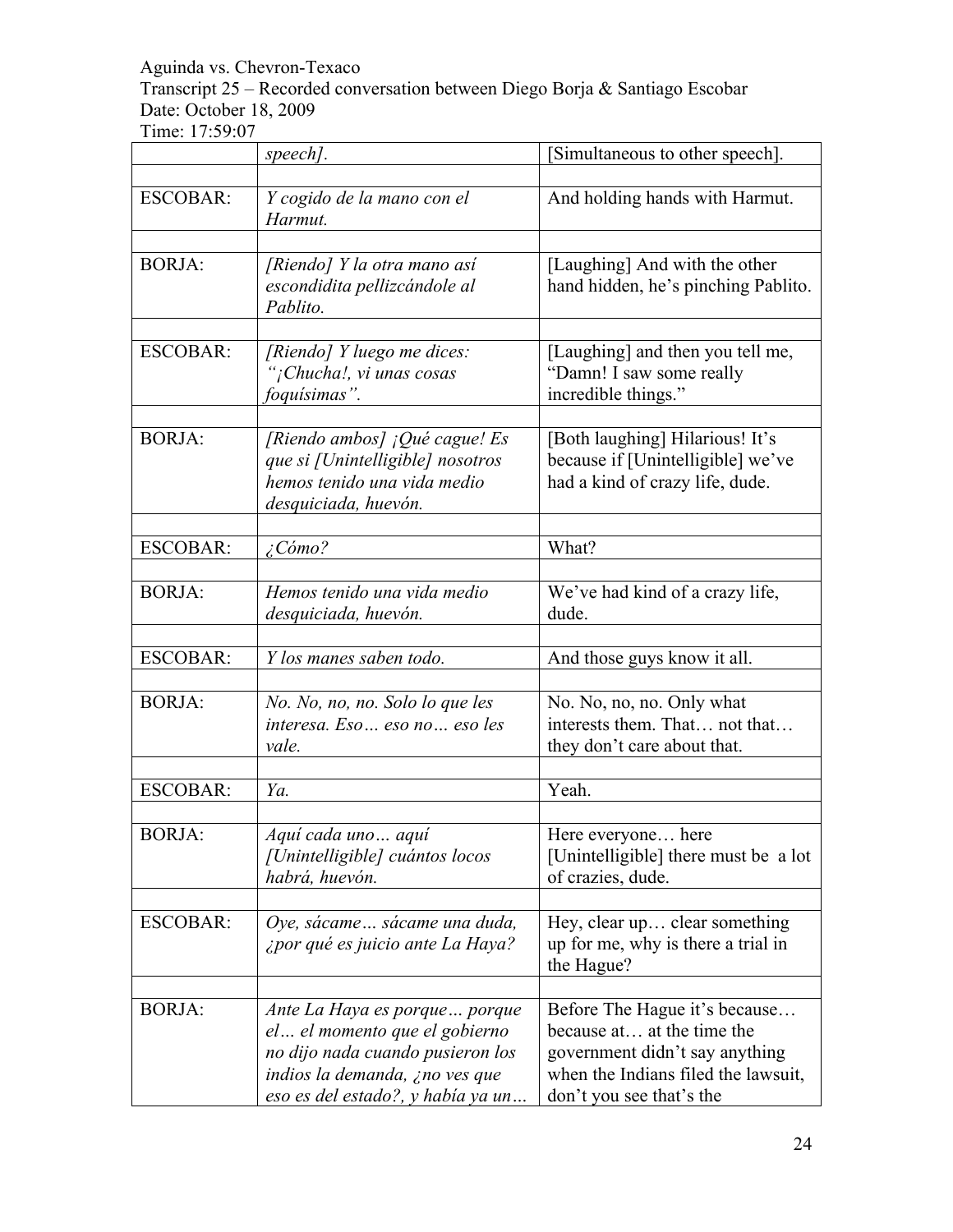Transcript 25 – Recorded conversation between Diego Borja & Santiago Escobar Date: October 18, 2009

|                 | había un tratado comercial que el                                                                                                                                                                           | government's? And there already                                                                                                                                                                                                                       |
|-----------------|-------------------------------------------------------------------------------------------------------------------------------------------------------------------------------------------------------------|-------------------------------------------------------------------------------------------------------------------------------------------------------------------------------------------------------------------------------------------------------|
|                 | gobierno no respetó, el tratado                                                                                                                                                                             | was a there was a trade                                                                                                                                                                                                                               |
|                 | comercial.                                                                                                                                                                                                  | agreement that the government                                                                                                                                                                                                                         |
|                 |                                                                                                                                                                                                             | didn't respect, the trade agreement.                                                                                                                                                                                                                  |
|                 |                                                                                                                                                                                                             |                                                                                                                                                                                                                                                       |
| <b>ESCOBAR:</b> | Ya.                                                                                                                                                                                                         | Yeah.                                                                                                                                                                                                                                                 |
|                 |                                                                                                                                                                                                             |                                                                                                                                                                                                                                                       |
| <b>BORJA:</b>   | Al quedarse callados y diciendo:<br>"Señores, eso es nuestro, no es de<br>ellos".                                                                                                                           | When they remained quiet they<br>said, "Gentlemen, that's ours, it's<br>not theirs."                                                                                                                                                                  |
| <b>ESCOBAR:</b> | Ya. ¿Y por qué no  no iniciaron<br>antes eso?                                                                                                                                                               | Yeah. And why not they didn't<br>initiate that before?                                                                                                                                                                                                |
| <b>BORJA:</b>   | ¿Por qué no iniciaron? No, sí; o<br>sea, mil veces han tra no, no han<br>tratado, pero no quisieron ya<br>tanto no quisieron llegar tan<br>lejos, ¿sí me entiendes?, o sea,<br>querían que entren en razón. | Why didn't they initiate it? No,<br>yes; I mean, a thousand times<br>they've tri no, they haven't tried,<br>but they no longer wanted so<br>much they didn't want to go that<br>far, you understand me? I mean,<br>they wanted them to be reasonable. |
|                 |                                                                                                                                                                                                             |                                                                                                                                                                                                                                                       |
| <b>ESCOBAR:</b> | Ya te cacho.                                                                                                                                                                                                | Now I get you.                                                                                                                                                                                                                                        |
| <b>BORJA:</b>   | Pero parece que no, que no entran<br>en razón.                                                                                                                                                              | But it seems that no, that they're<br>not being reasonable.                                                                                                                                                                                           |
|                 |                                                                                                                                                                                                             |                                                                                                                                                                                                                                                       |
| <b>ESCOBAR:</b> | Ya. $\zeta$ Y ahora?, $\zeta$ y vos?                                                                                                                                                                        | Yeah. And now? And you?                                                                                                                                                                                                                               |
| <b>BORJA:</b>   | [Simultaneous to other speech]<br>entrar en razón.                                                                                                                                                          | [Simultaneous to other speech] to<br>become reasonable.                                                                                                                                                                                               |
| <b>ESCOBAR:</b> | ¿Qué vas a hacer?, ¿te vas a<br>quedar ahí mismo en la Yoni?                                                                                                                                                | What are you going to do? Are you<br>going to stay there in the U.S.?                                                                                                                                                                                 |
| <b>BORJA:</b>   | ¡Ah! No sé, loco. Yo creo que sí.                                                                                                                                                                           | Oh! I don't know, dude. I think so.                                                                                                                                                                                                                   |
|                 |                                                                                                                                                                                                             |                                                                                                                                                                                                                                                       |
| <b>ESCOBAR:</b> | Ya te gustó la                                                                                                                                                                                              | You like it now                                                                                                                                                                                                                                       |
| <b>BORJA:</b>   | [Simultaneous to other speech].                                                                                                                                                                             | [Simultaneous to other speech].                                                                                                                                                                                                                       |
| <b>ESCOBAR:</b> | Ya te gustó la buena vida.                                                                                                                                                                                  | You like the good life.                                                                                                                                                                                                                               |
| <b>BORJA:</b>   | No. Buena vida en el Ecuador,                                                                                                                                                                               | No. The good life's in Ecuador,                                                                                                                                                                                                                       |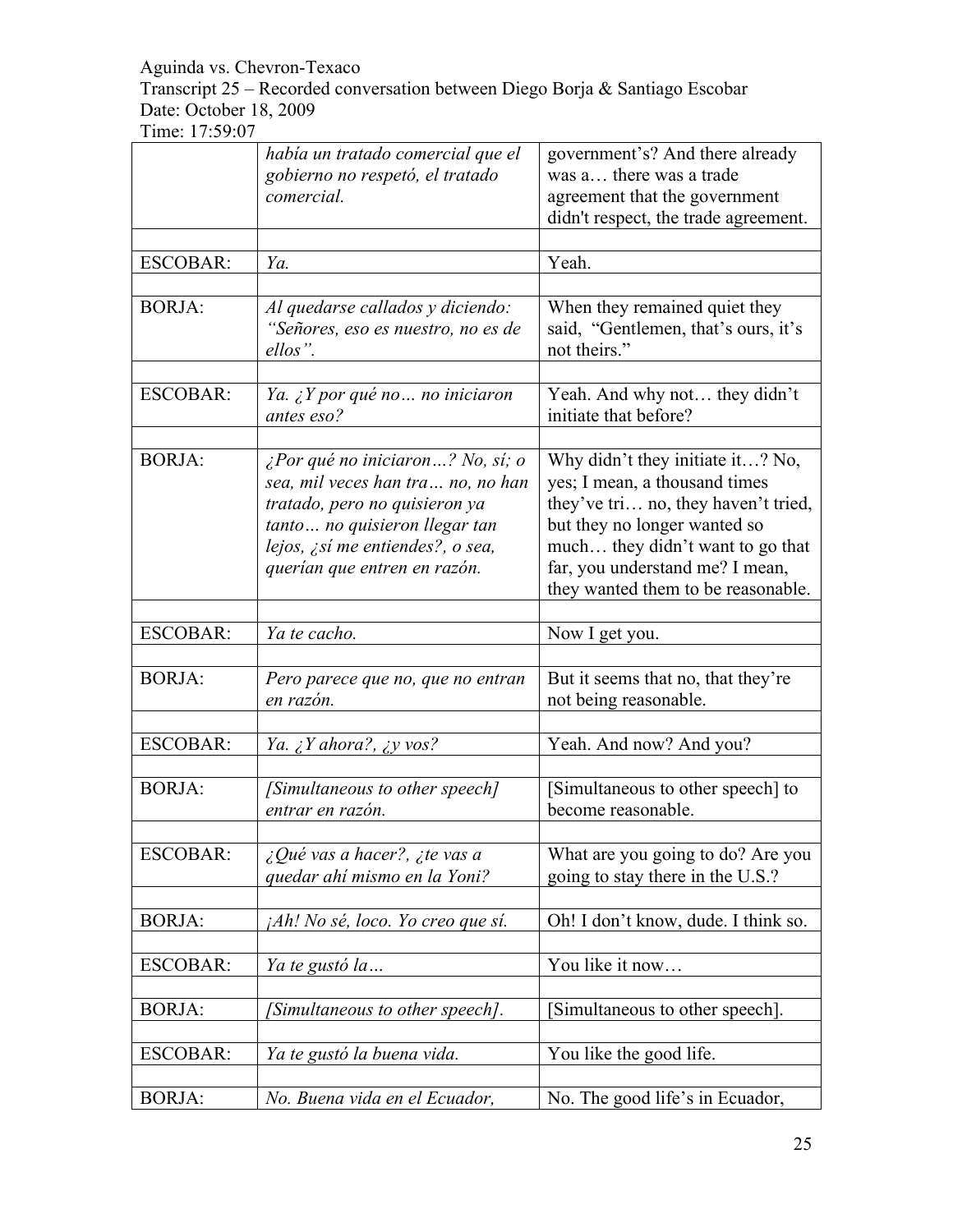Transcript 25 – Recorded conversation between Diego Borja & Santiago Escobar Date: October 18, 2009

|                 | huevón.                                                                                                                                         | dude.                                                                                                                                                       |
|-----------------|-------------------------------------------------------------------------------------------------------------------------------------------------|-------------------------------------------------------------------------------------------------------------------------------------------------------------|
|                 |                                                                                                                                                 |                                                                                                                                                             |
| <b>ESCOBAR:</b> | [Riendo].                                                                                                                                       | [Laughing].                                                                                                                                                 |
| <b>BORJA:</b>   | Siempre pienso en la vida de<br>artistas que teníamos allá.                                                                                     | I always think about the life as<br>artists we had there.                                                                                                   |
| <b>ESCOBAR:</b> | Ya te cacho.                                                                                                                                    | I get you.                                                                                                                                                  |
| <b>BORJA:</b>   | O sea, todo lo que nosotros<br>hacíamos o no hacíamos allá, acá<br>cuesta cuatro mil veces más,<br>huevón.                                      | I mean, everything we did or didn't<br>do there, here it costs four<br>thousand times more, dude.                                                           |
| <b>ESCOBAR:</b> | De ley. Oye perno, ¿y qué viste de<br>foco, así, algo foco que puedas<br>contar?                                                                | For sure. Hey brother, and what<br>unusual things did you see, like<br>that, something crazy that you can<br>talk about?                                    |
| <b>BORJA:</b>   | O sea, lo que te cuento nomás. Lo<br>demás ya  o sea, ya son cosas<br>que, ¡puta!, tengo que decirte en<br>persona porque es demasiado<br>foco. | I mean, what I am telling you,<br>that's all. The rest is  I mean,<br>they're things that, shit! I have to<br>tell you in person because it's too<br>crazy. |
| <b>ESCOBAR:</b> | $i$ , Y sí estás escribiendo un libro o<br>no?                                                                                                  | And you are writing a book, or<br>not?                                                                                                                      |
| <b>BORJA:</b>   | Estoy guardando todo. ¡Todo!<br>Todos los días, como un diario.                                                                                 | I'm keeping everything.<br>Everything! Every day, like a<br>diary.                                                                                          |
| <b>ESCOBAR:</b> | Los apuntes de Diego.                                                                                                                           | Diego's Notes.                                                                                                                                              |
| <b>BORJA:</b>   | [Simultaneous to other speech] del<br>diario para hacer el libro.                                                                               | [Simultaneous to other speech]<br>from the diary to write the book.                                                                                         |
| <b>ESCOBAR:</b> | O sea, los apuntes de Diego van a<br>ser más más codiciados que los<br>apuntes de Reyes.                                                        | I mean, Diego's Notes will be<br>more more sought out than<br>Reyes' notes.                                                                                 |
| <b>BORJA:</b>   | [Riendo] ¡Qué foco! Ya tengo unas<br>cuantas páginas, loco. Llevan<br>como mes y medio, casi dos de                                             | [Laughing] Wild! I already have a<br>few pages, dude. It's been a month<br>and a half, almost two of of just                                                |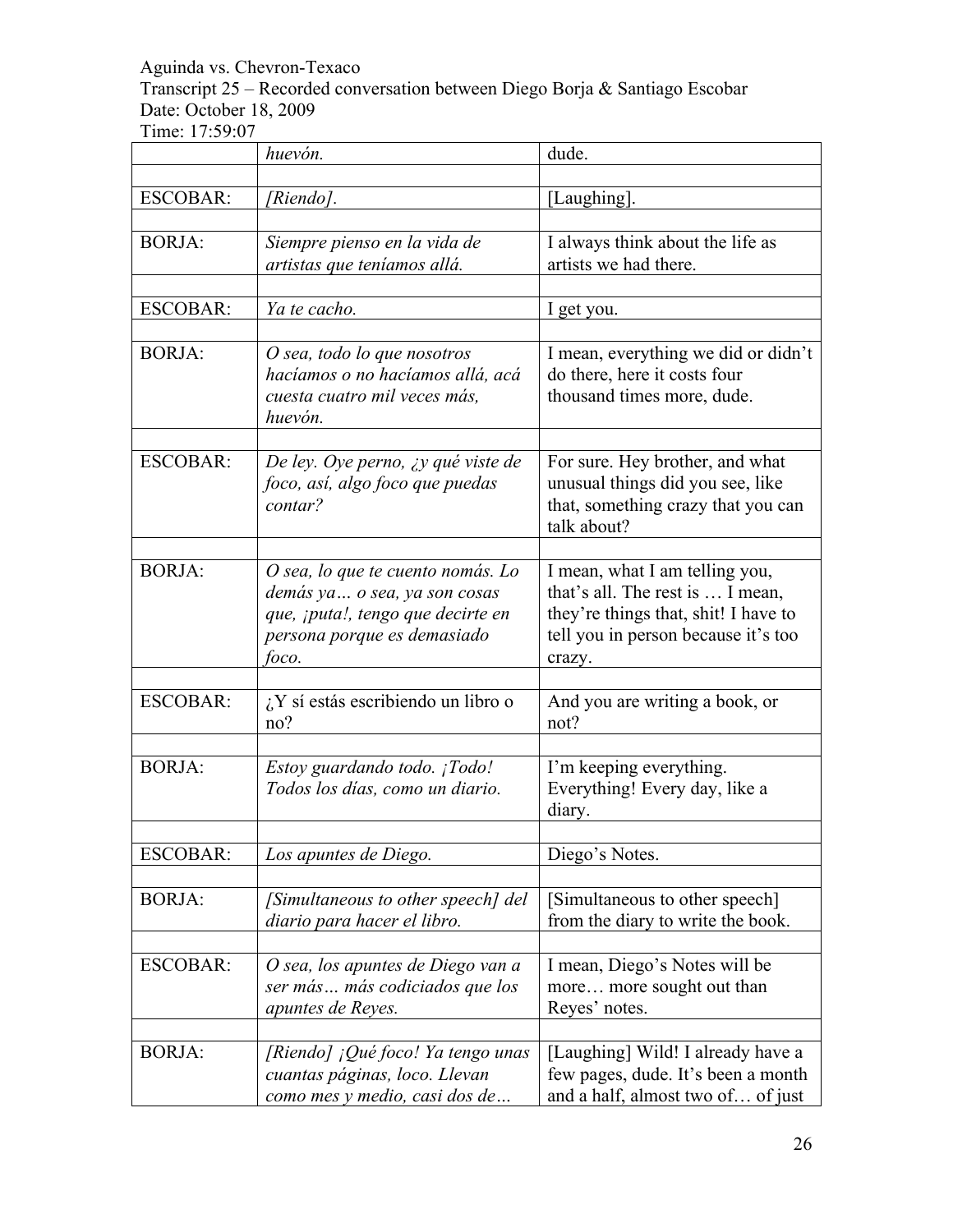## Transcript 25 – Recorded conversation between Diego Borja & Santiago Escobar Date: October 18, 2009

|                 | de puro escrito.                     | writing.                              |
|-----------------|--------------------------------------|---------------------------------------|
|                 |                                      |                                       |
| <b>ESCOBAR:</b> | ¿Pero qué pones?, ¿solo lo que ves   | But what do you write? Only what      |
|                 | $o$ pensamientos $y$ ?               | you see or thoughts and?              |
|                 |                                      |                                       |
| <b>BORJA:</b>   | Todo. Todo lo que pienso que por     | Everything. Everything I think        |
|                 | qué lo hicieron, qué es lo que       | about why they did it, what I think   |
|                 | pienso que va a pasar.               | is going to happen. So far, up to     |
|                 | Normalmente hasta ahora no me        | now I haven't been wrong, you get     |
|                 | he equivocado, $\zeta$ cachas?       | it?                                   |
|                 |                                      |                                       |
| <b>ESCOBAR:</b> | O sea, haces análisis de lo que va   | I mean, you analyze what's going      |
|                 | a pasar, coyunturales.               | to happen, current affairs.           |
|                 |                                      |                                       |
| <b>BORJA:</b>   | Sí.                                  | Yes.                                  |
|                 |                                      |                                       |
| <b>ESCOBAR:</b> | Ya.                                  | Yeah.                                 |
|                 |                                      |                                       |
| <b>BORJA:</b>   | Y en general de todo, ¿no?, no       | And in general, everything, right?    |
|                 | sólo de cierta parte                 | Not just part of it [Unintelligible]. |
|                 | Unintelligible].                     |                                       |
|                 |                                      |                                       |
| <b>ESCOBAR:</b> | Ya.                                  | Yeah.                                 |
|                 |                                      |                                       |
| <b>BORJA:</b>   | [Unintelligible] mi perro.           | [Unintelligible] my friend.           |
|                 |                                      |                                       |
| <b>ESCOBAR:</b> | ¡Qué bonito!                         | How nice!                             |
|                 |                                      |                                       |
| <b>BORJA:</b>   | [Cantando en tono burlón] ¡Qué       | [Singing in a teasing tone] What      |
|                 | bonitos ojos tienes!                 | nice eyes you have!                   |
|                 |                                      |                                       |
| <b>ESCOBAR:</b> | Oye, $\chi y$ a vos no te ha tratado | Hey, and nobody has tried to locate   |
|                 | nadie de localizar?                  | you?                                  |
|                 |                                      |                                       |
| <b>BORJA:</b>   | <i>Eh, del Ecuador?</i>              | Uh, from Ecuador?                     |
|                 |                                      |                                       |
| <b>ESCOBAR:</b> | Simón.                               | Right.                                |
|                 |                                      |                                       |
| <b>BORJA:</b>   | O sea, no. A mis abogados, perro.    | I mean, no. My lawyers, dude.         |
|                 |                                      |                                       |
| <b>ESCOBAR:</b> | Ya. Pero nadie                       | Yeah. But nobody                      |
|                 |                                      |                                       |
| <b>BORJA:</b>   | [Simultaneous to other speech].      | [Simultaneous to other speech].       |
|                 |                                      |                                       |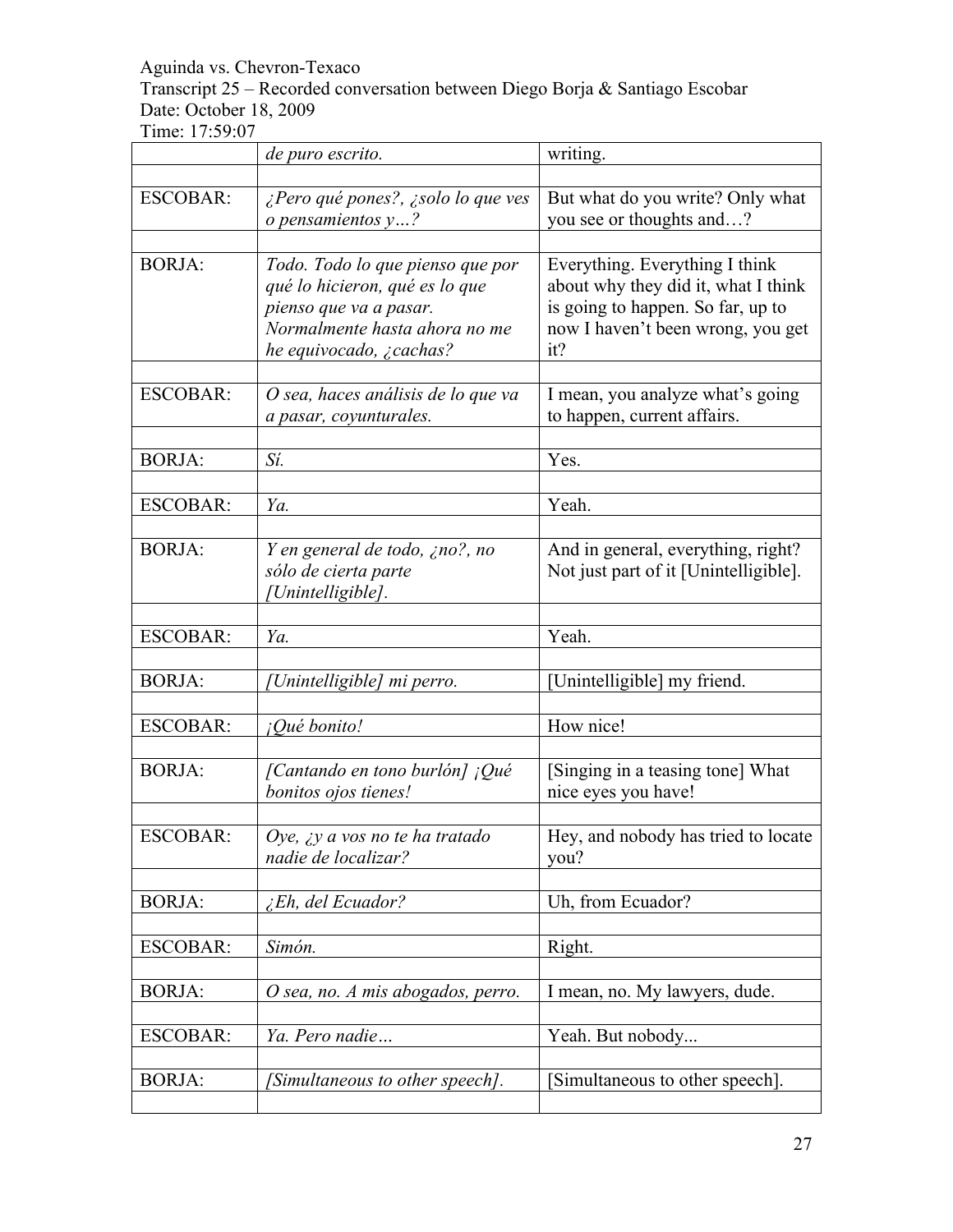Transcript 25 – Recorded conversation between Diego Borja & Santiago Escobar Date: October 18, 2009

| <b>ESCOBAR:</b> | Nadie te ha                                                                                                                                                                                                      | Nobody has                                                                                                                                                                                                                           |
|-----------------|------------------------------------------------------------------------------------------------------------------------------------------------------------------------------------------------------------------|--------------------------------------------------------------------------------------------------------------------------------------------------------------------------------------------------------------------------------------|
|                 |                                                                                                                                                                                                                  |                                                                                                                                                                                                                                      |
| <b>BORJA:</b>   | [Simultaneous to other speech]<br>por amigos también, sí me han<br>tratado de localizar.                                                                                                                         | [Simultaneous to other speech]<br>through friends also, yes, they've<br>tried to locate me.                                                                                                                                          |
|                 |                                                                                                                                                                                                                  |                                                                                                                                                                                                                                      |
| <b>ESCOBAR:</b> | $\zeta$ Qué te han dicho?                                                                                                                                                                                        | What have they said to you?                                                                                                                                                                                                          |
| <b>BORJA:</b>   | Por  o sea, tengo un amigo que<br>que también les conoce a estos<br>manes, $y$ y él me ha dicho: "Ve,<br>me están buscando para les ayude<br>y [Simultaneous to other speech]<br>les mandé al PAN", y cosas así. | For I mean, I have a friend<br>that who also knows these guys,<br>and and he's told me, "Look,<br>they're looking for me for you to<br>help them and [Simultaneous to<br>other speech] I sent them to PAN,"<br>and things like that. |
| <b>ESCOBAR:</b> | ¿Para que qué?                                                                                                                                                                                                   | Because of what?                                                                                                                                                                                                                     |
|                 |                                                                                                                                                                                                                  |                                                                                                                                                                                                                                      |
| <b>BORJA:</b>   | Les mandé al PAN. O sea, están<br>tratando de ver por dónde<br>defenderse pero  o sea, nadie que<br>es mi pana les va ayudar,<br>¿cachas?                                                                        | I sent them to PAN. I mean,<br>they're trying to see how to defend<br>themselves, but I mean, nobody<br>who's my friend is going to help<br>them, you get it?                                                                        |
| <b>ESCOBAR:</b> |                                                                                                                                                                                                                  |                                                                                                                                                                                                                                      |
|                 | Ya, ya te cacho.                                                                                                                                                                                                 | Yeah, now I get you.                                                                                                                                                                                                                 |
| <b>BORJA:</b>   | Pero ahí hay tú sabes, hay yo<br>tengo oídos en todo lado, huevón.                                                                                                                                               | But over there there's you know,<br>there's I have ears everywhere,<br>dude.                                                                                                                                                         |
| <b>ESCOBAR:</b> | De ley, mi perno. Pero bien que<br>me das este dato, loco. Si me llama<br>cualquier persona, le digo:<br>"Hablen con mi abogado",<br>huevón.                                                                     | For sure, my brother. But it's good<br>that you're telling me this, dude. If<br>anyone calls me, I'll tell them,<br>"Talk to my lawyer," dude.                                                                                       |
| <b>BORJA:</b>   | [Riendo] No, no; diles no no<br>[Simultaneous to other speech].                                                                                                                                                  | [Laughing] no, no; tell them no<br>no[Simultaneous to other<br>speech].                                                                                                                                                              |
| <b>ESCOBAR:</b> | Sabes quién es mi abogado, ¿no?                                                                                                                                                                                  | You know who my lawyer is,<br>right?                                                                                                                                                                                                 |
| <b>BORJA:</b>   | No, no; no sé.                                                                                                                                                                                                   | No, no, I don't know.                                                                                                                                                                                                                |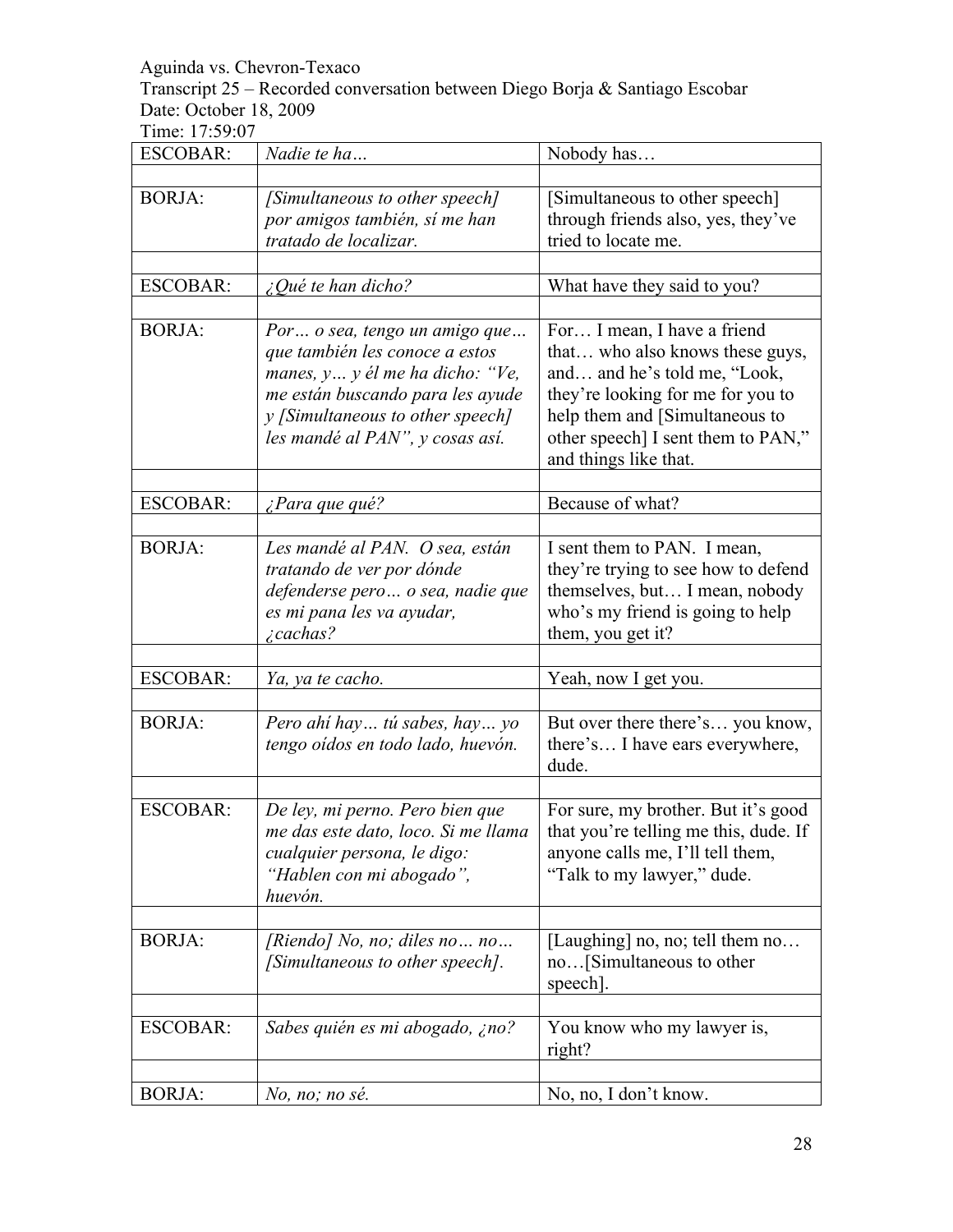Transcript 25 – Recorded conversation between Diego Borja & Santiago Escobar Date: October 18, 2009

Time: 17:59:07 

| <b>ESCOBAR:</b> | Paul Desanblanc.                                                                                                                                                | Paul Desanblanc.                                                                                                                                                                         |
|-----------------|-----------------------------------------------------------------------------------------------------------------------------------------------------------------|------------------------------------------------------------------------------------------------------------------------------------------------------------------------------------------|
| <b>BORJA:</b>   | 'Riendo] Ese está loco.                                                                                                                                         | [Laughing] That guy's crazy.                                                                                                                                                             |
| <b>ESCOBAR:</b> | [Riendo] Buena idea, ¿no?<br>"Hablen con mi abogado", y les<br>doy el Messenger. El Messenger<br>del man dice ¿sabes cuál es el<br>Messenger?, "el más propio". | [Laughing] good idea, no? "Talk to<br>my lawyer," and I'll give them the<br>message service. That guy's<br>message service says you know<br>what his message is? "The most<br>suitable." |
| <b>BORJA:</b>   | [Riendo] No, sí, pero eso sí, eso es<br>lo que yo  o sea, dejemos eso<br>para el libro, hermano.                                                                | [Laughing] no, yes, but yes that,<br>that's what I I mean, let's leave<br>that for the book, brother.                                                                                    |
| <b>ESCOBAR:</b> | Oye, <i>iy</i> vos no?, <i>iy</i> vos no?,<br>¿vos no le contratarías al Pichu<br>como tu vocero o abogado?                                                     | Hey, and you don't? And you<br>don't? You wouldn't hire Pichu<br>as your spokesman or lawyer?                                                                                            |
| <b>BORJA:</b>   | ¿Al Pichu? No sé; no le cacho a<br>nivel profesional, ¿cachas? Le<br>cacho como persona; sé que es un<br>lanzado [Simultaneous to other<br>speech].             | Pichu? I don't know; I don't dig<br>him at the professional level, you<br>get it? I dig him as a person; I<br>know he puts himself out there<br>Simultaneous to other speech].           |
| <b>ESCOBAR:</b> | O sea, pero como pana, o sea, ¿sí<br>confías en el man o no?                                                                                                    | I mean, but as a buddy, I mean, do<br>you trust that man or not?                                                                                                                         |
| <b>BORJA:</b>   | Claro, de ley.                                                                                                                                                  | Of course, for sure.                                                                                                                                                                     |
| <b>ESCOBAR:</b> | Ya te cacho.                                                                                                                                                    | I get vou                                                                                                                                                                                |
| <b>BORJA:</b>   | De ley. O sea, más más peleón<br>que ese man no  no  jputa!,<br><i>iperfecto, huevón!, ¿cachas?</i>                                                             | For sure. I mean, more more of a<br>fighter than that guy no no shit!<br>Perfect, dude! You get it?                                                                                      |
| <b>ESCOBAR:</b> | Sí me cachas lo que te digo, ¿no?<br>Entonces cualquier cosa, que<br>hablen con el abogado Pichu.                                                               | Yes, you understand what I'm<br>telling you, right? So anything, let<br>them talk to my lawyer Pichu.                                                                                    |
| <b>BORJA:</b>   | Con el abogado del Pichu.                                                                                                                                       | With Pichu's lawyer.                                                                                                                                                                     |
| <b>ESCOBAR:</b> | Cachas.                                                                                                                                                         | You get it.                                                                                                                                                                              |

٦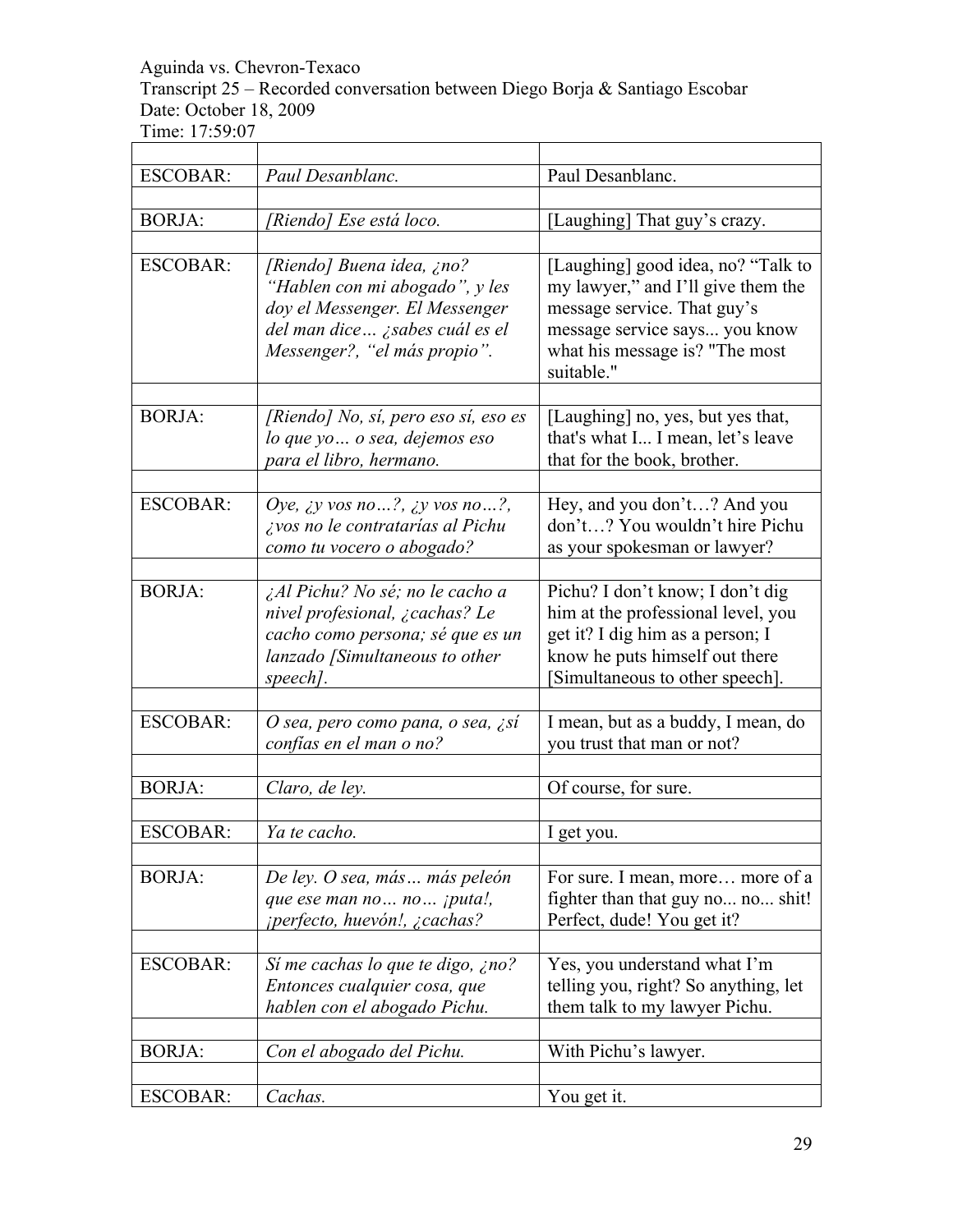Transcript 25 – Recorded conversation between Diego Borja & Santiago Escobar Date: October 18, 2009

| <b>BORJA:</b>   | Oye, $\chi y$ qué hay de ese man?,<br>¿cómo le va?, ¿está creciendo?,<br>¿tiene algún caso o algo hace?                                    | Hey, and what's up with that guy?<br>How's it going for him? Is he<br>expanding? Does he have any case<br>or is he doing something?          |
|-----------------|--------------------------------------------------------------------------------------------------------------------------------------------|----------------------------------------------------------------------------------------------------------------------------------------------|
| <b>ESCOBAR:</b> | De ley. Un caso de la vida real<br>tiene.                                                                                                  | For sure. He has a real life case.                                                                                                           |
| <b>BORJA:</b>   | [Riendo ambos] ¡Qué cague!, ¡qué<br>cague! Ese man está loco. Ese sí<br>está tocado de la cabeza.                                          | [Both laughing] What a riot! What<br>a riot! That guy is crazy. That one<br>definitely is touched in the head.                               |
| ESCOBAR:        | 'Riendo] De ley.                                                                                                                           | [Laughing] For sure.                                                                                                                         |
| <b>BORJA:</b>   | Pero buena gente.                                                                                                                          | But he's a good person.                                                                                                                      |
| <b>ESCOBAR:</b> | De ley; buena onda ese.                                                                                                                    | For sure; he's cool that one.                                                                                                                |
| <b>BORJA:</b>   | Es emocional, ¿no?                                                                                                                         | He's emotional, no?                                                                                                                          |
| <b>ESCOBAR:</b> | Súper.                                                                                                                                     | Super.                                                                                                                                       |
| <b>BORJA:</b>   | El es full feeling.                                                                                                                        | He's full feelings.                                                                                                                          |
| <b>ESCOBAR:</b> | Full emoción es el man.                                                                                                                    | Full emotions that guy.                                                                                                                      |
| <b>BORJA:</b>   | $\lambda$ Y qué has sabido del?, $\lambda$ qué<br>has sabido del?, ¿cómo se<br>llama?, del que le sacaron la<br>madre, de James Sibaronas. | And what have you heard about?<br>What have you heard about?<br>What's his name? The one they<br>kicked the shit out of, James<br>Sibaronas. |
| <b>ESCOBAR:</b> | ¿De Barahona?                                                                                                                              | Barahona?                                                                                                                                    |
| <b>BORJA:</b>   | Sí.                                                                                                                                        | Yes.                                                                                                                                         |
| <b>ESCOBAR:</b> | Nada, que ya se va  se va a<br>cambiar de equipo, dice [riendo].                                                                           | Nothing, that he's leaving he's<br>changing teams, he says<br>[laughing].                                                                    |
| <b>BORJA:</b>   | $\zeta$ En serio?, $\zeta$ ya por fin?<br>[Simultaneous to other speech].                                                                  | Really? Finally? [Simultaneous to<br>other speech]                                                                                           |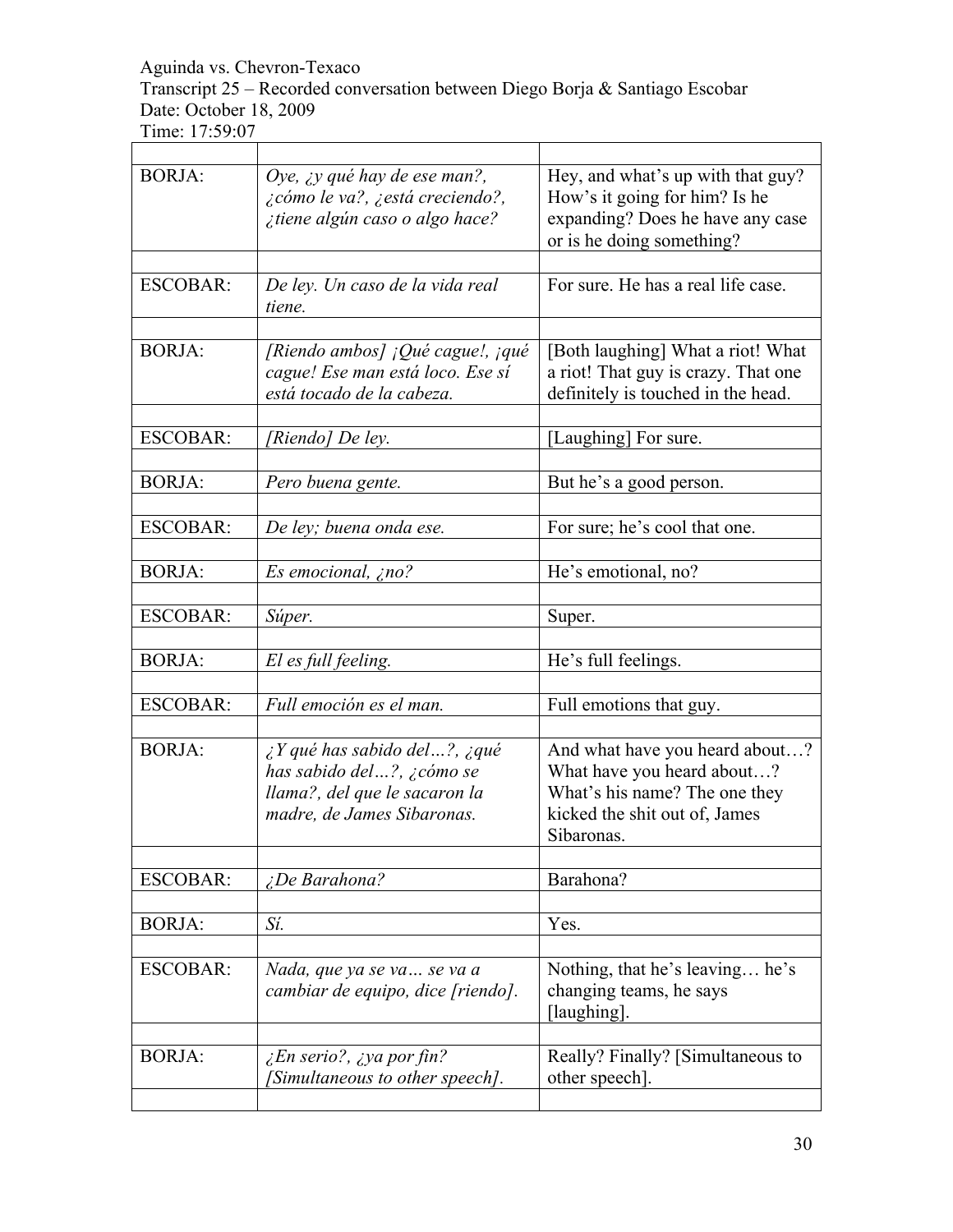Transcript 25 – Recorded conversation between Diego Borja & Santiago Escobar Date: October 18, 2009

| <b>ESCOBAR:</b> | No. Pues nada; ahí está hacienda<br>lo mismo, o sea, hacienda nada<br>pues, loco. En eso anda. ¿Qué<br>andas hacienda? Nada, lo mismo<br>[Unintelligible]. | No. Well, nothing; he's just there<br>doing more of the same, I mean,<br>doing nothing, dude. That's what<br>he's up to. What are you doing?<br>Nothing, more of the same<br>[Unintelligible]. |
|-----------------|------------------------------------------------------------------------------------------------------------------------------------------------------------|------------------------------------------------------------------------------------------------------------------------------------------------------------------------------------------------|
| <b>BORJA:</b>   | [Riendo] [Unintelligible]. Yo<br>quiero acción.                                                                                                            | [Laughing] [Unintelligible]. I want<br>action.                                                                                                                                                 |
| <b>ESCOBAR:</b> | $\zeta$ Y el Napal qué te dijo?, $\zeta$ no te<br>contó nada de eso?                                                                                       | And what did Napal tell you? He<br>didn't tell you any of that?                                                                                                                                |
| <b>BORJA:</b>   | No. No hablamos nada de eso,<br>huevón. Estaba hablamos<br>rapidito porque estaba entrando a<br>una estaba recibiendo no sé qué<br>cosas para la galería.  | No. We didn't talk about that at all,<br>dude. He was we spoke briefly<br>because he was going into a he<br>was getting some, I don't know<br>what, for the gallery.                           |
| <b>ESCOBAR:</b> | ¿Y dónde está la galería del man?                                                                                                                          | And where's that guy's gallery?                                                                                                                                                                |
| <b>BORJA:</b>   | En la Wimper.                                                                                                                                              | In Wimper.                                                                                                                                                                                     |
| <b>ESCOBAR:</b> | jAh, buen local! Ese Napal la<br>mueve, $\zeta$ no?                                                                                                        | Oh, good location! That Napal<br>knows how to move it, no?                                                                                                                                     |
| <b>BORJA:</b>   | Ahí, ahí. Parece que no hace nada<br>y de repente le salen<br>[Unintelligible] y le sale una con<br>billete.                                               | There, there. It looks like he<br>doesn't do anything and all of a<br>sudden he gets [Unintelligible]<br>and he gets one with dough.                                                           |
| <b>ESCOBAR:</b> | De ley. El man siempre consigue<br>algunos incautos [riendo].                                                                                              | For sure. That guy always gets<br>some unsuspecting [laughing].                                                                                                                                |
| <b>BORJA:</b>   | Pero es que uno tiene que utilizar<br>lo que tiene pues, loco. Si al man<br>le va bien con las mujeres, tiene<br>que utilizar lo útil con lo<br>agradable. | But you have to use what you've<br>got, dude. If that guy gets along<br>with women, he has to use what's<br>useful with what's friendly.                                                       |
| <b>ESCOBAR:</b> | [Riendo].                                                                                                                                                  | [Laughing].                                                                                                                                                                                    |
| <b>BORJA:</b>   | Yo le digo: "Ve, ahorita ya no vas<br>a cambiar tu vida, así que mejor                                                                                     | I tell him, "See, now you're not<br>going to change your life, so you                                                                                                                          |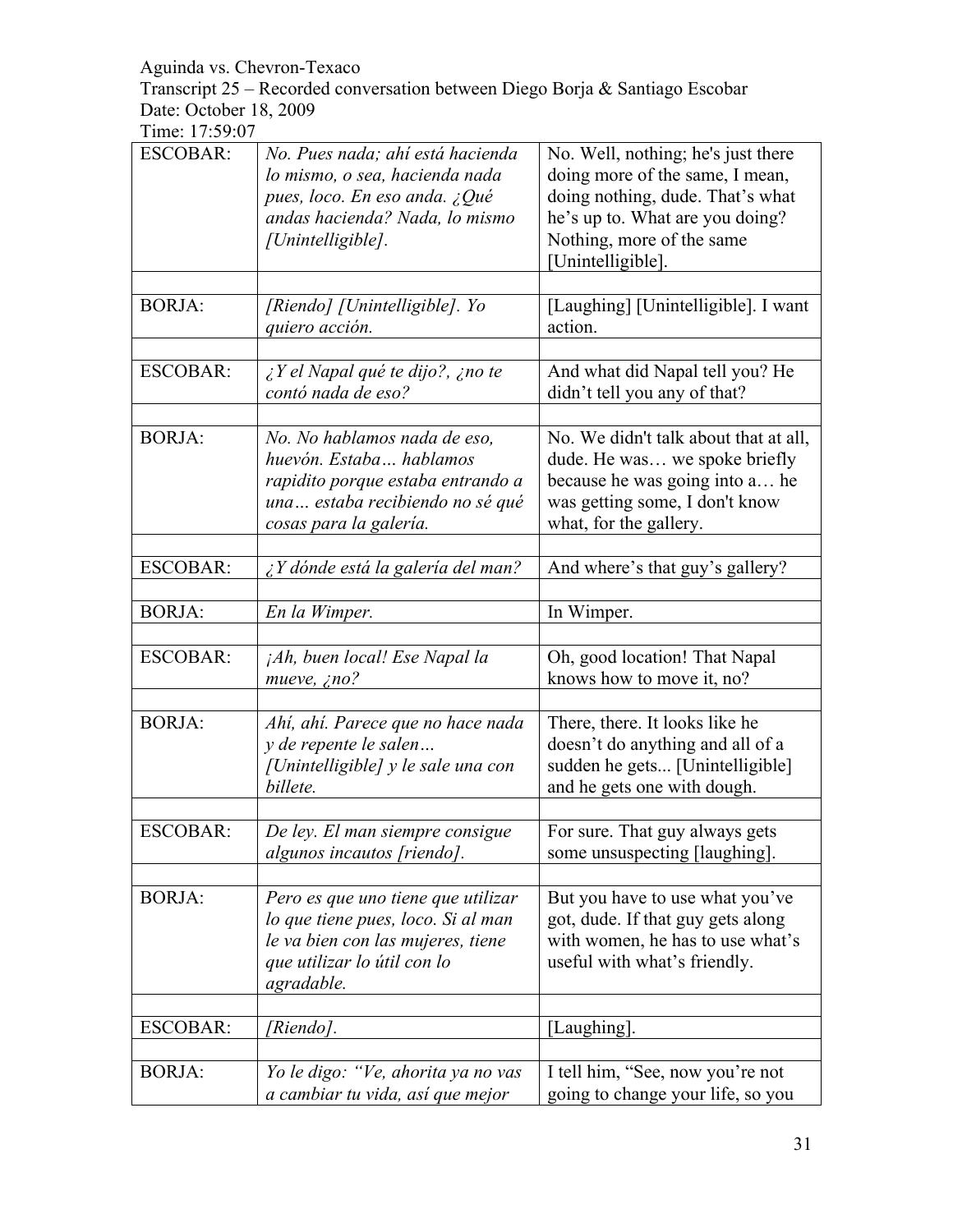Transcript 25 – Recorded conversation between Diego Borja & Santiago Escobar Date: October 18, 2009

| <b>ESCOBAR:</b><br>[Riendo].<br>[Laughing].<br><b>BORJA:</b><br>If they like you, give it to them.<br>Si les gustes, dales.<br><b>ESCOBAR:</b><br>De ley. Ves, tú tienes que hacer la<br>For sure. See, you have to make<br>verdad sobre El Crudo.<br>the truth about The Crude.<br><b>BORJA:</b><br>$\lambda$ Y dónde te viste?, $\lambda$ en el cine?,<br>And where did you see it? At the<br>hablando de esta película.<br>movie theater? Talking about this<br>movie.<br><b>ESCOBAR:</b><br>De ley, en Toronto están pasando.<br>For sure, they're showing it in<br>Toronto.<br><b>BORJA:</b><br>$\lambda$ Y cuánto cobraron?, $\lambda$ cuánto<br>And how much did they charge?<br>pagaste de entrada?<br>How much did you pay to see it?<br><b>ESCOBAR:</b><br>$\zeta$ Cómo?<br>What?<br><b>BORJA:</b><br>How much did you pay to see it?<br>¿Cuánto pagaste de entrada?<br>How much was it? Twelve or ten<br><b>ESCOBAR:</b><br>¿Cuánto era? Doce o diez dólares.<br>dollars.<br><b>BORJA:</b><br>Simultaneous to other speech].<br>Simultaneous to other speech].<br><b>ESCOBAR:</b><br>Pero es eso es barato aquí. ¿No<br>But it's that's cheap here. Don't<br>you see, there are movie theaters<br>ves que hay cines donde pagas<br>here where you pay twenty, others<br>veinte, otros que pagas veintidós,<br>otros de dieciocho? Lo más barato<br>you pay twenty-two, others<br>eighteen? The cheapest is between<br>es entre ocho y doce dólares.<br>eight and twelve dollars.<br><b>BORJA:</b><br>Of course. Here, it's more or less<br>Claro. Aquí, más o menos aquí<br>the same here [Unintelligible]. I<br>también [Unintelligible]. O sea,<br>que vos estás más por la parte de<br>mean, you are more in the New<br>York area and above it.<br>Nueva York para arriba.<br><b>ESCOBAR:</b><br>Al ladito. O sea, medio medio<br>To the side. I mean, somewhat | utiliza lo que tienes, huevón". | might as well use what you've got,<br>dude." |
|-------------------------------------------------------------------------------------------------------------------------------------------------------------------------------------------------------------------------------------------------------------------------------------------------------------------------------------------------------------------------------------------------------------------------------------------------------------------------------------------------------------------------------------------------------------------------------------------------------------------------------------------------------------------------------------------------------------------------------------------------------------------------------------------------------------------------------------------------------------------------------------------------------------------------------------------------------------------------------------------------------------------------------------------------------------------------------------------------------------------------------------------------------------------------------------------------------------------------------------------------------------------------------------------------------------------------------------------------------------------------------------------------------------------------------------------------------------------------------------------------------------------------------------------------------------------------------------------------------------------------------------------------------------------------------------------------------------------------------------------------------------------------------------------------------------------------------------------------------------------------------|---------------------------------|----------------------------------------------|
|                                                                                                                                                                                                                                                                                                                                                                                                                                                                                                                                                                                                                                                                                                                                                                                                                                                                                                                                                                                                                                                                                                                                                                                                                                                                                                                                                                                                                                                                                                                                                                                                                                                                                                                                                                                                                                                                               |                                 |                                              |
|                                                                                                                                                                                                                                                                                                                                                                                                                                                                                                                                                                                                                                                                                                                                                                                                                                                                                                                                                                                                                                                                                                                                                                                                                                                                                                                                                                                                                                                                                                                                                                                                                                                                                                                                                                                                                                                                               |                                 |                                              |
|                                                                                                                                                                                                                                                                                                                                                                                                                                                                                                                                                                                                                                                                                                                                                                                                                                                                                                                                                                                                                                                                                                                                                                                                                                                                                                                                                                                                                                                                                                                                                                                                                                                                                                                                                                                                                                                                               |                                 |                                              |
|                                                                                                                                                                                                                                                                                                                                                                                                                                                                                                                                                                                                                                                                                                                                                                                                                                                                                                                                                                                                                                                                                                                                                                                                                                                                                                                                                                                                                                                                                                                                                                                                                                                                                                                                                                                                                                                                               |                                 |                                              |
|                                                                                                                                                                                                                                                                                                                                                                                                                                                                                                                                                                                                                                                                                                                                                                                                                                                                                                                                                                                                                                                                                                                                                                                                                                                                                                                                                                                                                                                                                                                                                                                                                                                                                                                                                                                                                                                                               |                                 |                                              |
|                                                                                                                                                                                                                                                                                                                                                                                                                                                                                                                                                                                                                                                                                                                                                                                                                                                                                                                                                                                                                                                                                                                                                                                                                                                                                                                                                                                                                                                                                                                                                                                                                                                                                                                                                                                                                                                                               |                                 |                                              |
|                                                                                                                                                                                                                                                                                                                                                                                                                                                                                                                                                                                                                                                                                                                                                                                                                                                                                                                                                                                                                                                                                                                                                                                                                                                                                                                                                                                                                                                                                                                                                                                                                                                                                                                                                                                                                                                                               |                                 |                                              |
|                                                                                                                                                                                                                                                                                                                                                                                                                                                                                                                                                                                                                                                                                                                                                                                                                                                                                                                                                                                                                                                                                                                                                                                                                                                                                                                                                                                                                                                                                                                                                                                                                                                                                                                                                                                                                                                                               |                                 |                                              |
|                                                                                                                                                                                                                                                                                                                                                                                                                                                                                                                                                                                                                                                                                                                                                                                                                                                                                                                                                                                                                                                                                                                                                                                                                                                                                                                                                                                                                                                                                                                                                                                                                                                                                                                                                                                                                                                                               |                                 |                                              |
|                                                                                                                                                                                                                                                                                                                                                                                                                                                                                                                                                                                                                                                                                                                                                                                                                                                                                                                                                                                                                                                                                                                                                                                                                                                                                                                                                                                                                                                                                                                                                                                                                                                                                                                                                                                                                                                                               |                                 |                                              |
|                                                                                                                                                                                                                                                                                                                                                                                                                                                                                                                                                                                                                                                                                                                                                                                                                                                                                                                                                                                                                                                                                                                                                                                                                                                                                                                                                                                                                                                                                                                                                                                                                                                                                                                                                                                                                                                                               |                                 |                                              |
|                                                                                                                                                                                                                                                                                                                                                                                                                                                                                                                                                                                                                                                                                                                                                                                                                                                                                                                                                                                                                                                                                                                                                                                                                                                                                                                                                                                                                                                                                                                                                                                                                                                                                                                                                                                                                                                                               |                                 |                                              |
|                                                                                                                                                                                                                                                                                                                                                                                                                                                                                                                                                                                                                                                                                                                                                                                                                                                                                                                                                                                                                                                                                                                                                                                                                                                                                                                                                                                                                                                                                                                                                                                                                                                                                                                                                                                                                                                                               |                                 |                                              |
|                                                                                                                                                                                                                                                                                                                                                                                                                                                                                                                                                                                                                                                                                                                                                                                                                                                                                                                                                                                                                                                                                                                                                                                                                                                                                                                                                                                                                                                                                                                                                                                                                                                                                                                                                                                                                                                                               |                                 |                                              |
|                                                                                                                                                                                                                                                                                                                                                                                                                                                                                                                                                                                                                                                                                                                                                                                                                                                                                                                                                                                                                                                                                                                                                                                                                                                                                                                                                                                                                                                                                                                                                                                                                                                                                                                                                                                                                                                                               |                                 |                                              |
|                                                                                                                                                                                                                                                                                                                                                                                                                                                                                                                                                                                                                                                                                                                                                                                                                                                                                                                                                                                                                                                                                                                                                                                                                                                                                                                                                                                                                                                                                                                                                                                                                                                                                                                                                                                                                                                                               |                                 |                                              |
|                                                                                                                                                                                                                                                                                                                                                                                                                                                                                                                                                                                                                                                                                                                                                                                                                                                                                                                                                                                                                                                                                                                                                                                                                                                                                                                                                                                                                                                                                                                                                                                                                                                                                                                                                                                                                                                                               |                                 |                                              |
|                                                                                                                                                                                                                                                                                                                                                                                                                                                                                                                                                                                                                                                                                                                                                                                                                                                                                                                                                                                                                                                                                                                                                                                                                                                                                                                                                                                                                                                                                                                                                                                                                                                                                                                                                                                                                                                                               |                                 |                                              |
|                                                                                                                                                                                                                                                                                                                                                                                                                                                                                                                                                                                                                                                                                                                                                                                                                                                                                                                                                                                                                                                                                                                                                                                                                                                                                                                                                                                                                                                                                                                                                                                                                                                                                                                                                                                                                                                                               |                                 |                                              |
|                                                                                                                                                                                                                                                                                                                                                                                                                                                                                                                                                                                                                                                                                                                                                                                                                                                                                                                                                                                                                                                                                                                                                                                                                                                                                                                                                                                                                                                                                                                                                                                                                                                                                                                                                                                                                                                                               |                                 |                                              |
|                                                                                                                                                                                                                                                                                                                                                                                                                                                                                                                                                                                                                                                                                                                                                                                                                                                                                                                                                                                                                                                                                                                                                                                                                                                                                                                                                                                                                                                                                                                                                                                                                                                                                                                                                                                                                                                                               |                                 |                                              |
|                                                                                                                                                                                                                                                                                                                                                                                                                                                                                                                                                                                                                                                                                                                                                                                                                                                                                                                                                                                                                                                                                                                                                                                                                                                                                                                                                                                                                                                                                                                                                                                                                                                                                                                                                                                                                                                                               |                                 |                                              |
|                                                                                                                                                                                                                                                                                                                                                                                                                                                                                                                                                                                                                                                                                                                                                                                                                                                                                                                                                                                                                                                                                                                                                                                                                                                                                                                                                                                                                                                                                                                                                                                                                                                                                                                                                                                                                                                                               |                                 |                                              |
|                                                                                                                                                                                                                                                                                                                                                                                                                                                                                                                                                                                                                                                                                                                                                                                                                                                                                                                                                                                                                                                                                                                                                                                                                                                                                                                                                                                                                                                                                                                                                                                                                                                                                                                                                                                                                                                                               |                                 |                                              |
|                                                                                                                                                                                                                                                                                                                                                                                                                                                                                                                                                                                                                                                                                                                                                                                                                                                                                                                                                                                                                                                                                                                                                                                                                                                                                                                                                                                                                                                                                                                                                                                                                                                                                                                                                                                                                                                                               |                                 |                                              |
|                                                                                                                                                                                                                                                                                                                                                                                                                                                                                                                                                                                                                                                                                                                                                                                                                                                                                                                                                                                                                                                                                                                                                                                                                                                                                                                                                                                                                                                                                                                                                                                                                                                                                                                                                                                                                                                                               |                                 |                                              |
|                                                                                                                                                                                                                                                                                                                                                                                                                                                                                                                                                                                                                                                                                                                                                                                                                                                                                                                                                                                                                                                                                                                                                                                                                                                                                                                                                                                                                                                                                                                                                                                                                                                                                                                                                                                                                                                                               |                                 |                                              |
|                                                                                                                                                                                                                                                                                                                                                                                                                                                                                                                                                                                                                                                                                                                                                                                                                                                                                                                                                                                                                                                                                                                                                                                                                                                                                                                                                                                                                                                                                                                                                                                                                                                                                                                                                                                                                                                                               |                                 |                                              |
|                                                                                                                                                                                                                                                                                                                                                                                                                                                                                                                                                                                                                                                                                                                                                                                                                                                                                                                                                                                                                                                                                                                                                                                                                                                                                                                                                                                                                                                                                                                                                                                                                                                                                                                                                                                                                                                                               |                                 |                                              |
|                                                                                                                                                                                                                                                                                                                                                                                                                                                                                                                                                                                                                                                                                                                                                                                                                                                                                                                                                                                                                                                                                                                                                                                                                                                                                                                                                                                                                                                                                                                                                                                                                                                                                                                                                                                                                                                                               |                                 |                                              |
|                                                                                                                                                                                                                                                                                                                                                                                                                                                                                                                                                                                                                                                                                                                                                                                                                                                                                                                                                                                                                                                                                                                                                                                                                                                                                                                                                                                                                                                                                                                                                                                                                                                                                                                                                                                                                                                                               |                                 |                                              |
|                                                                                                                                                                                                                                                                                                                                                                                                                                                                                                                                                                                                                                                                                                                                                                                                                                                                                                                                                                                                                                                                                                                                                                                                                                                                                                                                                                                                                                                                                                                                                                                                                                                                                                                                                                                                                                                                               |                                 |                                              |
|                                                                                                                                                                                                                                                                                                                                                                                                                                                                                                                                                                                                                                                                                                                                                                                                                                                                                                                                                                                                                                                                                                                                                                                                                                                                                                                                                                                                                                                                                                                                                                                                                                                                                                                                                                                                                                                                               |                                 |                                              |
|                                                                                                                                                                                                                                                                                                                                                                                                                                                                                                                                                                                                                                                                                                                                                                                                                                                                                                                                                                                                                                                                                                                                                                                                                                                                                                                                                                                                                                                                                                                                                                                                                                                                                                                                                                                                                                                                               |                                 |                                              |
|                                                                                                                                                                                                                                                                                                                                                                                                                                                                                                                                                                                                                                                                                                                                                                                                                                                                                                                                                                                                                                                                                                                                                                                                                                                                                                                                                                                                                                                                                                                                                                                                                                                                                                                                                                                                                                                                               |                                 |                                              |
|                                                                                                                                                                                                                                                                                                                                                                                                                                                                                                                                                                                                                                                                                                                                                                                                                                                                                                                                                                                                                                                                                                                                                                                                                                                                                                                                                                                                                                                                                                                                                                                                                                                                                                                                                                                                                                                                               |                                 |                                              |
|                                                                                                                                                                                                                                                                                                                                                                                                                                                                                                                                                                                                                                                                                                                                                                                                                                                                                                                                                                                                                                                                                                                                                                                                                                                                                                                                                                                                                                                                                                                                                                                                                                                                                                                                                                                                                                                                               |                                 |                                              |
|                                                                                                                                                                                                                                                                                                                                                                                                                                                                                                                                                                                                                                                                                                                                                                                                                                                                                                                                                                                                                                                                                                                                                                                                                                                                                                                                                                                                                                                                                                                                                                                                                                                                                                                                                                                                                                                                               |                                 |                                              |
|                                                                                                                                                                                                                                                                                                                                                                                                                                                                                                                                                                                                                                                                                                                                                                                                                                                                                                                                                                                                                                                                                                                                                                                                                                                                                                                                                                                                                                                                                                                                                                                                                                                                                                                                                                                                                                                                               |                                 |                                              |
|                                                                                                                                                                                                                                                                                                                                                                                                                                                                                                                                                                                                                                                                                                                                                                                                                                                                                                                                                                                                                                                                                                                                                                                                                                                                                                                                                                                                                                                                                                                                                                                                                                                                                                                                                                                                                                                                               |                                 |                                              |
|                                                                                                                                                                                                                                                                                                                                                                                                                                                                                                                                                                                                                                                                                                                                                                                                                                                                                                                                                                                                                                                                                                                                                                                                                                                                                                                                                                                                                                                                                                                                                                                                                                                                                                                                                                                                                                                                               |                                 |                                              |
|                                                                                                                                                                                                                                                                                                                                                                                                                                                                                                                                                                                                                                                                                                                                                                                                                                                                                                                                                                                                                                                                                                                                                                                                                                                                                                                                                                                                                                                                                                                                                                                                                                                                                                                                                                                                                                                                               | cerca de "New Yol".             | somewhat close to New York.                  |
|                                                                                                                                                                                                                                                                                                                                                                                                                                                                                                                                                                                                                                                                                                                                                                                                                                                                                                                                                                                                                                                                                                                                                                                                                                                                                                                                                                                                                                                                                                                                                                                                                                                                                                                                                                                                                                                                               |                                 |                                              |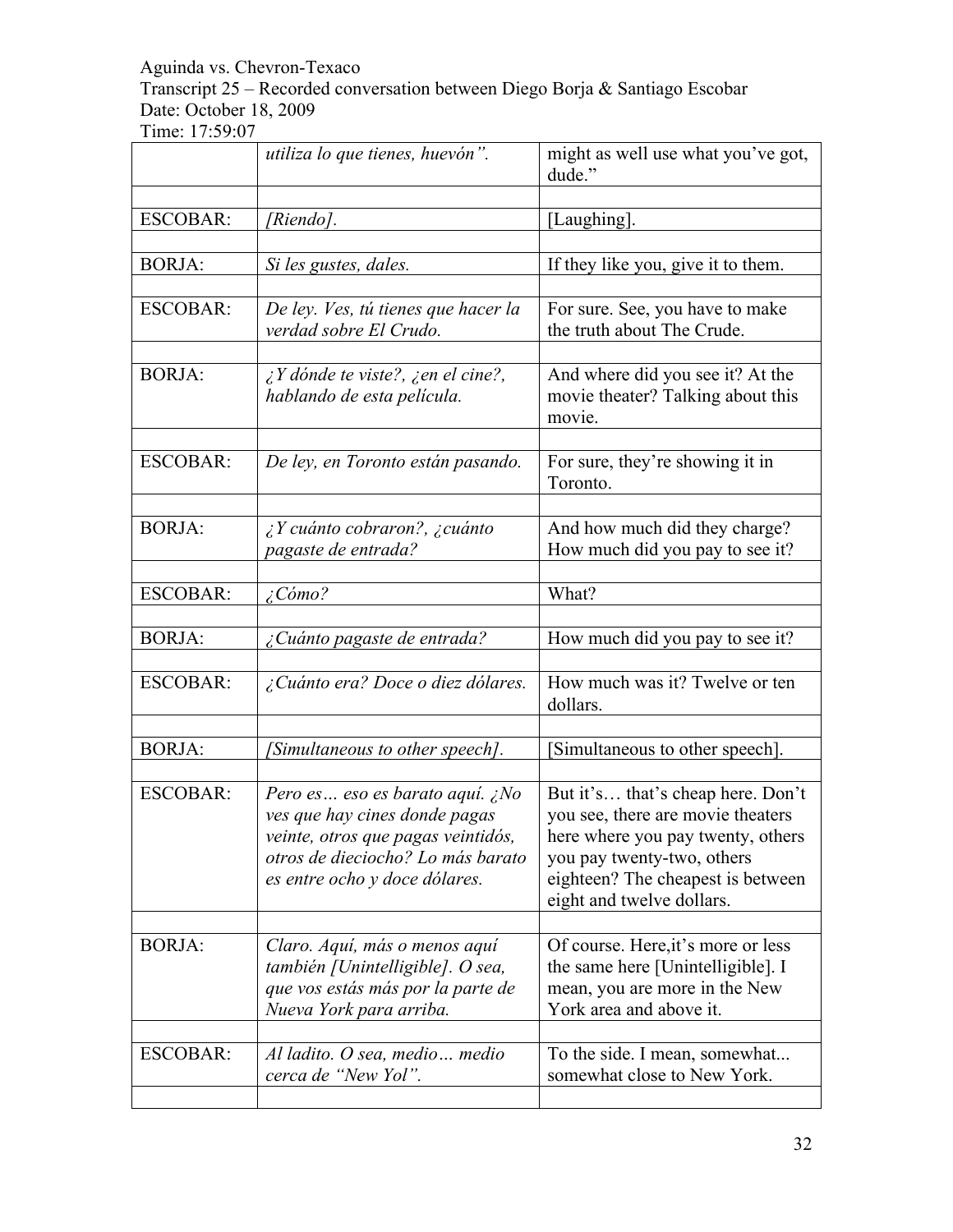Transcript 25 – Recorded conversation between Diego Borja & Santiago Escobar Date: October 18, 2009

| <b>BORJA:</b>   | Estamos al otro lado del mundo,<br>huevón.                                                                      | We're on the other side of the<br>world, dude.                                                                 |
|-----------------|-----------------------------------------------------------------------------------------------------------------|----------------------------------------------------------------------------------------------------------------|
| <b>ESCOBAR:</b> | Claro, vos estás en el otro mundo.                                                                              | Of course, you're in the other<br>world.                                                                       |
| <b>BORJA:</b>   | Yo estoy en Californication<br>[cantando en tono burlón].                                                       | I'm in Californication [singing in a<br>joking tone].                                                          |
| <b>ESCOBAR:</b> | En Californication.                                                                                             | In Californication.                                                                                            |
| <b>BORJA:</b>   | Y la música, ¿cómo vas?, ¿sigues<br>con la música?                                                              | And the music, how are you<br>doing? Are you continuing with<br>the music?                                     |
| <b>ESCOBAR:</b> | Ya no. Yo aquí, yo ando ando sin<br>mis equipos. Voy a ver si me traigo<br>del Ecuador, loco.                   | Not anymore. Here I, I'm I'm<br>without my equipment. I'm going<br>to see if I bring it from Ecuador,<br>dude. |
| <b>BORJA:</b>   | Yo también quiero meterme a algo<br>de eso, huevón. Necesito un poco<br>de música. Quiero ir a hacer<br>música. | I also want to get into something<br>like that, dude. I need a little<br>music. I want to make music.          |
| <b>ESCOBAR:</b> | De ley. Sí te cacho.                                                                                            | For sure. Yes, I get you.                                                                                      |
| <b>BORJA:</b>   | [Simultaneous to other speech] te<br>voy a poner un video.                                                      | [Simultaneous to other speech] I'm<br>going to play you a video.                                               |
| <b>ESCOBAR:</b> | $\angle$ Tipo?                                                                                                  | What kind?                                                                                                     |
| <b>BORJA:</b>   | En Youtube.                                                                                                     | On YouTube.                                                                                                    |
| <b>ESCOBAR:</b> | Acerca de                                                                                                       | About                                                                                                          |
| <b>BORJA:</b>   | [Simultaneous to other speech],<br>huevón.                                                                      | [Simultaneous to other speech],<br>dude.                                                                       |
| <b>ESCOBAR:</b> | Acerca acerca de tu de tu,<br>¿cómo se llama?, de tu diario.                                                    | About about you you, what's<br>that called? About your diary.                                                  |
| <b>BORJA:</b>   | Solo voy a cantar una canción. ¿Sí<br>has cachado la canción The                                                | I'm just going to sing a song. Have<br>you heard the song The Reason?                                          |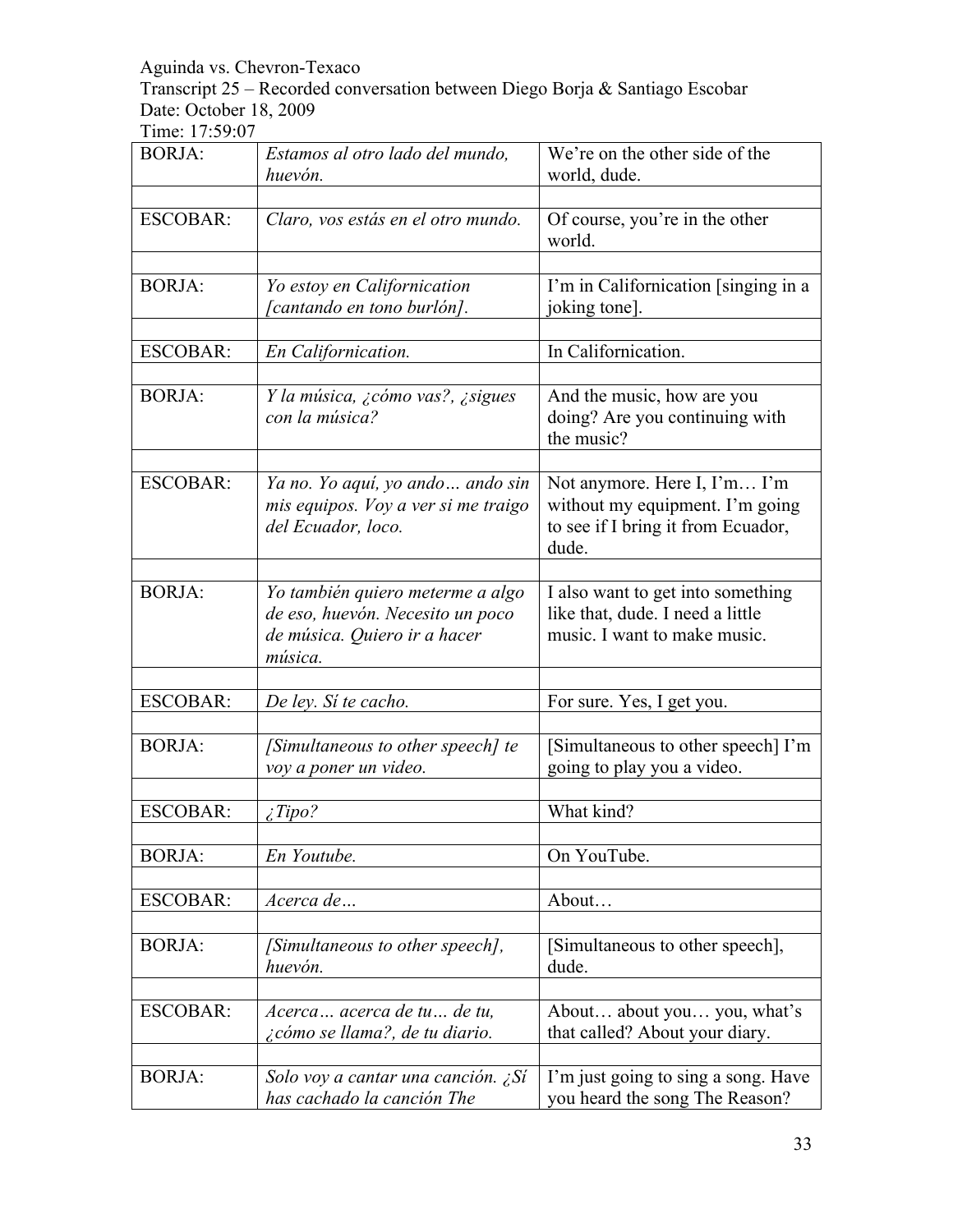Transcript 25 – Recorded conversation between Diego Borja & Santiago Escobar Date: October 18, 2009

|                 | Reason?                                                                                                                                                 |                                                                                                                                          |
|-----------------|---------------------------------------------------------------------------------------------------------------------------------------------------------|------------------------------------------------------------------------------------------------------------------------------------------|
|                 |                                                                                                                                                         |                                                                                                                                          |
| <b>ESCOBAR:</b> | No.                                                                                                                                                     | No.                                                                                                                                      |
|                 |                                                                                                                                                         |                                                                                                                                          |
| <b>BORJA:</b>   | Verás, métete a Youtube y busca.<br>Pon: The Reason lyrics; las letras.<br>Te voy a cantar esta canción.                                                | You'll see, go to YouTube and do<br>a search. Put: The Reason lyrics;<br>the words. I'm going to sing you<br>that song.                  |
| <b>ESCOBAR:</b> |                                                                                                                                                         | The Reason lyrics?                                                                                                                       |
|                 | The Reason lyrics?                                                                                                                                      |                                                                                                                                          |
| <b>BORJA:</b>   | Ajá, The Reason lyrics. The<br>Reason es la canción, las lyrics<br>son las letras.                                                                      | Uh huh, The Reason lyrics. The<br>Reason is the song, the lyrics are<br>the words.                                                       |
| <b>ESCOBAR:</b> | Ya dices.                                                                                                                                               | Now you're saying.                                                                                                                       |
|                 |                                                                                                                                                         |                                                                                                                                          |
| <b>BORJA:</b>   | Ve y cáchale. Cáchale y después<br>me avisas.                                                                                                           | Go and check it out. Check it out<br>and then let me know.                                                                               |
| <b>ESCOBAR:</b> | [Bostezando] [Unintelligible], ¿y<br>del resto todo bien?                                                                                               | [Yawning] [Unintelligible], And<br>all the rest, everything's fine?                                                                      |
| <b>BORJA:</b>   | Todo bien, perno. Todo bien, el<br>clima está tranquilito, está así<br>como en Quito [Simultaneous to<br>other speech].                                 | Everything's fine, brother. All's<br>good, the weather is calm; it's like<br>in Quito [Simultaneous to other<br>speech].                 |
| <b>ESCOBAR:</b> | <i>Ah! El clima de allá es rico, ¿no?</i>                                                                                                               | Oh! The climate there is great,<br>right?                                                                                                |
|                 |                                                                                                                                                         |                                                                                                                                          |
| <b>BORJA:</b>   | Estoy camiseta. Hoy día me fui a<br>a comer comida mexicana. Me<br>fascina la comida mexicana,<br>huevón. Yo debí de haber nacido<br>en México, huevón. | I'm wearing a t-shirt. Today I went<br>to to eat Mexican food. I love<br>Mexican food, dude. I should have<br>been born in Mexico, dude. |
| <b>ESCOBAR:</b> | Sí tienes cara de mexicano vos.                                                                                                                         | Yes, you have a Mexican face.                                                                                                            |
|                 |                                                                                                                                                         |                                                                                                                                          |
| <b>BORJA:</b>   | <i>i</i> Orale!                                                                                                                                         | Right $on4!$                                                                                                                             |
| <b>ESCOBAR:</b> | [Riendo] ¡Orale!                                                                                                                                        | [Laughing] right on!                                                                                                                     |

 $\frac{1}{4}$ Translator's note: "Órale" is a very typical Mexican expression.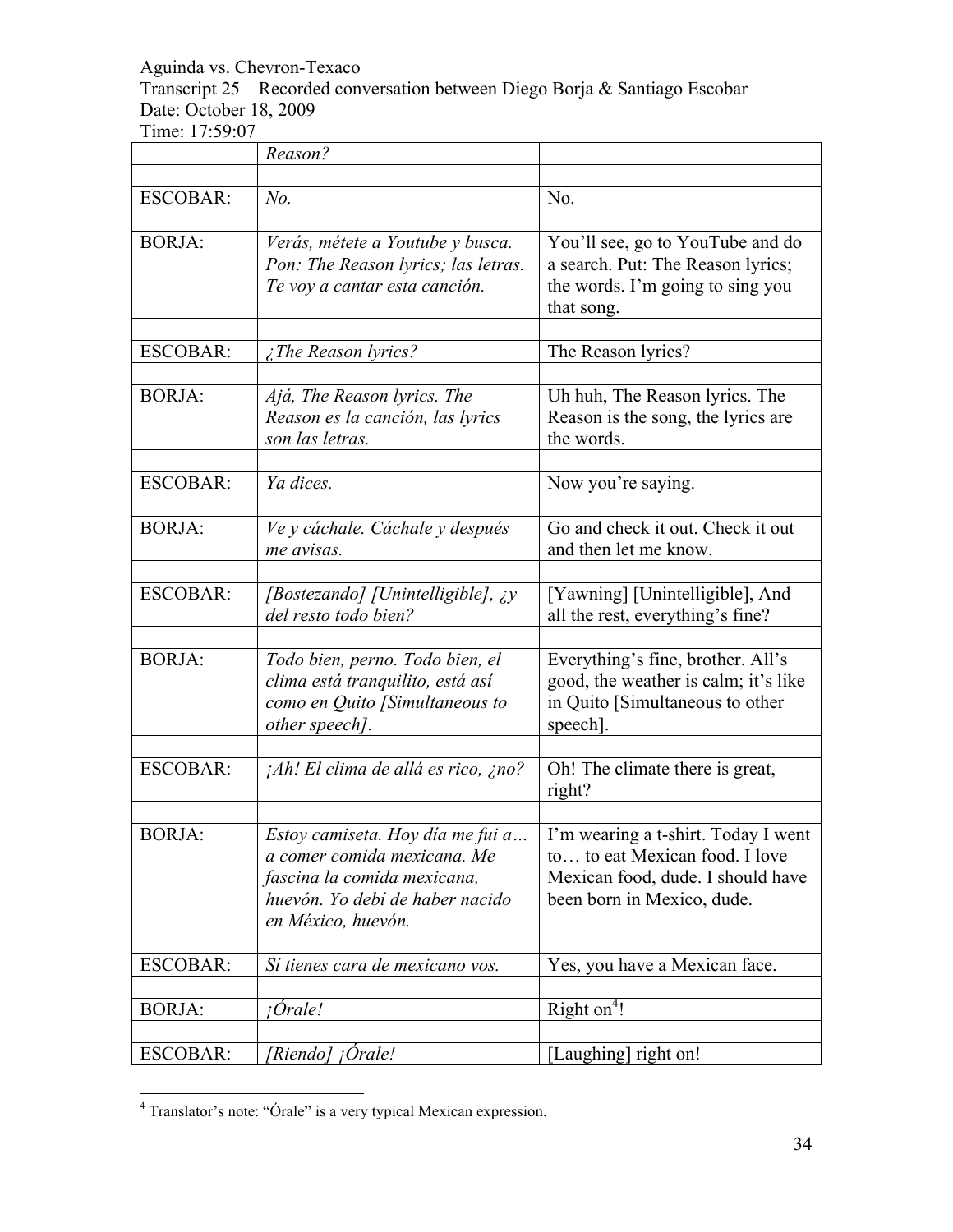Transcript 25 – Recorded conversation between Diego Borja & Santiago Escobar Date: October 18, 2009 Time: 17:59:07

| <b>BORJA:</b>   | Oye, aquí no hay ni un mexicano,<br>huevón.                                                                   | Hey, here there isn't even one<br>Mexican, dude.                                                    |
|-----------------|---------------------------------------------------------------------------------------------------------------|-----------------------------------------------------------------------------------------------------|
|                 |                                                                                                               |                                                                                                     |
| <b>ESCOBAR:</b> | Déjate el bigote, loco.                                                                                       | Let your moustache grow, dude.                                                                      |
| <b>BORJA:</b>   | Sí tengo.                                                                                                     | Yes, I have one.                                                                                    |
|                 |                                                                                                               |                                                                                                     |
| <b>ESCOBAR:</b> | $\lambda$ Ya tienes? $\lambda$ Ah, cierto!, $\lambda$ no?, en<br>las grabaciones vi.                          | You already have one? Oh, right!<br>No? I saw it in the recordings.                                 |
| <b>BORJA:</b>   | Me lo voy a dejar un poco más<br>largo nomás.                                                                 | I'm just going to let it grow a little<br>longer, that's all.                                       |
|                 |                                                                                                               |                                                                                                     |
| <b>ESCOBAR:</b> | Yo pensé que era falso ese.                                                                                   | I thought that was a fake one.                                                                      |
| <b>BORJA:</b>   | [Riendo] ¿Por qué, huevón?, ¿qué<br>te pasa?, si mi bigote es maestro,<br>huevón.                             | [Laughing] Why, dude? What's up<br>with you? My mustache is a<br>masterpiece, dude.                 |
|                 |                                                                                                               |                                                                                                     |
| <b>ESCOBAR:</b> | [Riendo].                                                                                                     | [Laughing].                                                                                         |
| <b>BORJA:</b>   | Por eso nadie me ha reconocido<br>aqui.                                                                       | That's why nobody's recognized<br>me here.                                                          |
|                 |                                                                                                               |                                                                                                     |
| <b>ESCOBAR:</b> | Y eso mi dog. Oiga mi perno aló.                                                                              | Right, my dog. Listen my<br>brother hello.                                                          |
|                 |                                                                                                               |                                                                                                     |
| <b>BORJA:</b>   | Aló.                                                                                                          | Hello.                                                                                              |
| <b>ESCOBAR:</b> | Ahorita voy a ir a cenar, loco. Ya<br>mismo tengo que comer, ya seis y<br>media <i>iya son seis y media</i> ? | I'm going to eat dinner now, dude.<br>I have to eat now, at six thirty Is<br>it six thirty already? |
| <b>BORJA:</b>   | No sé, huevón.                                                                                                | I don't know, dude.                                                                                 |
|                 |                                                                                                               |                                                                                                     |
| <b>ESCOBAR:</b> | [Unintelligible]. Vos sabes que<br>aquí la comida más importante es<br>la cena, ¿no?                          | [Unintelligible]. You know that<br>here the most important meal is<br>dinner, right?                |
| <b>BORJA:</b>   | ¿Cómo así?                                                                                                    | How's that?                                                                                         |
|                 |                                                                                                               |                                                                                                     |
| <b>ESCOBAR:</b> | Porque sí.                                                                                                    | Because yes.                                                                                        |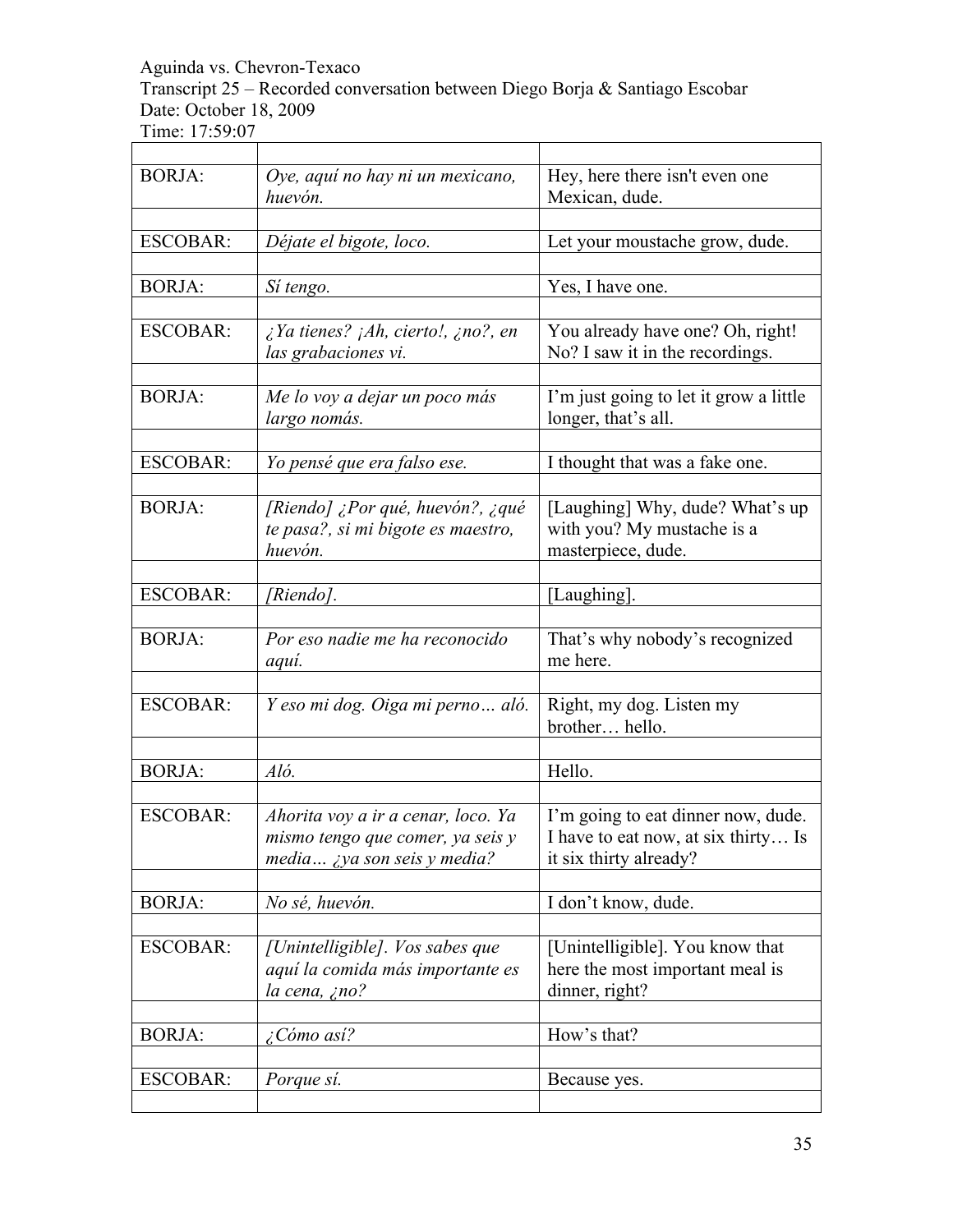Transcript 25 – Recorded conversation between Diego Borja & Santiago Escobar Date: October 18, 2009

| <b>BORJA:</b>   | No me cambies tus valores.                                                                                               | Don't go changing your values on<br>me.                                                                               |
|-----------------|--------------------------------------------------------------------------------------------------------------------------|-----------------------------------------------------------------------------------------------------------------------|
| <b>ESCOBAR:</b> | Eso es una una tradición de<br>Europa, creo. No, vos sabes que yo<br>a la guatita no le cambio por nada.                 | That's a a tradition in Europe, I<br>believe. No, you know that I<br>wouldn't change my little belly for<br>anything. |
| <b>BORJA:</b>   | [Riendo] La comida más<br>importante así es que<br>[Unintelligible] y punto [en tono<br>burlón].                         | [Laughing] The most important<br>meal therefore is that<br>[Unintelligible] and period [in a<br>joking tone].         |
| <b>ESCOBAR:</b> | De ley.                                                                                                                  | For sure.                                                                                                             |
| <b>BORJA:</b>   | [Riendo] Bueno mi perro, vaya.                                                                                           | [Laughing] Okay my brother, go.                                                                                       |
| <b>ESCOBAR:</b> | Te llamo ¿vas a estar<br>conectado?                                                                                      | I'll call you are you going to be<br>logged on?                                                                       |
| <b>BORJA:</b>   | Sí, yo  yo también voy a salir un<br>rato. Tengo que comprar unas<br>herramientas para armar una<br>bicicleta del enano. | Yes, I I'm also going out for a<br>bit. I have to buy some tools to put<br>a bicycle together for the dwarf.          |
| <b>ESCOBAR:</b> | Ya, mi                                                                                                                   | Now, my                                                                                                               |
| <b>BORJA:</b>   | Estoy de regreso en un horita y<br>media, más o menos.                                                                   | I'm back in about an hour and a<br>half, more or less.                                                                |
| <b>ESCOBAR:</b> | Ya. Te llamo más tarde porque<br>mañana nos vamos de  de paseo.<br>y volvemos en una semana, loco.                       | Yeah. I'll call you later because<br>tomorrow we're going going on<br>a trip and we'll be back in a week,<br>dude.    |
| <b>BORJA:</b>   | Oye, pero ya pensarás en verdad<br>para que vengas [Unintelligible]<br>acá; nos vengan a visitar.                        | Hey, but really think about coming<br>[Unintelligible] here; come and<br>visit us.                                    |
| <b>ESCOBAR:</b> | De ley. Nos vamos a ir ahorita                                                                                           | For sure. We're going soon                                                                                            |
| <b>BORJA:</b>   | [Simultaneous to other speech].                                                                                          | Simultaneous to other speech].                                                                                        |
| <b>ESCOBAR:</b> | De ley. O sea, yo de aquí de                                                                                             | For sure. I mean, I from here                                                                                         |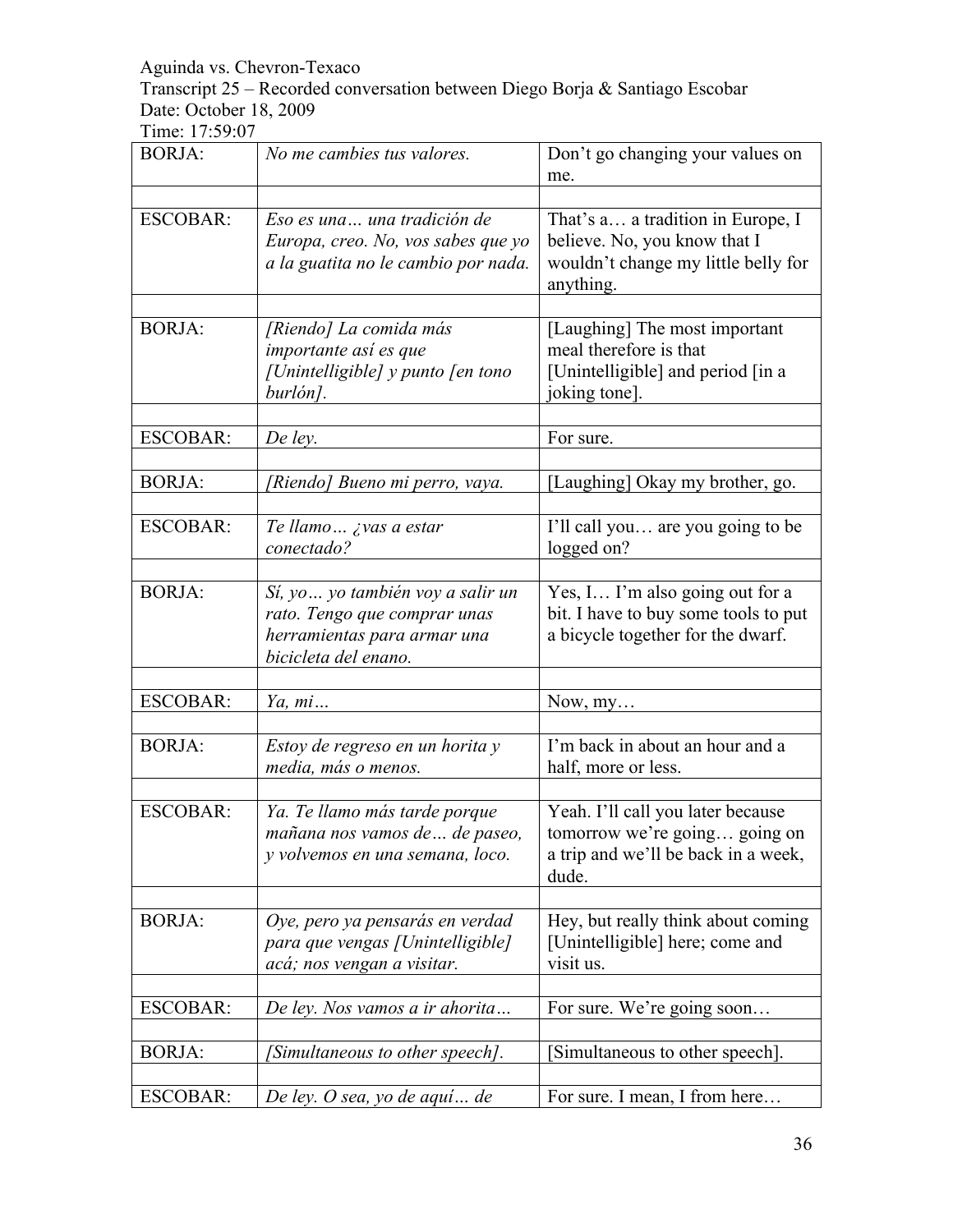Transcript 25 – Recorded conversation between Diego Borja & Santiago Escobar Date: October 18, 2009

|                 | aquí, claro, tengo que aplicar la<br>la la visa y ahí ya te puedo ir a<br>visitar tipo próximo feriado, que<br>no sé cuándo es.                                                         | from here, of course, I have to<br>apply for the the the visa and<br>then I can you maybe around the<br>next holiday, which I don't know<br>when it is.                                                  |
|-----------------|-----------------------------------------------------------------------------------------------------------------------------------------------------------------------------------------|----------------------------------------------------------------------------------------------------------------------------------------------------------------------------------------------------------|
| <b>BORJA:</b>   | Claro, loco, porque aquí es de<br>irnos a San Francisco, comemos.<br>Yo tengo aquí el cuarto de<br>huéspedes. Pasamos un rato<br>chévere, loco.                                         | Of course, dude, because from here<br>we'll go to San Francisco, we'll go<br>eat. I have a guest room here.<br>We'll spend some fun time<br>together, dude.                                              |
| <b>ESCOBAR:</b> | ¿Ya está?, ¿ya está adecuado el<br>cuarto de huéspedes?                                                                                                                                 | It's already? The guest room is<br>already fixed up?                                                                                                                                                     |
| <b>BORJA:</b>   | Ya está todo.                                                                                                                                                                           | Everything's ready.                                                                                                                                                                                      |
| <b>ESCOBAR:</b> | <i>Ah! Entonces ahora si voy.</i>                                                                                                                                                       | Oh! Then now I'll go.                                                                                                                                                                                    |
| <b>BORJA:</b>   | [Simultaneous to other speech]<br>está perfecto; todo ya.                                                                                                                               | [Simultaneous to other speech] it's<br>perfect; everything now.                                                                                                                                          |
| <b>ESCOBAR:</b> | Porque dormir en el sofá no me<br>convence mucho.                                                                                                                                       | Because sleeping on a couch<br>doesn't entice me very much.                                                                                                                                              |
| <b>BORJA:</b>   | No, no, no. [Simultaneous to other<br>speech].                                                                                                                                          | No, no, no. [Simultaneous to other<br>speech].                                                                                                                                                           |
| <b>ESCOBAR:</b> | [Riendo] Esa es mi dog. Oye, ve;<br>mañana mañana mañana<br>vamos a salir. ¡Puta!, volvemos el<br>jueves o viernes, loco. Nos vamos<br>a hacer un tour tipo por varias<br>cities, loco. | [Laughing] that's my dog. Hey,<br>look; tomorrow tomorrow<br>tomorrow we're going to leave.<br>Shit! We'll be back on Thursday or<br>Friday, dude. We are going to do a<br>tour of several cities, dude. |
| <b>BORJA:</b>   | ¡Qué bacán!, ¡qué bacán!<br>Tomarás fotos.                                                                                                                                              | How cool! How cool! Take photos.                                                                                                                                                                         |
| <b>ESCOBAR:</b> | De ley. Y las voy a subir al al<br>al High Five.                                                                                                                                        | For sure. And I'm going to upload<br>them to to to High Five.                                                                                                                                            |
| <b>BORJA:</b>   | High Five. $\zeta$ Tú no tienes<br>Facebook? Yo no confío en el<br>Facebook                                                                                                             | High Five. Don't you have<br>Facebook? I don't trust Facebook.                                                                                                                                           |